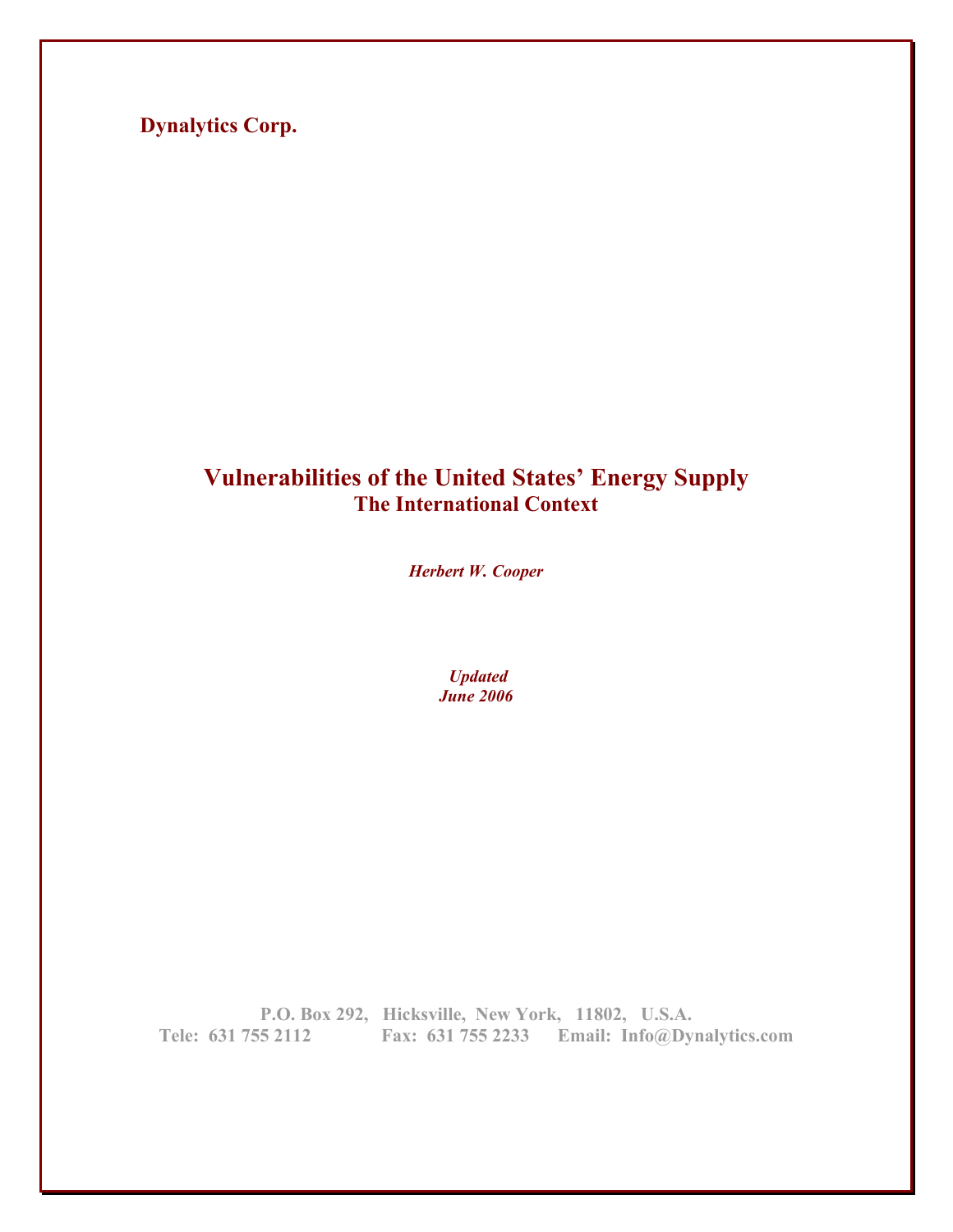# **Vulnerabilities of the United States Energy Supply The International Context**

### *Herbert W. Cooper, Dynalytics Corp.*

#### **SUMMARY**

The economies of several countries with poor but large and increasing populations, including those of China, India, Indonesia and Pakistan, will require vast additional including those of China, India, Indonesia and Pakistan, will require vast additional amounts of food, water, steel, petrochemicals, and certainly energy, in the near future. The world's energy production, refining and processing, and transportation systems are, however, now severely constrained. Although many large energy projects are planned, and many are underway, current bottlenecks can not be eliminated within the immediate future.

Production and transportation of oil and gas are being interrupted by accidents and weather-related events throughout the world. Unfortunately, international disputes are ongoing, and terrorist activities outside of the United States are becoming more frequent, more sophisticated and more severe. These terrorist activities, which are likely to become more successful, will strongly exacerbate energy shortages. Given the international geopolitical situation and the current energy infrastructure weaknesses, suddenly arising long-duration disruptions should be expected, together with extremely large increases in fuel and electricity costs. It appears to be extremely risky and imprudent for any company to not prepare to handle this situation.

Environmental factors and the Kyoto Treaty are certainly important considerations that need to be addressed when assessing energy plans. Since, however, the focus of this presentation is on energy disruptions in the very near future, they will not be discussed herein.

This presentation discusses the current international and United States energy situation with a focus on immediate credible threats, and offers specific suggestions for industrial companies to implement immediately.

## **CURRENT FUEL USAGE**

The world relies on a handful of primary<sup>1</sup> fuels for transportation, lighting, heating and cooling, production and manufacturing, and other purposes that bring health, comfort and quality to lives. These primary fuels fall into three broad categories: fossil fuels (coal, petroleum and natural gas,) nuclear, and "renewable" (hydropower, biomass, wind, solar and geothermal.) Usage of these in the United States<sup>2</sup> is illustrated on Figure 1 which shows that petroleum is dominant. Other countries, of course, have different use profiles.

<sup>&</sup>lt;sup>1</sup> Primary Fuels are those used directly or converted to other types of energy such as gasoline or electricity.<br><sup>2</sup> [U.S.] Energy Information Administration Monthly Energy Perieux, Table 1.2, December 2005

 $<sup>2</sup>$  [U.S.] Energy Information Administration, Monthly Energy Review, Table 1.3, December, 2005</sup>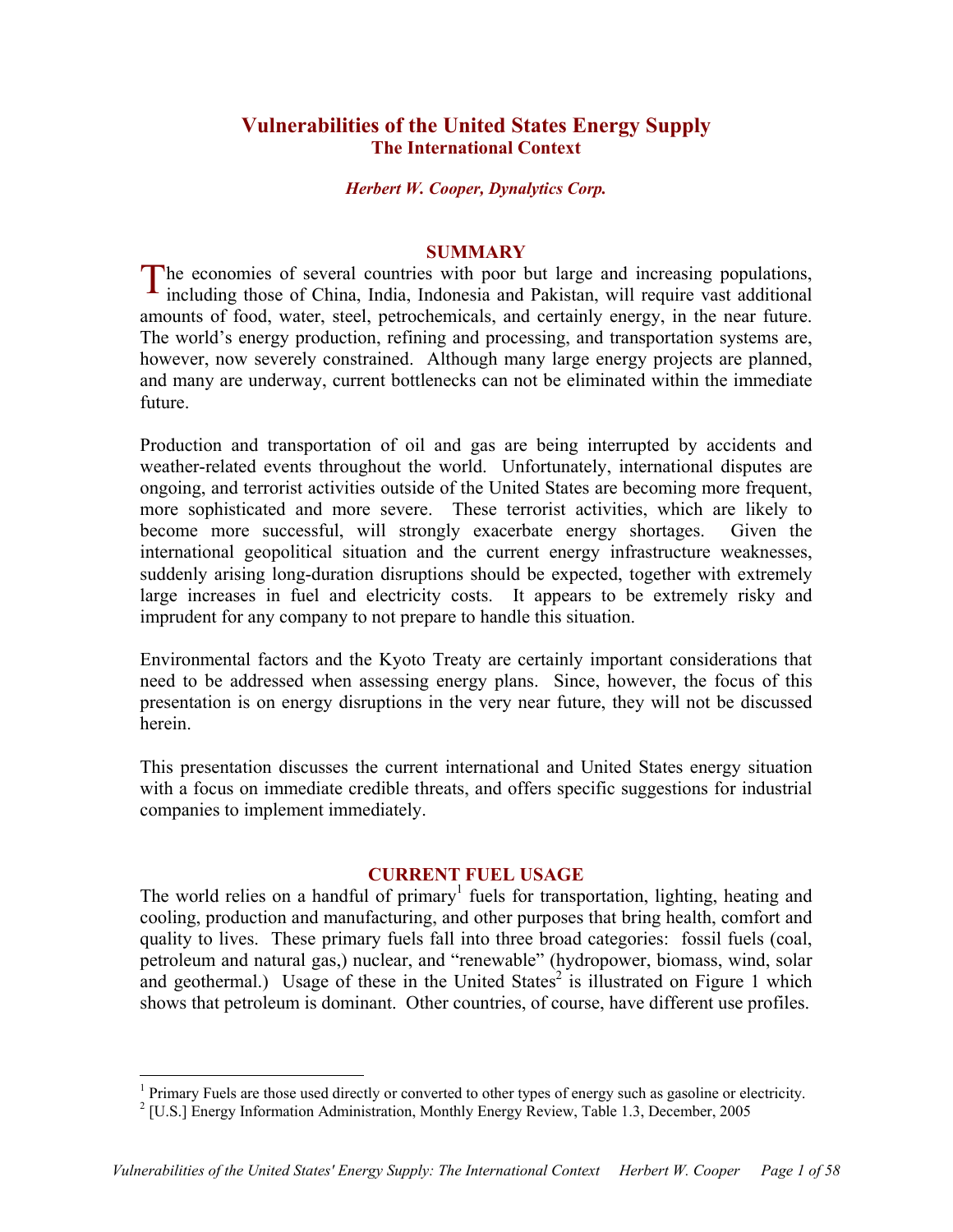# **Figure 1 U.S. Primary Energy Usage by Type**

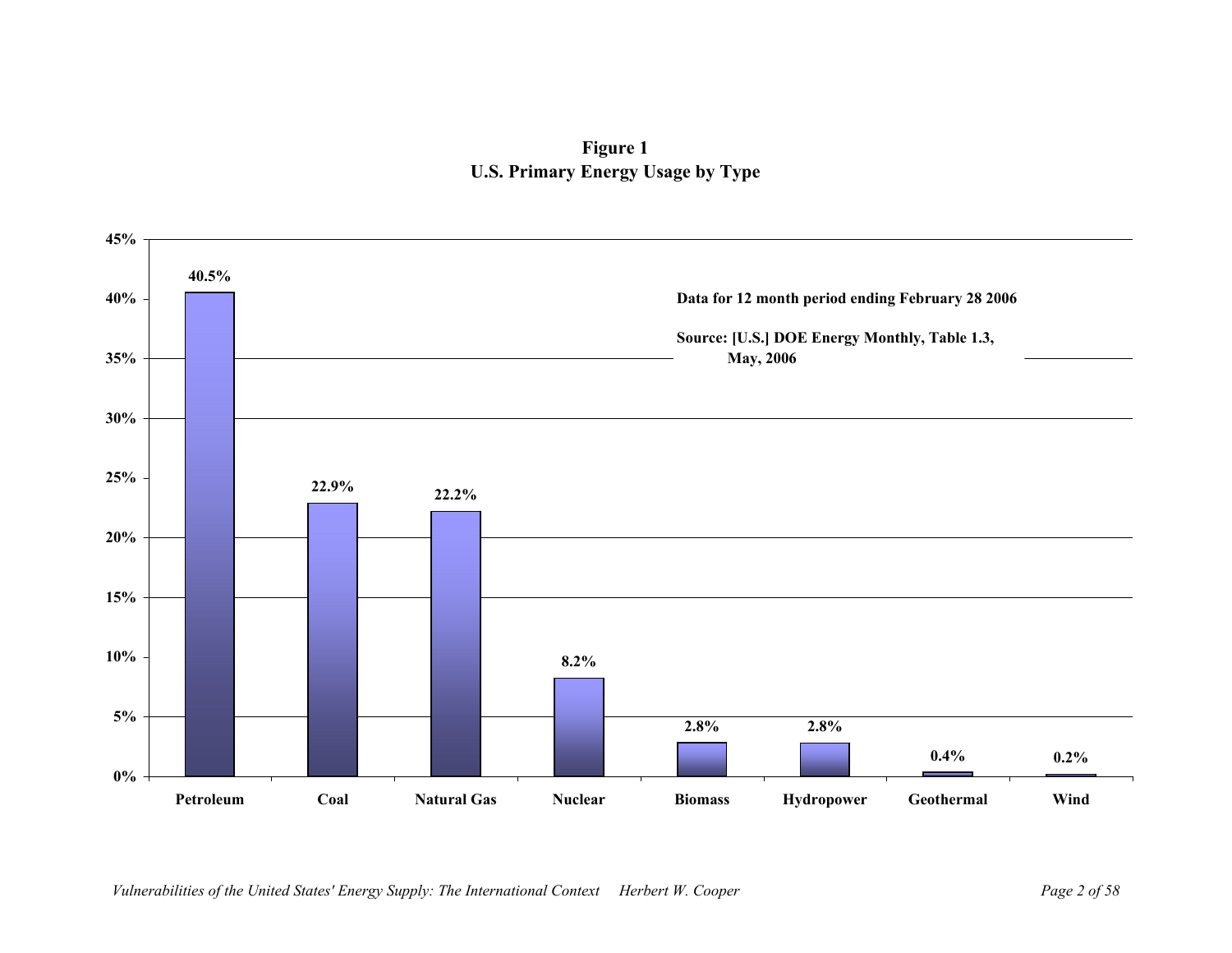Importantly, many industrially important countries, as shown on Figure 2, generate substantially higher percentages of their electricity from nuclear power plants, lowering the potential impact of disruptions to (or higher prices of) hydrocarbon fuels. China and Russia currently generate relatively small amounts of nuclear-based electricity, but are actively proceeding to increase this.

Much (39 percent) of the primary energy used the United States is converted to electricity for distribution and use. The average  $mix<sup>3</sup>$  used for this is shown on Figure 3, on which it can be seen that fossil fuels account for 71.6 percent of the total. The largest consumer of energy in the United States is, as seen on Figure 4, the industrial sector which uses it largely for process heating, machinery drives, and facility HVAC. Lesser industrial uses, on a sector-wide basis, include electrochemical processing, facility lighting, and process cooling and refrigeration. Many individual industrial companies, of course, utilize process cooling and refrigeration substantially more than the average user within this sector.

The distribution of specific energy types that that one sub-sector, manufacturing, $4$  uses is shown on Figure 5, on which it is seen that hydrocarbon fuels represent approximately 73 percent of the total.

The production of many materials on which our economy depends is highly energyintensive, consuming approximately 20 percent of the energy used in the United States' industrial energy sector. Energy-intensive chemical products and intermediates include ethylene, ammonia, methanol and chlorine. Production of major construction materials including steel, aluminum and cement is also energy-intensive.

Within the United States, the second largest use of primary energy is, as shown on Figure 4, for transportation purposes, followed by residential and commercial purposes.

Although the amount of electrically driven transportation, ranging from battery-operated golf carts to electrified railroads, is noticeable, the overwhelming fraction of transportation energy is provided by gasoline and diesel fuel. These account for approximately  $14,000,000$  barrels<sup>5</sup> per day, or 70 percent of United States crude oil use.

Substituting one fuel for another is most often impractical. Fuel combustion chamber volumes and dimensions are established on a fuel-specific basis, as is the fuel delivery system to the plant and then to the boilers, engines, kilns, etc. The exhaust gas fans, ducts and stacks are, likewise, designed to accommodate a specific fuel. Finally, air pollution control equipment such as wet scrubbers, baghouses and selective catalytic reduction systems are also designed to accommodate a specific fuel. Although it is frequently possible, with some equipment modifications, to use fuel gas in a system

 $\overline{a}$ 

 $3$  [U.S.] Energy Information Administration, Monthly Energy Review, December 2006, Table 7.2a, p. 99

 $^{4}$  North American Industry Classification System (NAISC) Code 325.412

 $<sup>5</sup>$  One barrel of oil contains 42 U.S. gallons, or 158.9 liters</sup>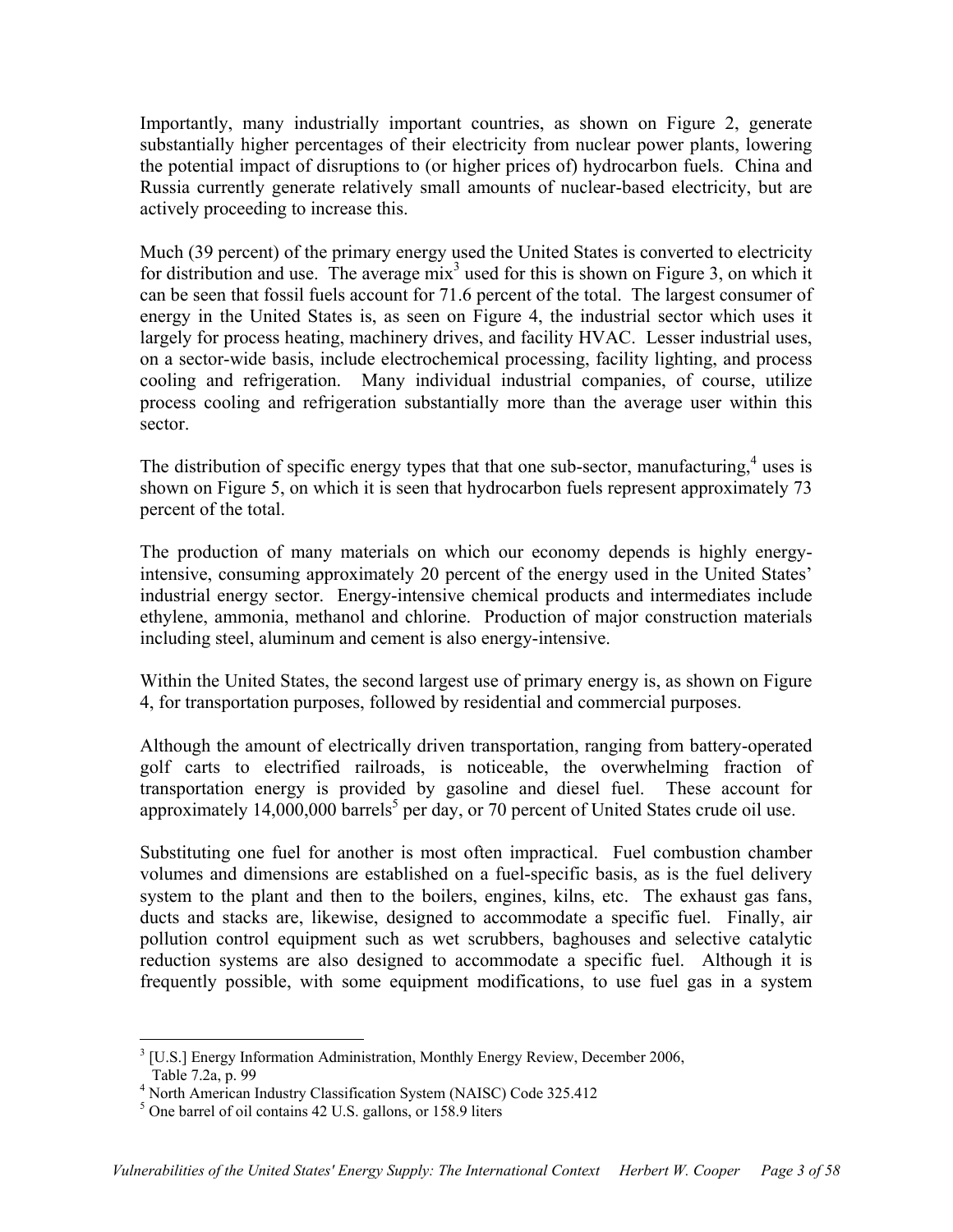**Figure 2 Percent of Electricity Generated by Nuclear Power Plants 2005**

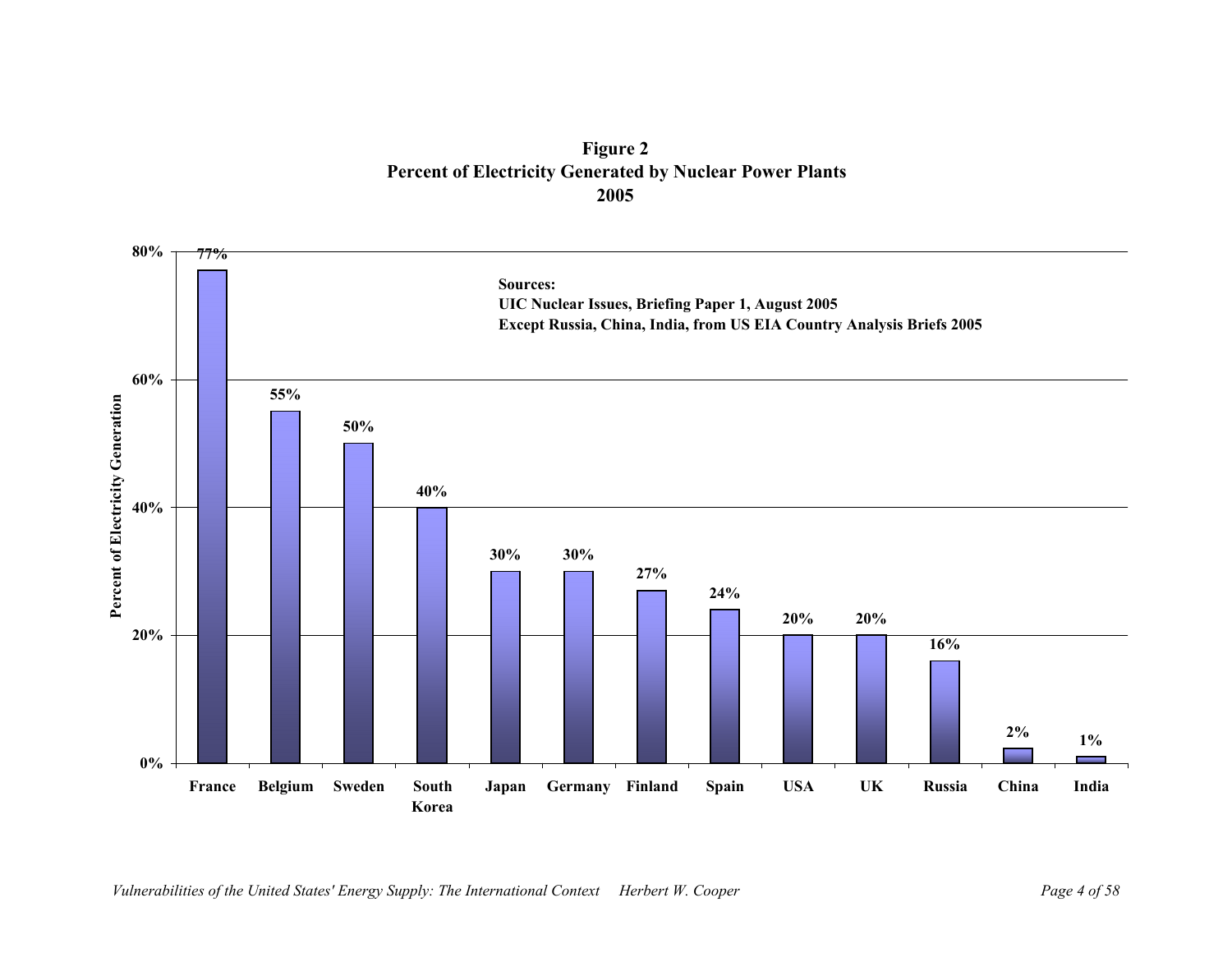# **Figure 3 Electricity Production by Fuel Type (United States - 2005)**

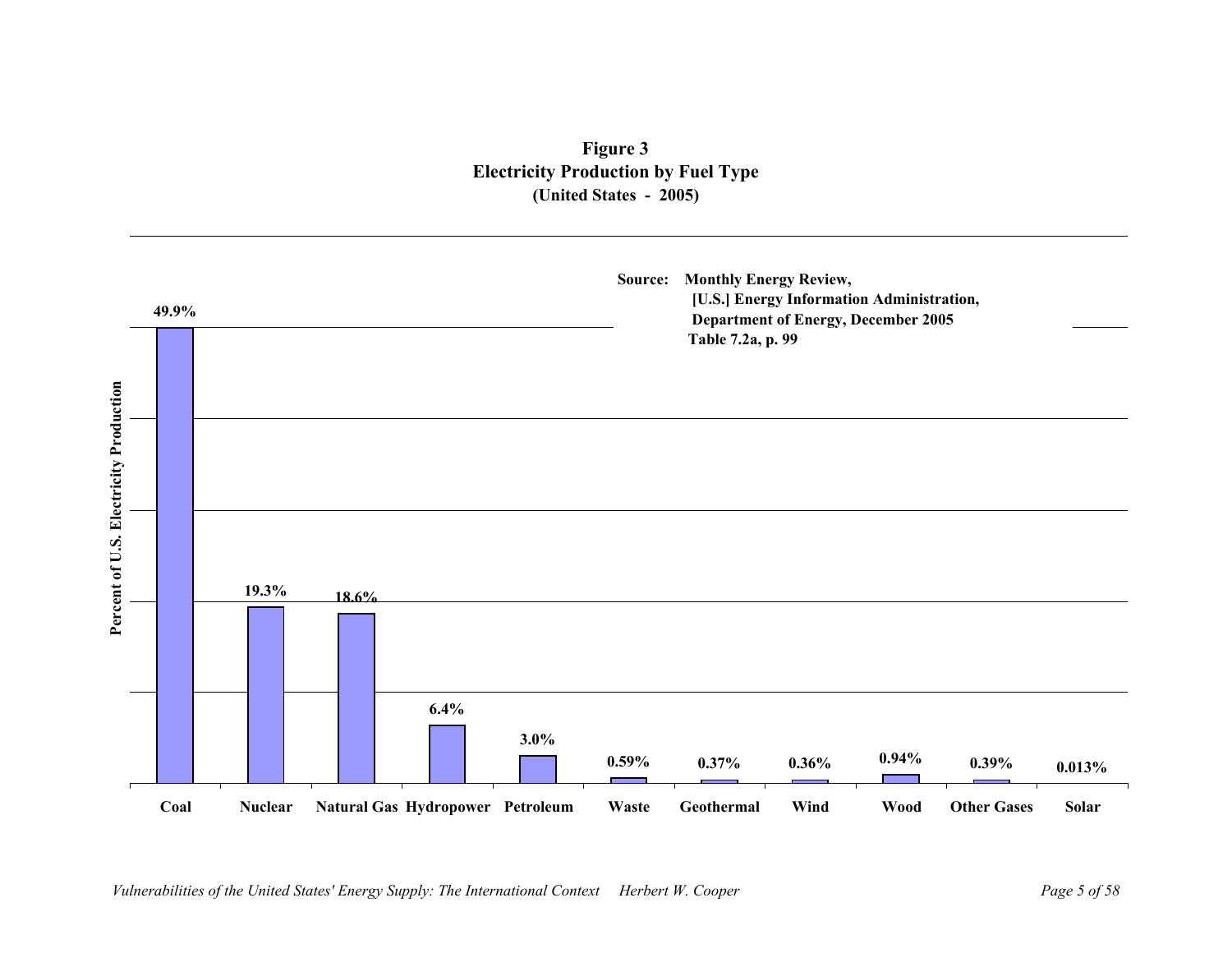

**Figure 4 U.S. Energy Usage by Sector**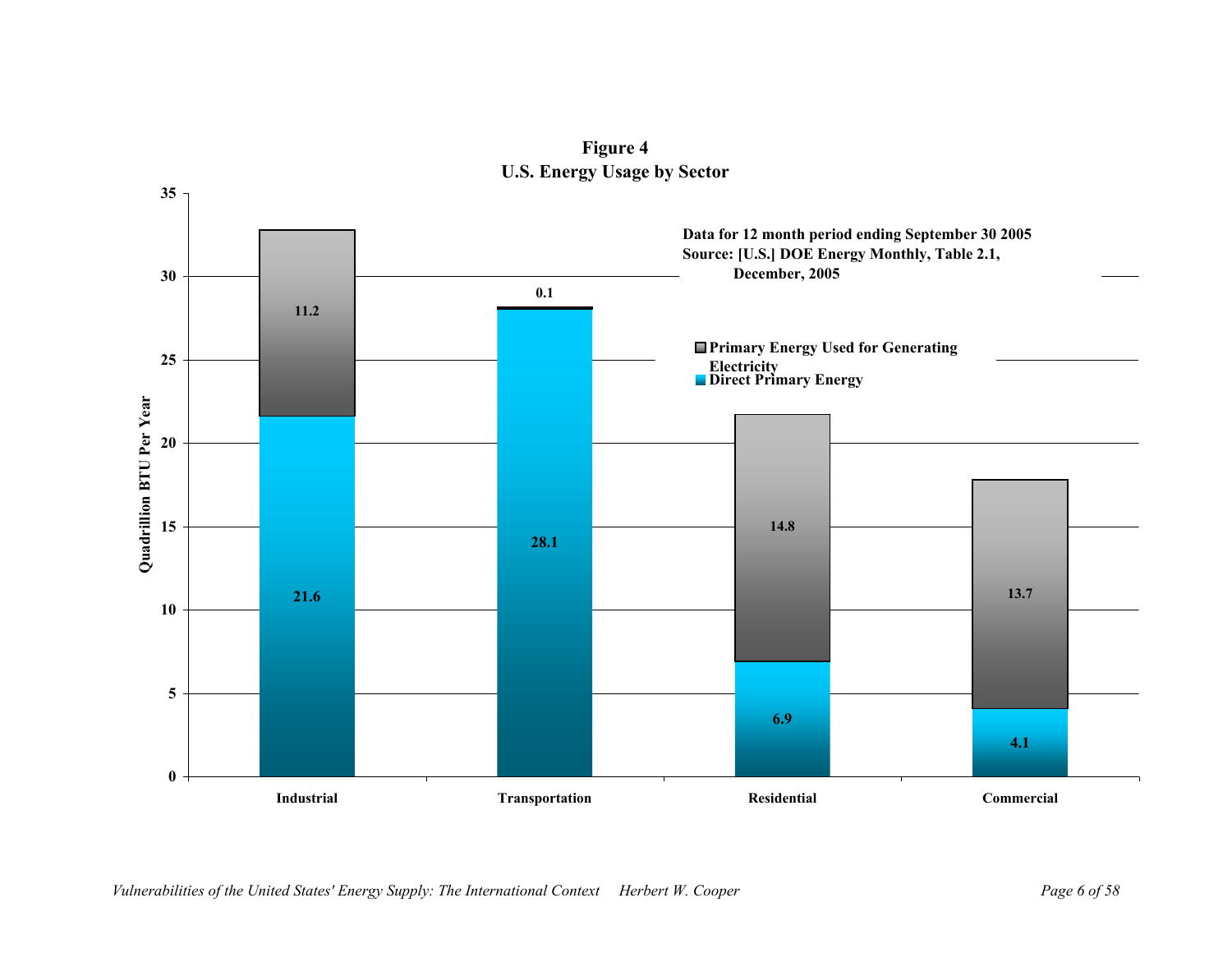

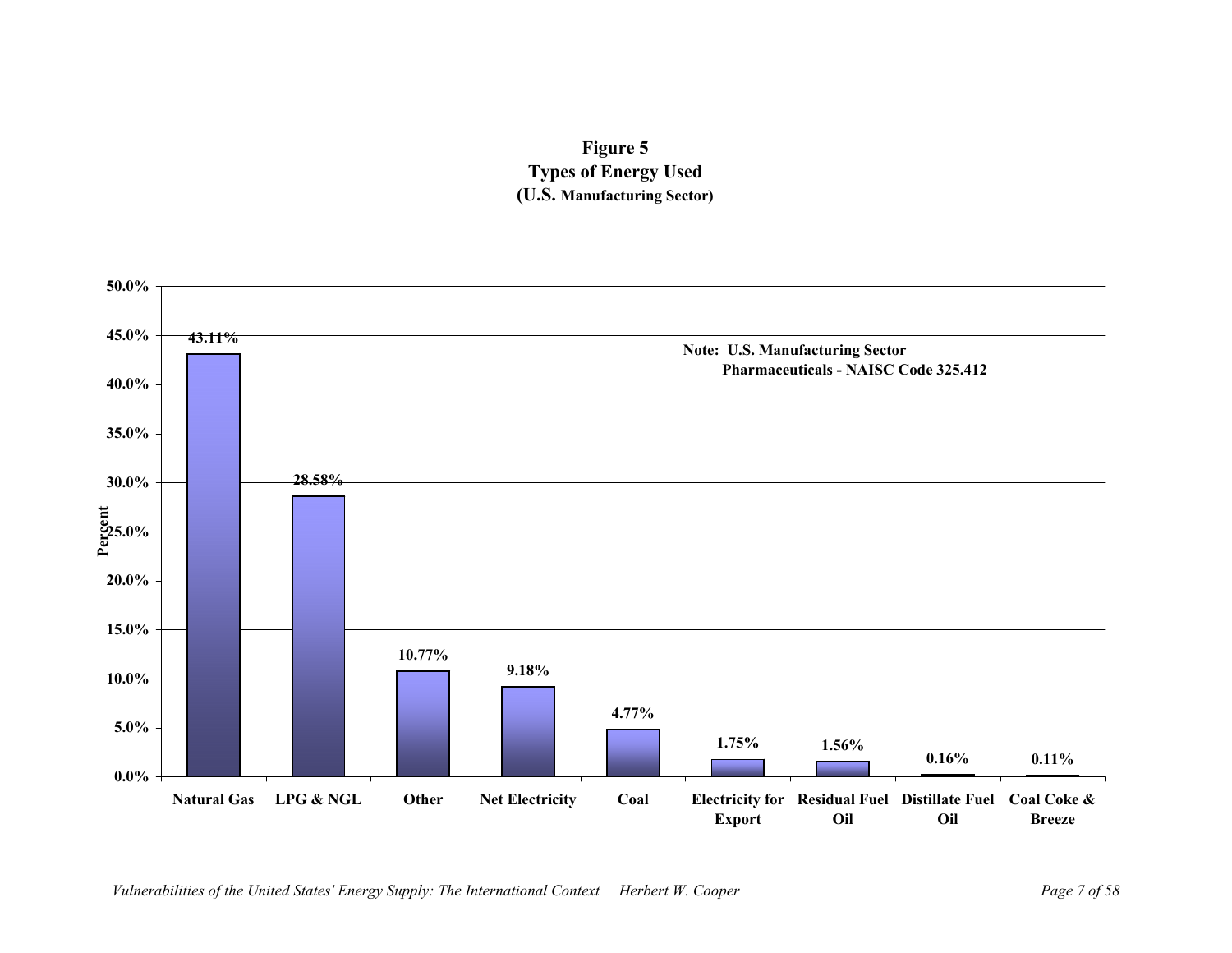designed for fuel oil, the reverse is rarely practical. It is virtually impossible to substitute coal for either fuel gas or fuel oil in an existing facility.

While the United States consumes a disproportionately large amount of fuel on a per capita basis, other countries' economies are growing rapidly. The international oil trade and shipping profile is undergoing dramatic changes, with China, whose economy grew at 9 percent in 2005, becoming a major oil and coal importer. In fact, imports by China have accounted for 40 percent of the increase in oil exports since 2000. India, Indonesia and Pakistan are also countries with growing economies (6.9, 5.5 and 8.4 percent per year increases in gross domestic product, respectively), large populations and currently low per capita energy usage that will undoubtedly increase.

# **FUEL SOURCES ARE INTERNATIONAL**

Primary fuels exist in significant quantities in numerous countries. Estimates of reserves provided by various countries and companies are, however, somewhat questionable for several reasons. In addition to deliberate mischaracterizations, there are in fact many uncertainties in estimations. These relate to the physical properties of the basin or mine, the extraction techniques and rates contemplated.

Exports of primary fuels are certainly important revenue sources. For example, the eleven members of the Organization of the Petroleum Exporting Countries  $(OPEC)^6$ derive virtually all their incomes from oil sales. Although not scrupulously adhered to, production quotas are nevertheless important, and these are assigned by OPEC based in large part on estimated reserves. Relatively few countries, however, exhibit any degree of transparency or offer data that would allow independent estimates of reserves.

In the private-industry sector, reserves shown as assets on balance sheets impact the valuation of companies, occasionally leading them to publish highly exaggerated estimates. The Royal Dutch/Shell Group had, as a notable example, overstated its reserves by 5.63 billion barrels in 2005 and had to ultimately reduce its estimate by 41 percent to 13.72 billion barrels. The United States Department of Justice is now conducting a criminal investigation of the situation.

Every country has some reserves of some fossil fuels, and many have uranium-bearing ores. These are indeed used as indigenous fuels in many countries. Relatively few countries, however, have them in sufficient quantity, quality, concentration and accessibility to make it economically practical to produce and export them. The most important countries, from an energy export viewpoint, listed in Table 1, and their customers are part of a multi-billion dollar international trade business.

The United States is vast and has huge amounts of many primary fuels, as shown on Table 2. Its vast economy, however, also consumes enormous amounts of fuel and is, in

<sup>1</sup> 6 Algeria, Indonesia, Iran, Iraq, Kuwait, Libya, Nigeria, Qatar, Saudi Arabia, United Arab Emirates, Venezuela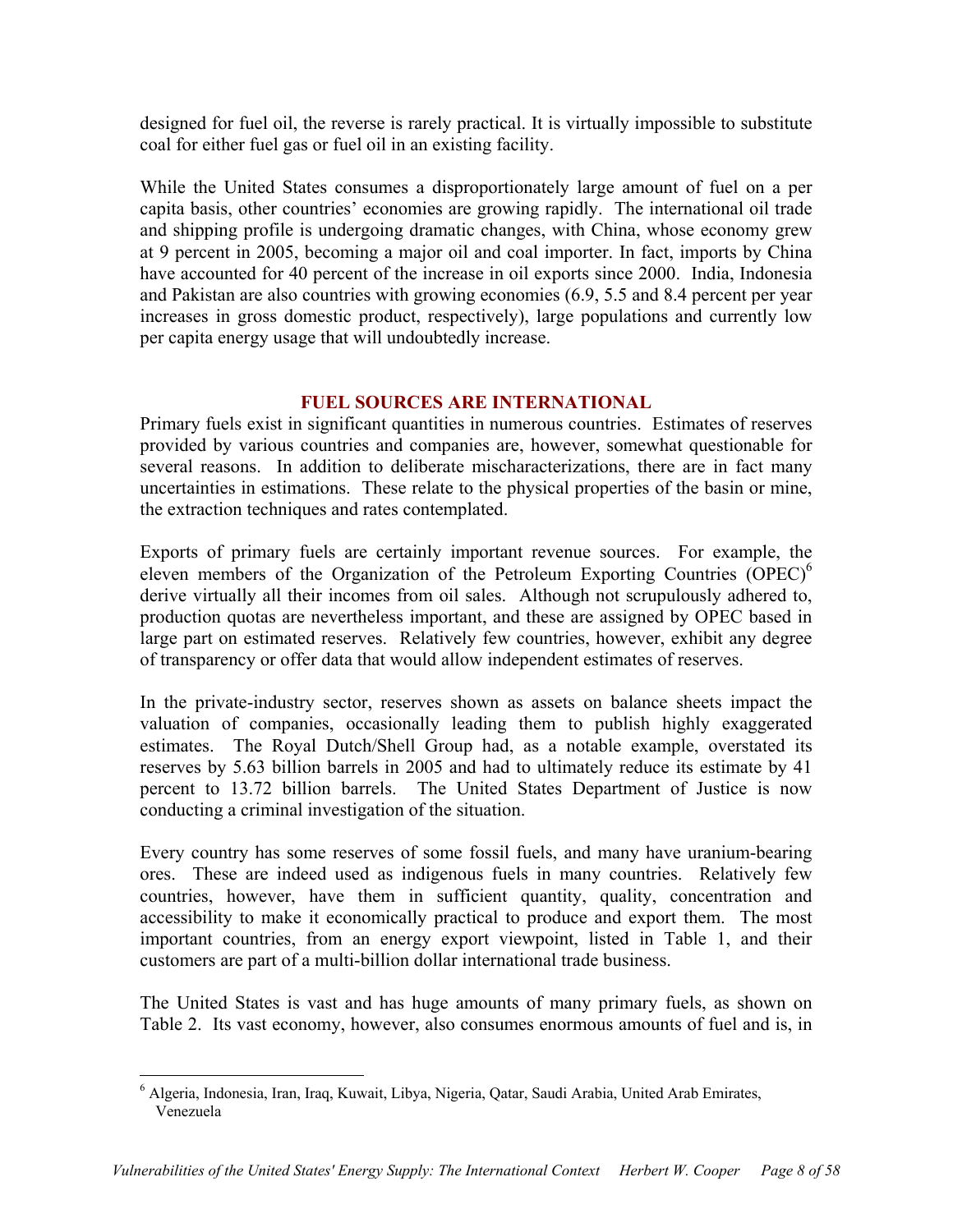fact, a net hydrocarbon (liquid and gas) and uranium importer. Conversely, while some coal is imported, approximately 4 percent of United States coal production is exported.

# **Table 1 Overall International Energy Market (Top Producers of Each Primary Energy Source)**

|                | <b>Annual Production &amp; Exports (Typical, 2003-2005)</b> |                                                  |                                      |               |                                  |          |                                          |
|----------------|-------------------------------------------------------------|--------------------------------------------------|--------------------------------------|---------------|----------------------------------|----------|------------------------------------------|
| <b>Country</b> |                                                             | <b>Natural Gas</b><br>10 <sup>9</sup> Cubic Feet | <b>Crude Oil</b><br>1000 Barrels/Day |               | Coal<br>$1000$ Tons <sup>7</sup> |          | <b>Uranium</b><br>Tons of U <sup>8</sup> |
|                | Produced                                                    | Exported                                         | Produced                             | Exported      | Produced                         | Exported | Produced                                 |
| Australia      | 1,300                                                       | 414                                              | 555                                  | $-364$        | 373,400                          | 303,100  | 7,570                                    |
|                |                                                             |                                                  |                                      | Import        |                                  |          |                                          |
| Canada         | 6,600                                                       | 3,600                                            | 3,100                                | 800           | 73,200                           | 1,000    | 10,460                                   |
| China          | 1,210                                                       | $\boldsymbol{0}$                                 | 3,620                                | $-2,910$      | 1,630,000                        | 100      | 750                                      |
|                |                                                             |                                                  |                                      | Import        |                                  |          | (Estimate)                               |
| Iran           | 2,800                                                       | 10                                               | 4,260                                | 2,722         | 1,000                            | $-800$   |                                          |
|                |                                                             |                                                  |                                      |               |                                  | Import   |                                          |
| Kazakhstan     | 560                                                         | 10                                               | 1,221                                | 1,065         | 86,500                           | 28,000   | 3,300                                    |
| Mexico         | 1,500                                                       | $-300$                                           | 3,992                                | 1,756         | 11,900                           | $-8,500$ | $\overline{0}$                           |
|                |                                                             | Import                                           |                                      |               |                                  | Import   |                                          |
| Niger          | $\sim 0$                                                    | $\sim 0$                                         | $\sim 0$                             | $\sim 0$      | $\sim 0$                         | $\sim 0$ | 3,140                                    |
| Russia         | 21,800                                                      | 6,500                                            | 9,440                                | 6,730         | 294,,000                         | 43,300   | 3,150                                    |
|                |                                                             |                                                  |                                      |               |                                  |          | (Estimate)                               |
| Saudi          | 2,100                                                       |                                                  | 9,100                                | 9,00          | $\mathbf{0}$                     | $\theta$ |                                          |
| Arabia         |                                                             |                                                  |                                      |               |                                  |          |                                          |
| South          | 64                                                          | $\boldsymbol{0}$                                 | 18                                   | $-270$        | 242,700                          | 76,300   | 758                                      |
| Africa         |                                                             |                                                  |                                      | Import        |                                  |          |                                          |
| <b>United</b>  | 18,900                                                      | $-4,300$                                         | 7,500                                | $-12,200$     | 1,105,000                        | 48,000   | 857                                      |
| <b>States</b>  |                                                             | <b>Import</b>                                    |                                      | <b>Import</b> |                                  |          |                                          |

Note:  $10^9$  is U.S. billion,  $10^6$  is U.S. million

# **Renewable Energy**

**Biomass and ethanol:** The major biomass fuels used in the United States include waste wood and waste oil/grease. It is noted that although wood may be considered a primary fuel, the waste oil/grease originates in part from imported hydrocarbons.

Ethanol that is blended with gasoline to produce gasohol may be obtained from cellulosic materials such as sugar cane or, less economically, corn. It is an alternate to MTBE as an

<sup>1</sup>  $7$  [U.S.] Energy Information Administration, Department of Energy, Country Briefs (2005 and 2006)

<sup>&</sup>lt;sup>8</sup> Uranium Information Centre Ltd, Nuclear Issues Briefing Paper 41, Melbourne, Australia, June 2004. Exports are not reported.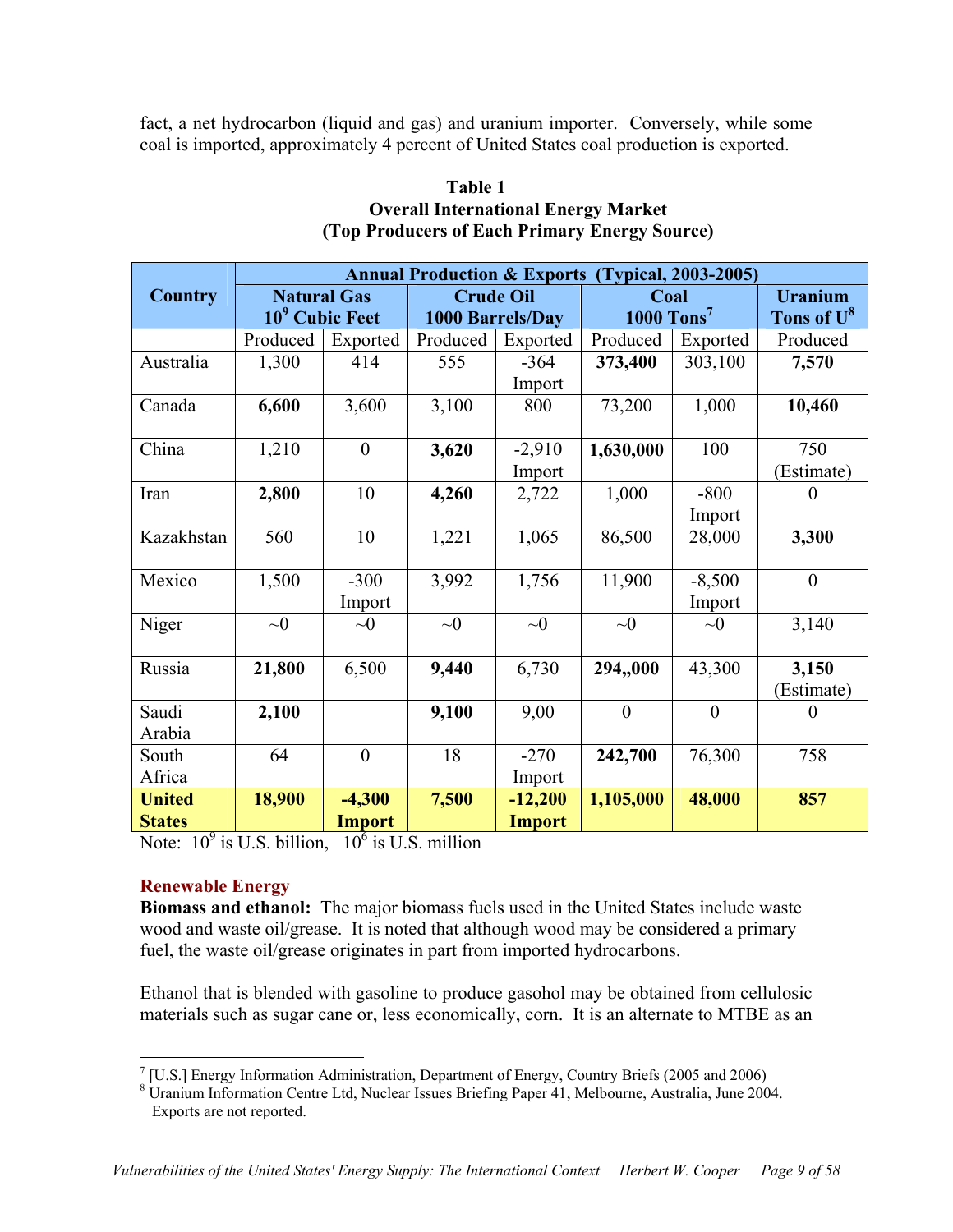oxygenate to promote cleaner fuel combustion in engines, it reduces greenhouse gas emissions somewhat thus helping to meet Kyoto protocols, and it yields additional revenues to farmers in a few States. These have led to politically inspired tax credits and mandates to use corn-based ethanol in gasohol leading this to be a rapidly growing fuel additive. During 2004 there were 10.77 billion gallons of corn-based ethanol produced throughout the world, of which 75 percent was produced by Brazil (3.99 billion gallons) from sugar cane and the United States (3.53 billion gallons) from corn. During 2005 there were 3.90 billion gallons of corn-based ethanol produced in the United States, and 4.00 billion gallons are anticipated in 2006.

| <b>Type</b>                    | <b>Accessible</b><br>Resources <sup>10</sup> | <b>Available</b><br>Reserves <sup>11</sup> | $\frac{0}{0}$<br>Cost-<br><b>Effective</b> |
|--------------------------------|----------------------------------------------|--------------------------------------------|--------------------------------------------|
| Solar                          | 586,687                                      | 352                                        | 0.06                                       |
| Coal                           | 38,147                                       | 5,266                                      | 13.8                                       |
| Geothermal                     | 22,782                                       | 247                                        | 1.08                                       |
| Shale oil                      | 11,704                                       | 1                                          | $\sim 0$                                   |
| Wind                           | 5,046                                        | 5                                          | $\sim 0$                                   |
| Petroleum                      | 1,102                                        | 156                                        | 14.2                                       |
| Natural Gas                    | 887                                          | 231                                        | 26.0                                       |
| Uranium                        | 731                                          | 42                                         | 5.7                                        |
| Peat                           | 354                                          |                                            | $\sim 0$                                   |
| Hydroelectric                  | 157                                          | 58                                         | 36.9                                       |
|                                |                                              |                                            |                                            |
| Strategic Petroleum<br>Reserve | See Below                                    | See Below                                  | 100                                        |

**Table 2**  US Primary Fuel Resources<sup>9</sup> - Quadrillion (10<sup>15</sup>) BTU

Several countries are strongly encouraging use of renewable fuels. Utility companies in Germany, for example, are legally required to purchase electricity generated from renewable fuels, including biomass, at stated above-market prices for a  $20$ -year period.<sup>12</sup> Within the United States many utility companies are offering "green energy" as a somewhat higher cost option. Some States go farther, requiring utility companies to produce increasing fractions of electricity from renewable fuels.

<sup>&</sup>lt;sup>9</sup> [U.S.] Energy Information Administration, Annual Energy Review, Table 1, 2003

<sup>&</sup>lt;sup>10</sup> Accessible Resources can be accessed with existing technologies regardless of cost.<br><sup>11</sup> Available Reserves can be cost-effectively recovered today.<br><sup>12</sup> Erneuerbare Energien Gesetz, March 31, 2000, Bundesgesetzblatt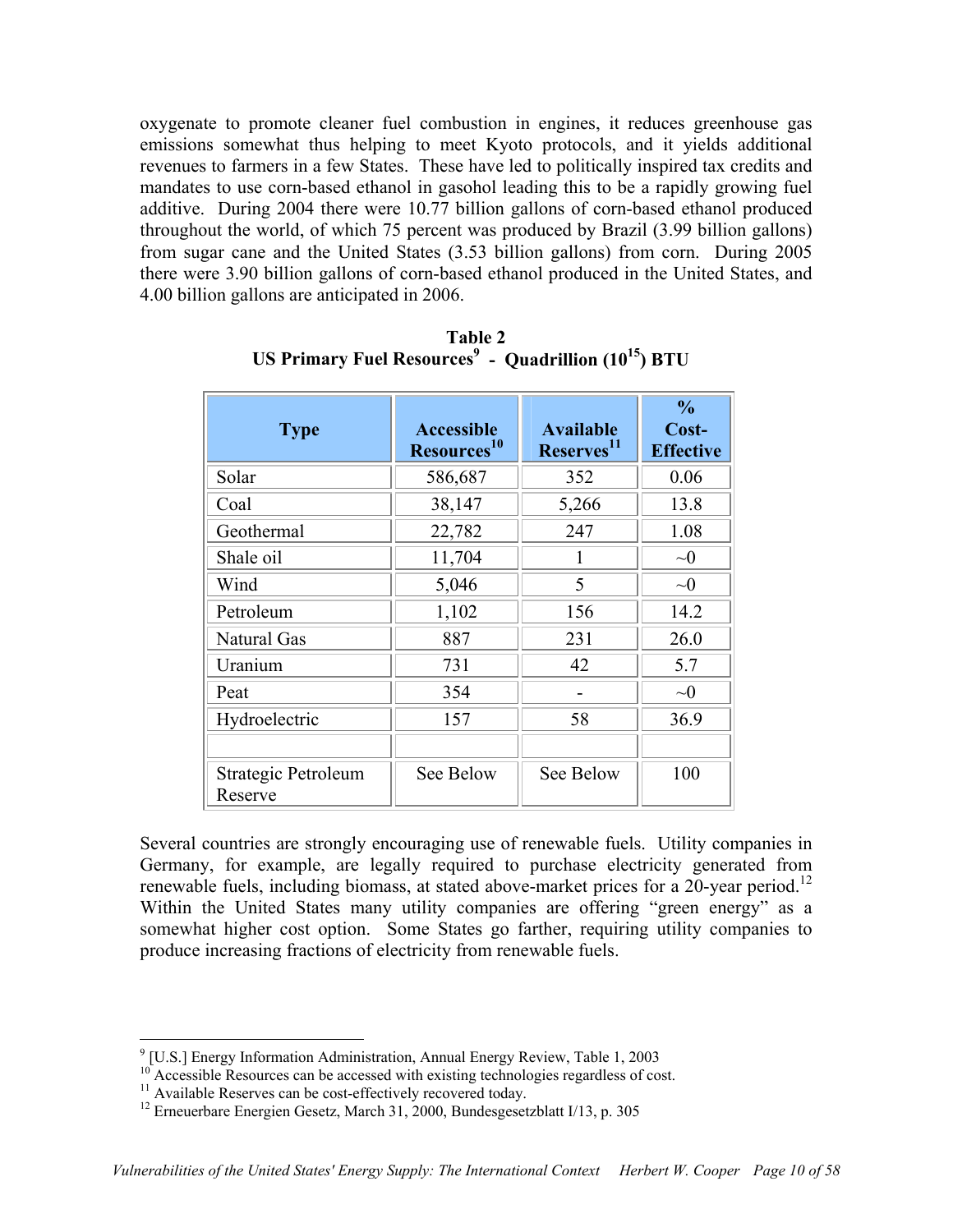Biomass (wood, waste, ethanol) accounted for 2.7 percent of the primary energy used in the United States during the first nine months of  $2005$ .<sup>13</sup>

**Hydropower:** Hydropower is a major source of electricity throughout the world. It, however, leads to many difficult environmental and social problems and therefore, with the exception of China, will not have an important role in new electrical generation for many years.

**Solar and Wind:** These energy sources, unlike other renewables, are environmentally benign. Economic hurdles are being overcome and, in technically suitable sites, these are being increasingly used. They, however, also will not have an important role in new electrical generation for many years.

# **Imports**

**Crude Oil:** While the United States imports noticeable amounts of gasoline, jet fuel, kerosene, residual and distillate fuel oils, the dominant import, as seen on Figure 6, is crude oil. As a group, the OPEC countries have the world's largest hydrocarbon reserves and are the largest exporters; see Figure 7 for individual OPEC member's crude oil production rates. A consolidated picture<sup>14</sup> is that the OPEC countries have (during May, 2006):

| Capacity              | - 30.635 to 31.135 million barrels per day |
|-----------------------|--------------------------------------------|
| Production            | - 29.335 million barrels per day           |
|                       | $(40.4)$ percent of world's total supply   |
| <b>Spare Capacity</b> | - 1.3 to 1.8 million barrels per day       |
|                       | $(\sim 2$ percent of world's total demand) |

As critical as OPEC is, the United States also obtains crude oil and hydrocarbon products from many non-OPEC countries. Importantly, Canada, Mexico, Norway, Oman and Russia, are not members of OPEC. Current imports are presented on Figure 8, which shows that, in fact, Canada and Mexico provide the largest amounts of imported crude oil from individual countries.

**Natural Gas:** The United States is also a net importer of natural gas. During the 12 month period ending on February  $28<sup>th</sup>$ , 2006 it consumed 21,279 billion cubic feet, but only produced 18,086 billion cubic feet. The shortfall was compensated for by importing 3,260 billion cubic feet from Canada  $(8,931)$  million cubic feet per day.)<sup>15</sup> During the particular 12-month period, 427 billion cubic feet were added to storage.

**Liquefied natural gas:** Liquefied natural gas (LNG) is the fastest growing energy sector throughout the world, averaging 10 percent per year. Total United States LNG imports were 631.3 billion cubic feet in 2005, which represents approximately 3 percent of the United States natural gas usage. This is widely expected to increase to 25 percent by

<sup>&</sup>lt;u>.</u>  $13$  [U.S.] Energy Information Administration, Energy Monthly Review,

Tables 1.1 and 1.2, December 2005

<sup>&</sup>lt;sup>14</sup> [U.S.] Energy Information Administration, Short Term Energy Outlook, June 2006, Table 3a

<sup>&</sup>lt;sup>15</sup> [U.S.] Energy Information Administration, Natural Gas Monthly, December 2005, Tables 1 and 2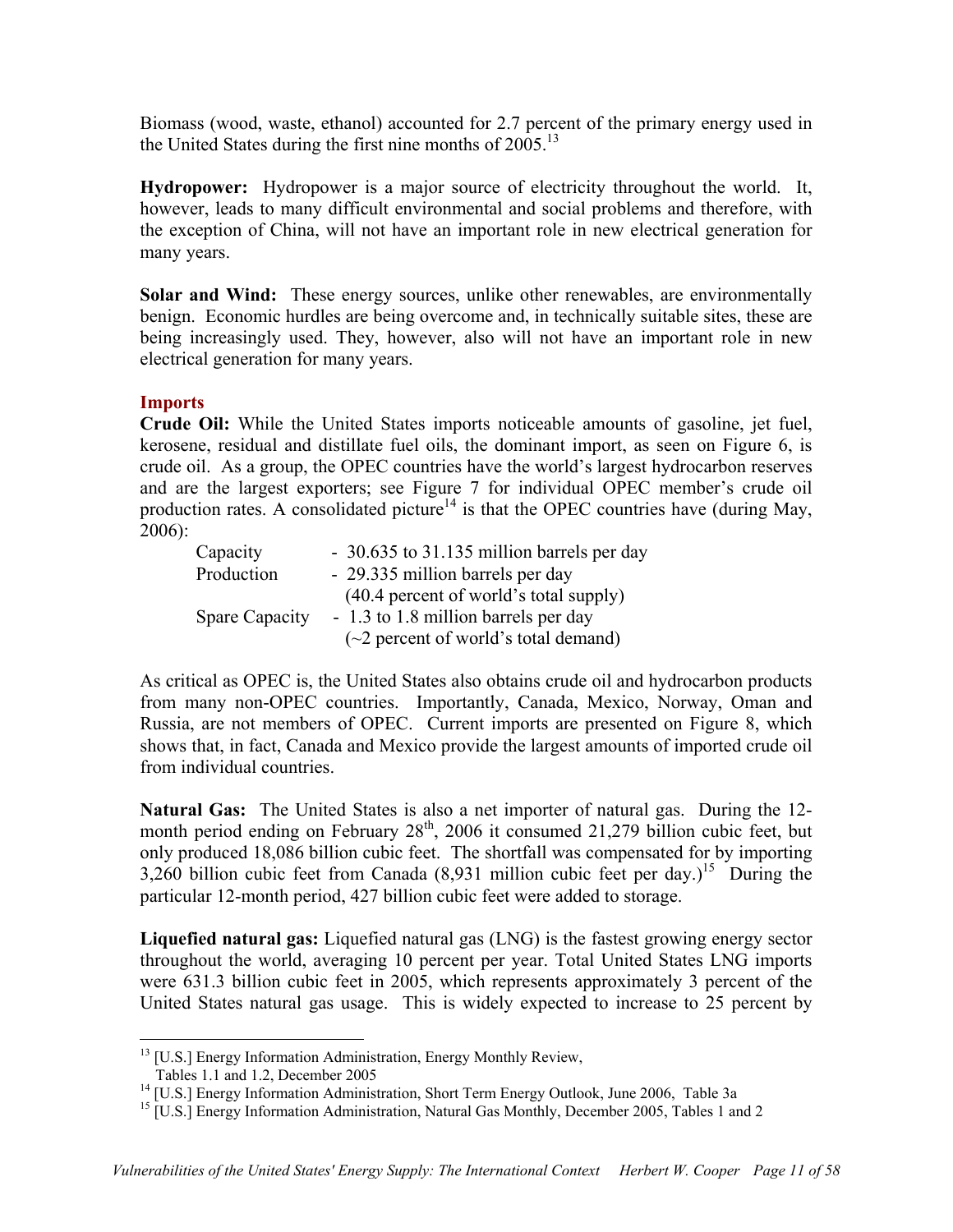# **Figure 6 U.S. Petroleum Imports by Type**

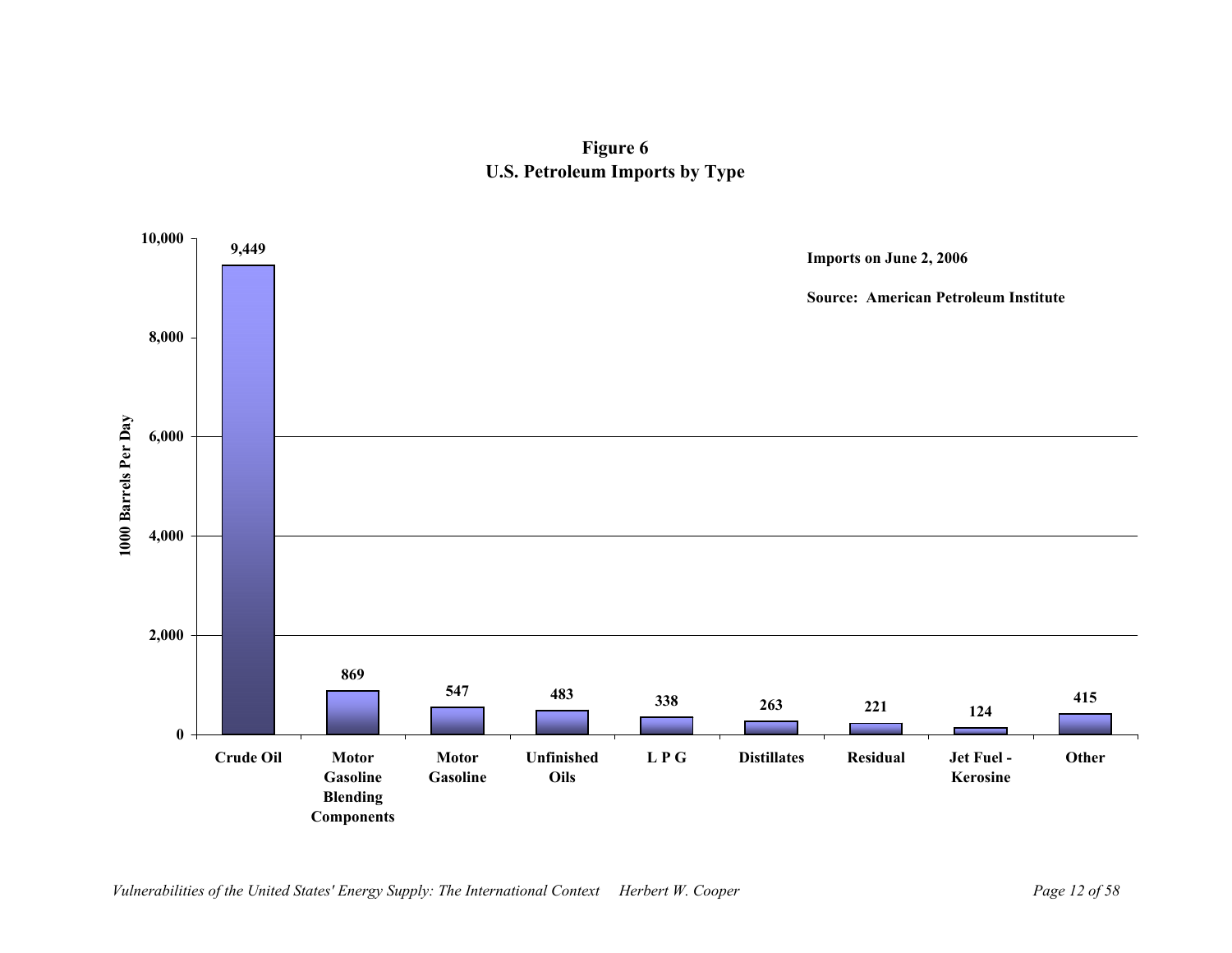**Figure 7 OPEC Crude Oil Production by Country**

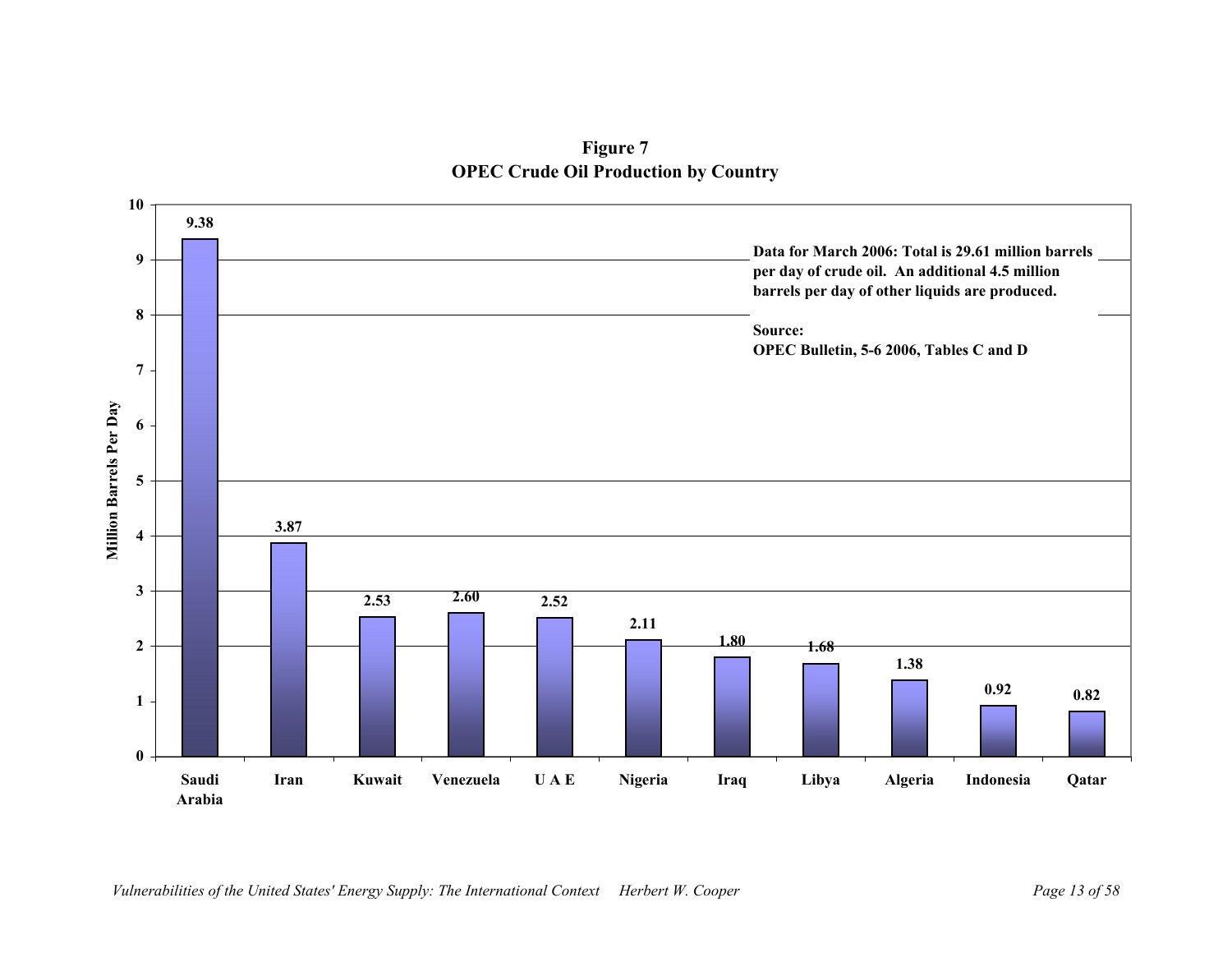# **Figure 8 U.S. Petroleum Sources**

**Crude Oil Other Petroleum Products**

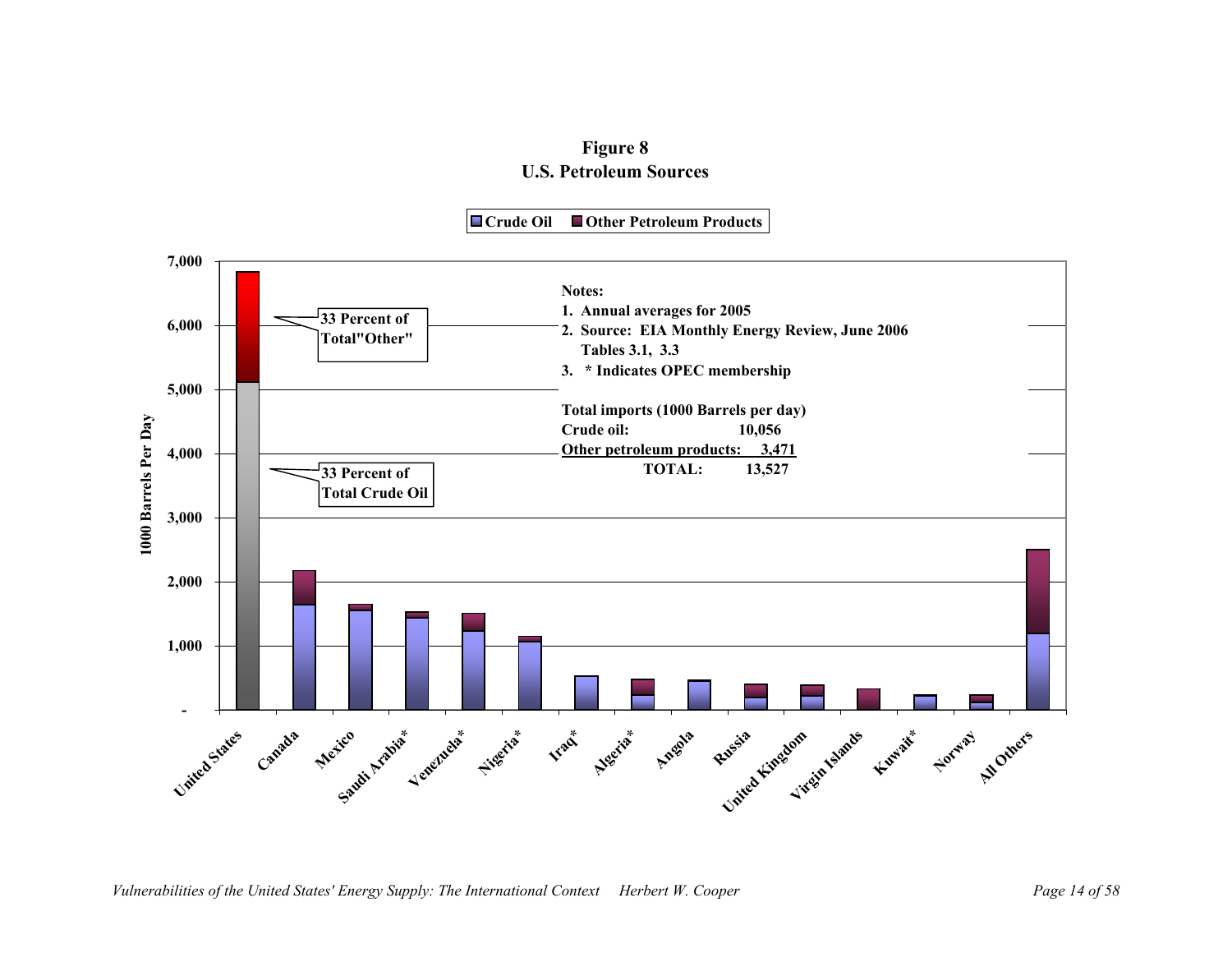2020. While Trinidad is currently by far the largest supplier of LNG to the United States, imports from several other countries, as shown on Figure 9, are also significant.

Five operating LNG terminals with storage and regasification capabilities now serve the United States. These have a combined base-load sendout capacity, as shown on Table 3, of 3.9 billion cubic feet per day which is being increased. Thirteen other proposed terminals have received approvals from the United States Federal Energy Regulatory Commission and the United States Coast Guard, another 15 to 20 are in serious stages of planning, and another 20 to 30 projects are in very preliminary discussion stages.

Unlike natural gas delivered by pipelines, LNG delivered by ships can be readily diverted to another destination for operational or financial reasons; this is not an extremely unusual occurrence.

| <b>Facility</b> | <b>Location</b>    | <b>Storage</b><br><b>Billion Cu. Ft.</b> | <b>Sendout</b><br><b>Billion Cu. Ft. / Day</b> |
|-----------------|--------------------|------------------------------------------|------------------------------------------------|
| Cove Point      | Chesapeake Bay, MD | 5.0                                      | 1.0                                            |
| Elba Island     | Savanna, GA        | 4.0                                      | 0.68                                           |
| Everett         | Everett, MA        | 3.5                                      | 0.44                                           |
| Lake Charles    | Lake Charles, LA   | 3.5                                      | 13                                             |
| Gulf Gateways   | Offshore LA        | On-Ship<br>Regasification                | 0.50                                           |

**Table 3 United States LNG Facilities** 

The United States' sources of natural gas are depicted on Figure 10.

**Uranium:** Uranium is more common in the earth's crust than mercury or silver; its ores can be found throughout the world. Because of its military uses, there is significantly less transparency about uranium import sources, quantities and costs than there is for hydrocarbons and coals. Clearly, however, at least 78 percent of the uranium used in the 103 operating civilian nuclear electric power plants in the United States in 2004 was imported, with approximately half coming from sources outside of North America.<sup>16</sup>

World-wide uranium mining capacity  $(42,234)$  tons of uranium oxide in  $2003$ <sup>17</sup> is not meeting today's demands by 441 civilian nuclear power plants for 77,218 tons per year of uranium oxide. The balance is supplied from utility company stockpiles or recycled military material. This, however, will become increasingly difficult to maintain since utility stockpiles have been drawn down, China has announced it will build 29 additional

 $\overline{a}$ <sup>16</sup> [U.S.] Energy Information Administration, Uranium Marketing Annual Survey,

 <sup>2003-2004,</sup> Form EIA-858

<sup>&</sup>lt;sup>17</sup> Uranium Information Centre Ltd, World Uranium Mining, Nuclear Issues Briefing Paper 41, June 2004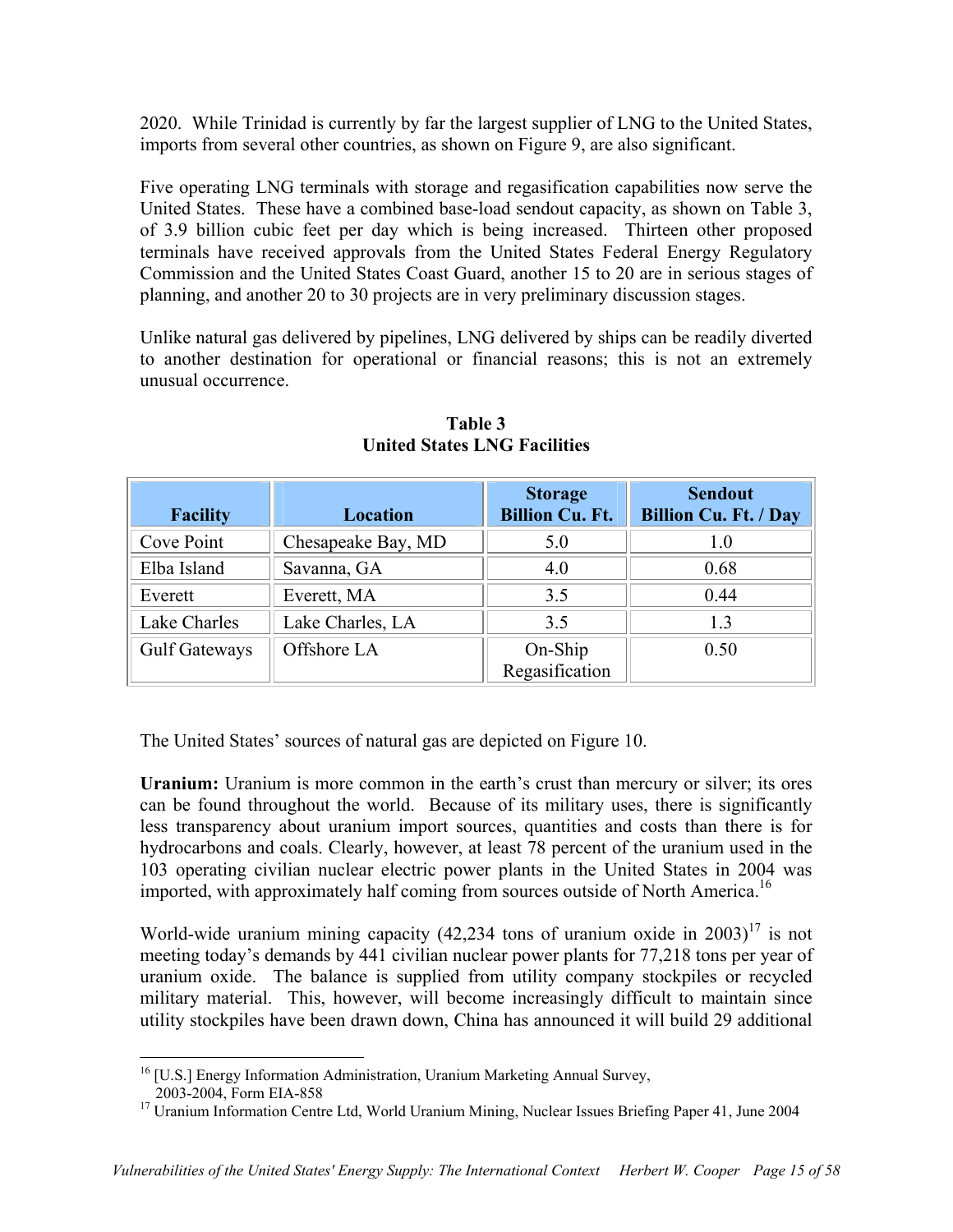# **Figure 9 U.S. LNG Imports Countries of Origin**

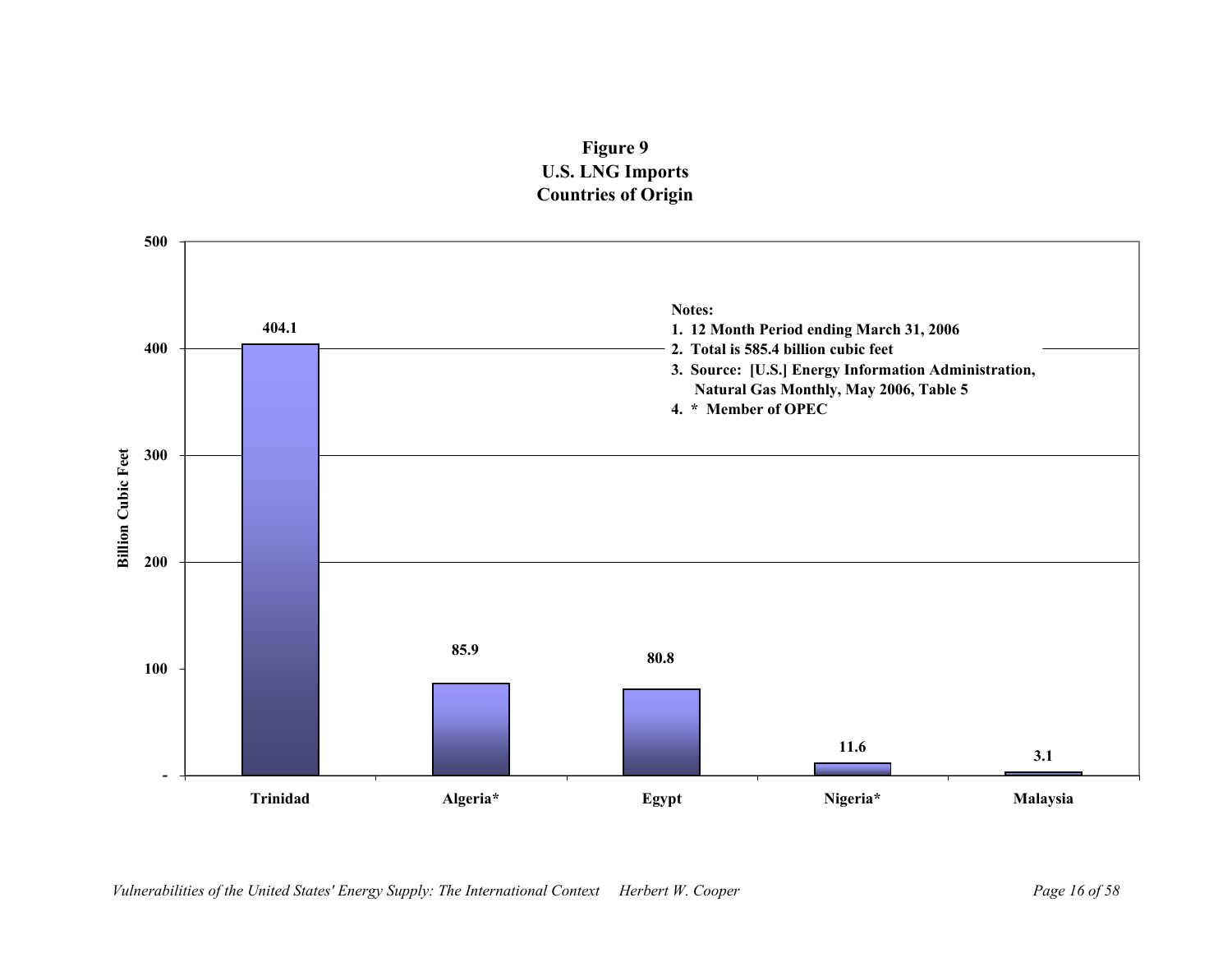

**Figure 10 Natural Gas Sources for the United States** 2005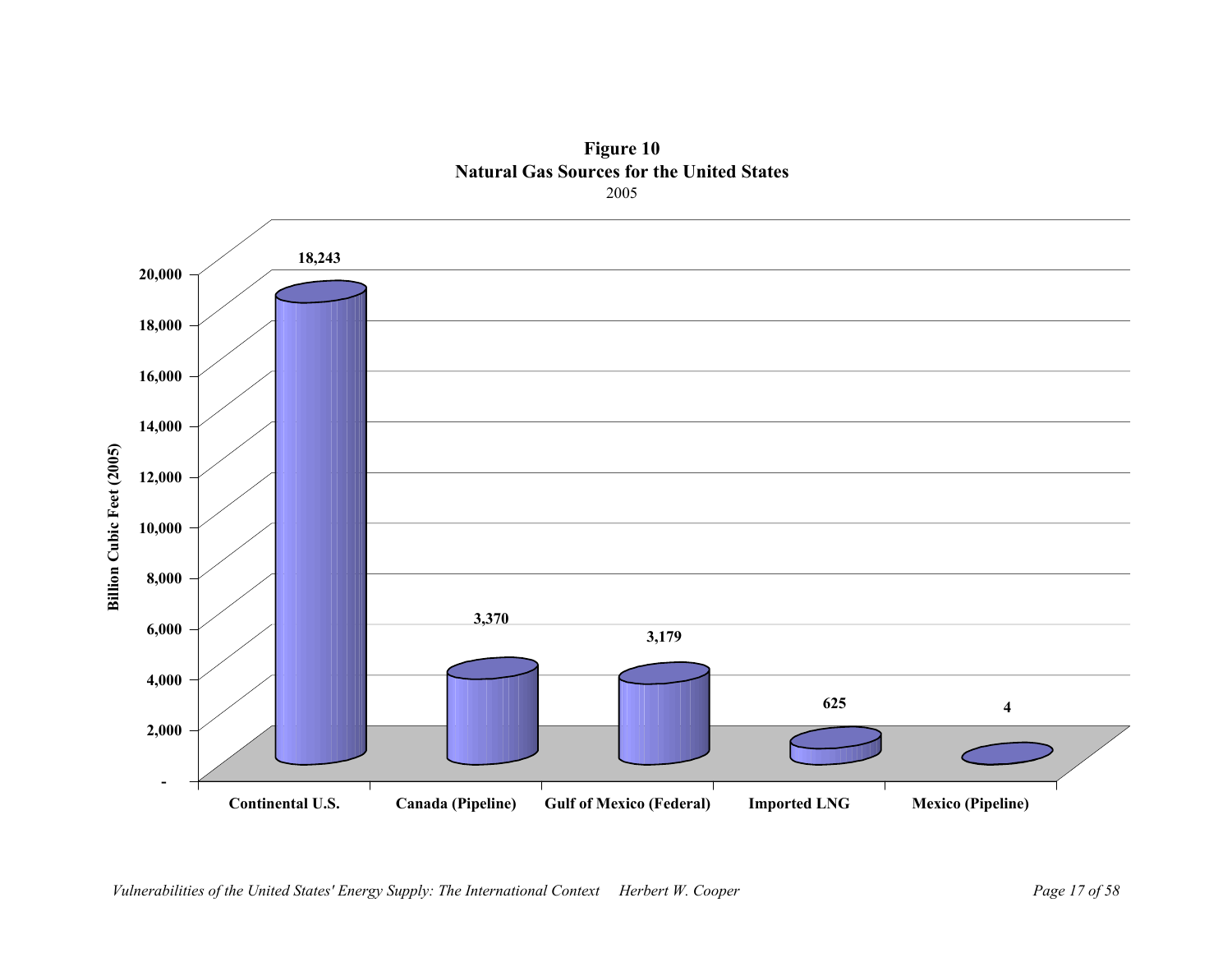nuclear power plants by 2020 and India announced it will build 8 additional nuclear power plants by 2017; permits and financing have been secured for these. Russia, moreover, has decided to limit its uranium exports to conserve nuclear resources for the 25 nuclear power plants it plans to build by 2020. Within the United States, eight companies have submitted applications to the Nuclear Regulatory Commission for Combined Construction-Operating Licenses for thirteen nuclear power plants, totaling 17,000 megawatts. If these applications are approved, and if the plants are then built, additional pressure will be placed on the world's nuclear fuel production facilities.

Two countries, Iran and North Korea, have announced that they will proceed with vertically integrated nuclear facilities, including the enrichment activities. These, of course, have major political dimensions that are beyond the scope of this paper. Regardless of the outcome of the enrichment dispute, the additional nuclear power plants will require additional enriched uranium. Additionally, several European countries are reconsidering their decisions to not construct and operate new nuclear power plants.

The United States' sources of uranium are depicted on Figure 11.

**Coal:** The United States may be self-sufficient with respect to coal supply and demand and, in fact, approximately 4 percent of its coal production is exported. Nevertheless the interplay between environmental restrictions on sulfur emissions, cost and compositions of various coals, and the importance of diversifying coal sources has led to imports from mines in Indonesia and Venezuela. Imports have been steadily increasing from 1.15 percent of consumption in 2000 to 2.7 percent in  $2005$ .<sup>18</sup>

# **PRIMARY FUEL USAGE WILL INCREASE**

An examination of the overall economic situation in many countries shows that their populations are large and growing, their populations are poor (as measured by per capita gross domestic products) and they lack modern society's amenities (as measured by per capita electricity generation.) See Table 4 and Figure 12.

It is certain that world energy use will increase as populations increase. Those of China, India, Indonesia and Pakistan, for example, are increasing at 0.6, 1.7, 1.6 and 2.4 percent annually,<sup>19</sup> leading to an additional  $34,300,000$  people each year in these countries alone who will need energy. Further the per capita energy use in developing countries must increase to provide a higher standard of living. China, for example, has a rapidly growing economy with a manufacturing sector that requires large increases in fuel supplies. It has therefore recently concluded fuel supply agreements with countries as near as Russia (a major supplier to Europe) and as far away as Canada and Venezuela (major suppliers to the United States.) It has actually purchased a share of a Canadian oil sands developer and reached an agreement with Enbridge (Canada's second largest pipeline company) to participate in developing a \$2 billion pipeline that will transport oil from Northern Alberta to the West Coast for export to China. Among other effects,

 $\overline{a}$ 

<sup>&</sup>lt;sup>18</sup> [US] Energy Information Administration, Monthly Energy Review, June 2006, Table 61.

<sup>&</sup>lt;sup>19</sup> Population Reference Bureau, Washington, D.C. [www.prb.org]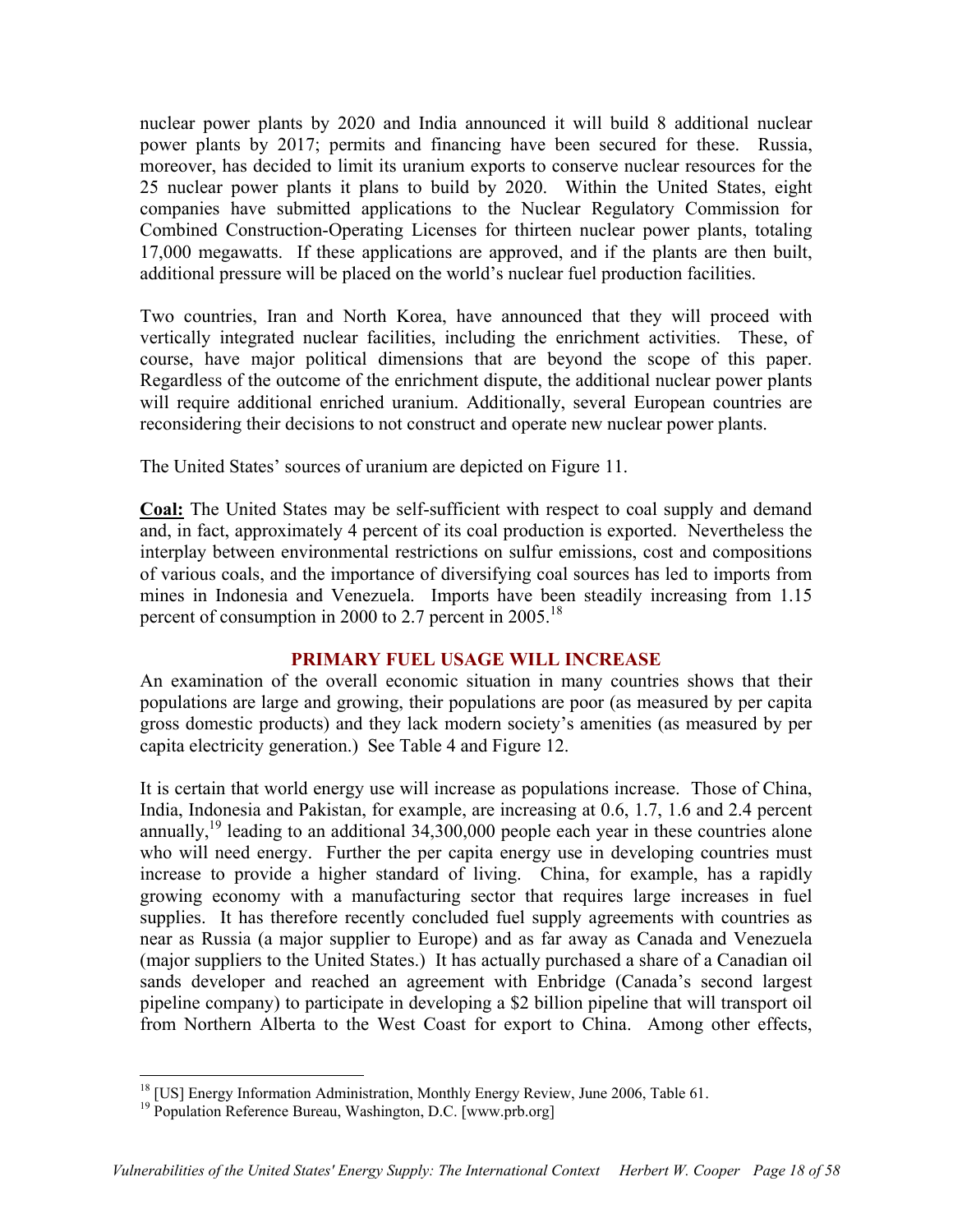

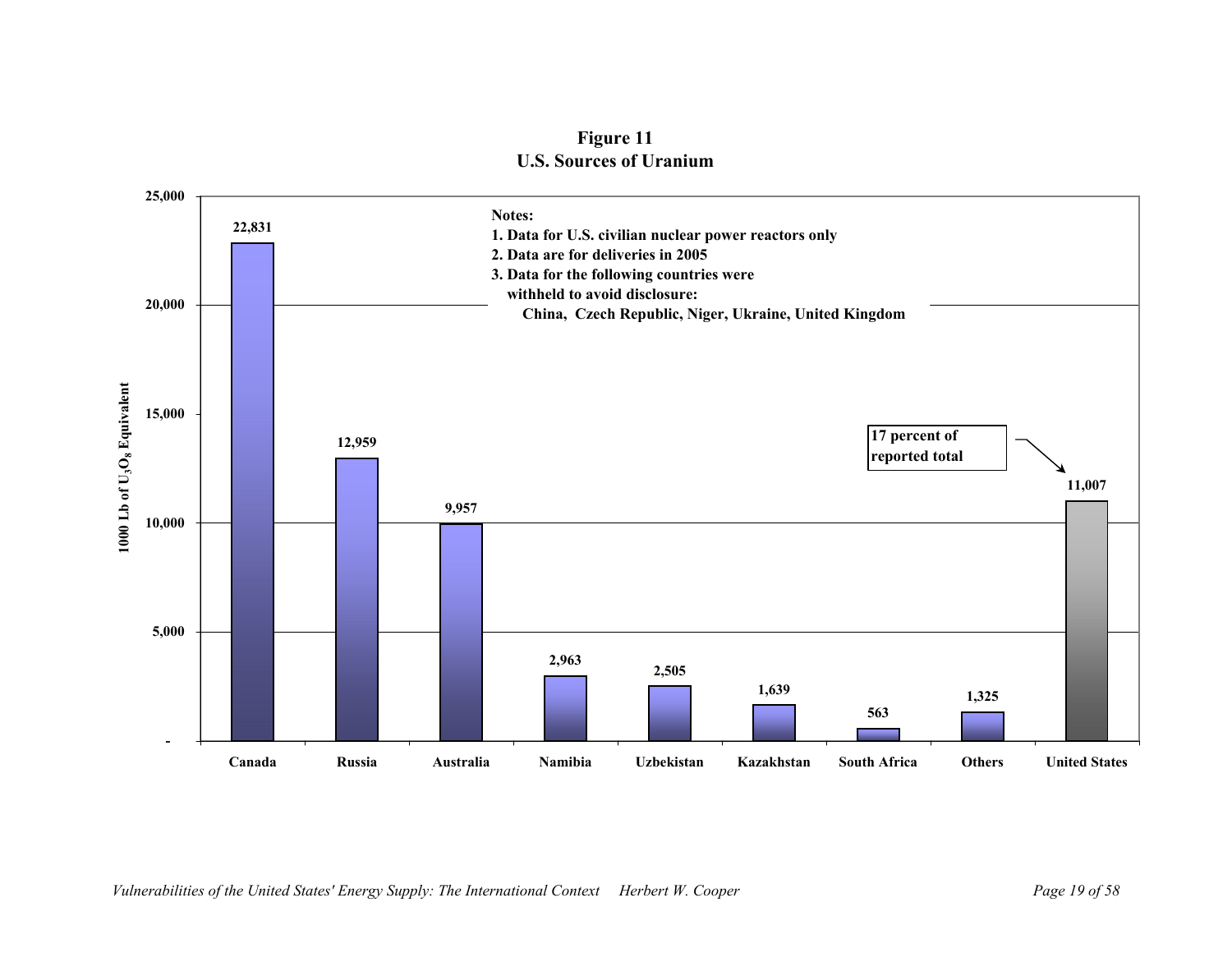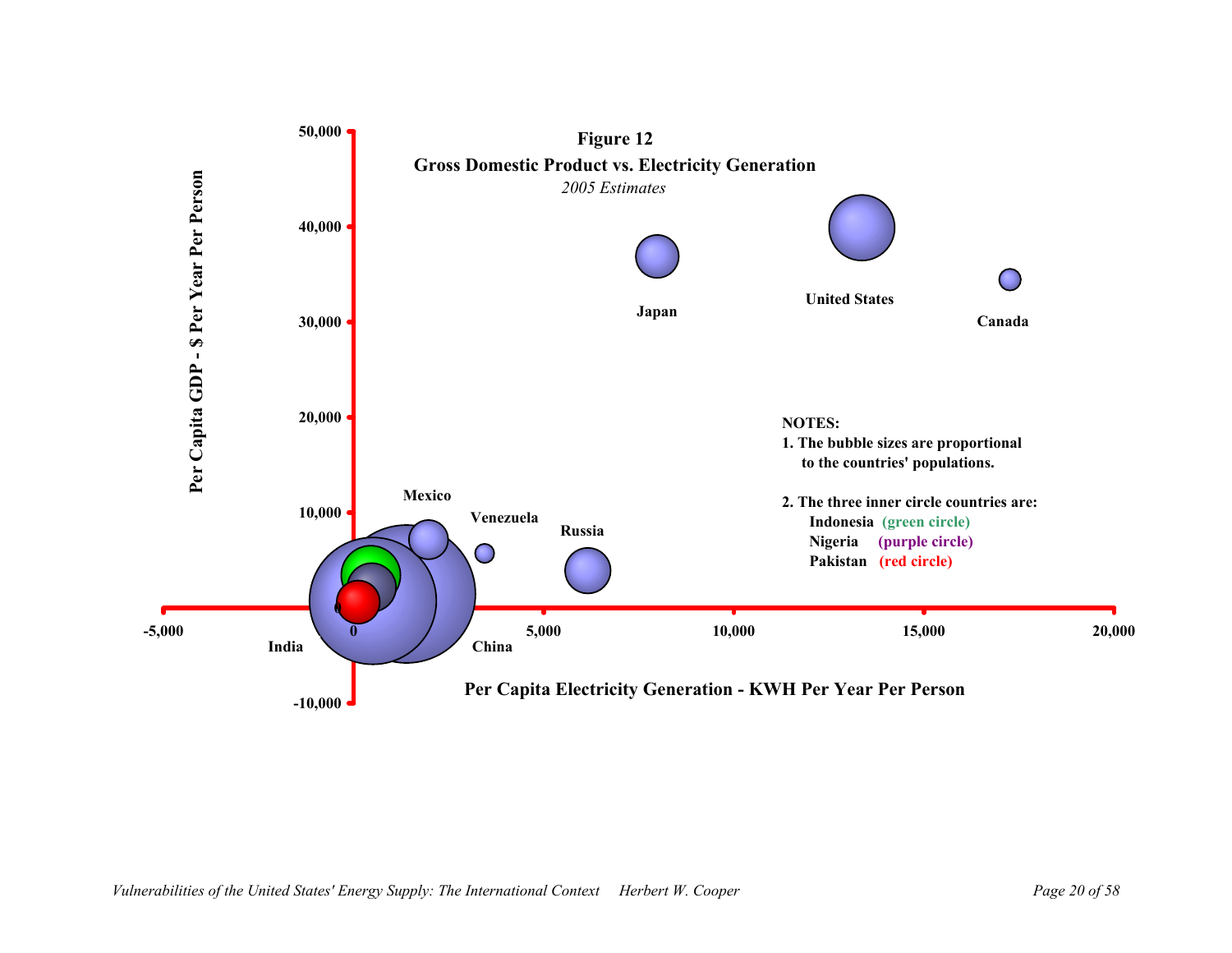potential oil supply to the United States will thereby be reduced and worldwide demand for oil tankers will increase.

The increasing populations of the emerging countries and the need to improve standards of living will lead simultaneously to increased international competition for fossil and nuclear fuels, while many exporting countries will have to use more energy internally, leading to less available for export.

| <b>Country</b>                 | <b>Population</b> | <b>Annual</b><br><b>Per Capita</b><br><b>Electric</b><br><b>Generation</b><br>KWH/<br><b>Yr/Person</b> | <b>Annual Per</b><br>Capita<br><b>Gross Domestic</b><br>Product<br>\$/Yr/Person |
|--------------------------------|-------------------|--------------------------------------------------------------------------------------------------------|---------------------------------------------------------------------------------|
| China                          | 1,300,000,000     | 1,390                                                                                                  | 1,454                                                                           |
| India                          | 1,100,000,000     | 506                                                                                                    | 735                                                                             |
| Indonesia                      | 242,000,000       | 453                                                                                                    | 3,419                                                                           |
| Pakistan                       | 162,400,000       | 473                                                                                                    | 2,138                                                                           |
| Russia                         | 142,400,000       | 6,426                                                                                                  | 3,933                                                                           |
| Nigeria                        | 137,300,000       | 145                                                                                                    | 418                                                                             |
| Japan                          | 127,400,000       | 7,986                                                                                                  | 36,887                                                                          |
| Mexico                         | 106,200,000       | 1,970                                                                                                  | 7,156                                                                           |
| Canada                         | 32,500,000        | 16,889                                                                                                 | 29,508                                                                          |
| Venezuela                      | 25,400,000        | 3,444                                                                                                  | 5,722                                                                           |
| <b>United</b><br><b>States</b> | 295,700,000       | 13,367                                                                                                 | 39,901                                                                          |

# **Table 4 Economic Development**

# **HAVE CRUDE OIL AND NATURAL GAS PRODUCTION RATES PEAKED?**

While there is general agreement that hydrocarbon production will eventually peak, or has already peaked,<sup>20</sup> there is much controversy about the timing of the peak and the subsequent rate of decline. Certainly, crude oil production from Prudhoe Bay in the United States has fallen by approximately 5.4 percent per year since  $1988$ <sup>21</sup>, from the North Sea by approximately 5.9 percent per year since  $1999$ ,<sup> $\frac{2}{3}$ </sup> from the Oseberg complex on the Norwegian Continental Shelf by 6 percent per year since  $1996<sup>23</sup>$  from Oman's

<sup>&</sup>lt;sup>20</sup> Hubbert, M.K., Energy from Fossil Fuels, Science, February 4, 1949, pg. 103

<sup>&</sup>lt;sup>21</sup> Calculated from data presented in Energy Information Administration, Office of Oil and Gas, U.S.

Department of Energy, Future Oil Production for the Alaska North Slope, May, 2001

<sup>&</sup>lt;sup>22</sup> U.S. Department of Energy, Country Analysis Brief - North Sea, August 2004

 $^{23}$  Calculated from data presented in Energy Information Administration, Country Analysis Briefs – Norway, August 2005, p. 3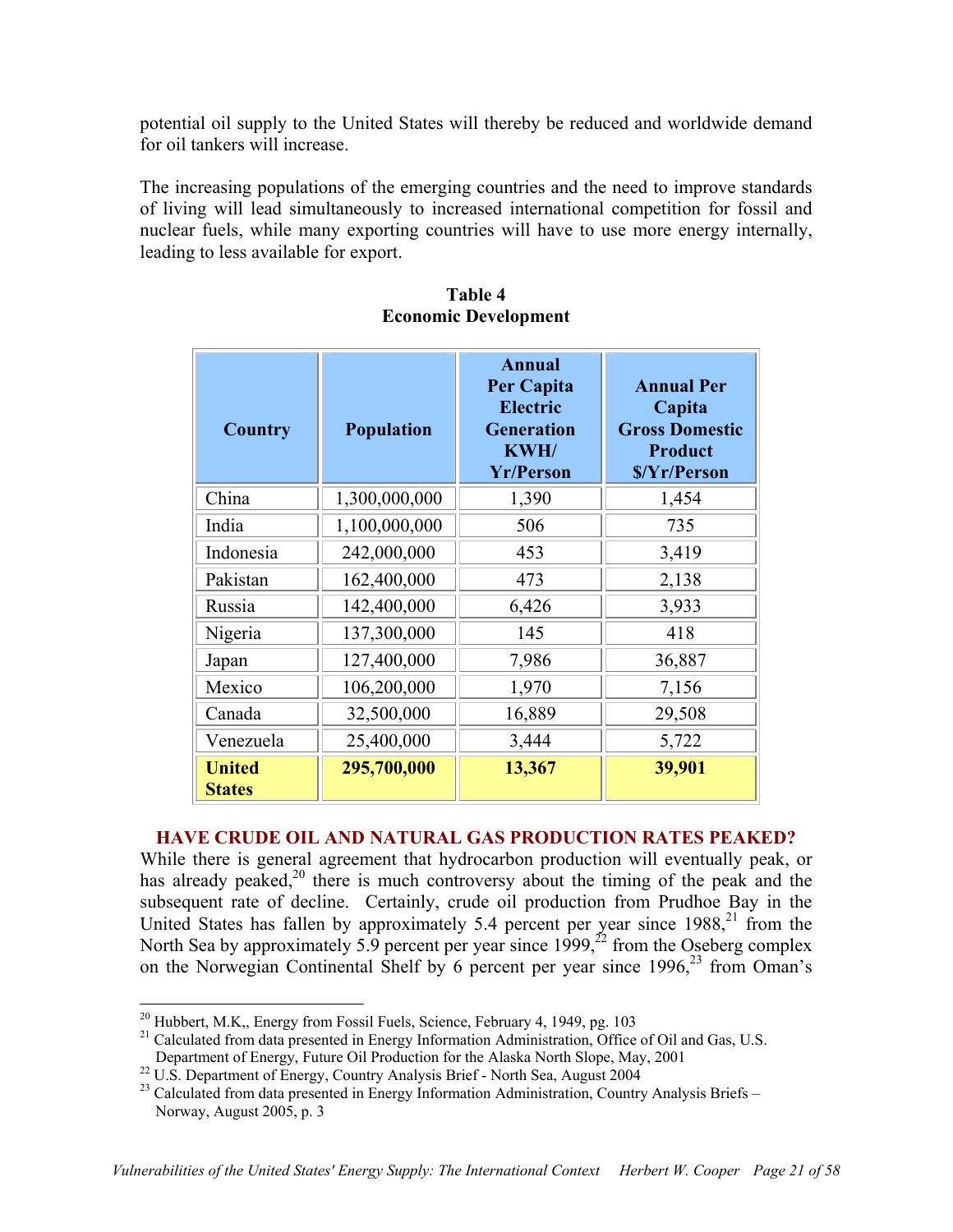giant Yibal oilfield by approximately 60 percent since  $1997$ ,<sup>24</sup> and from the Samotlor and Romashkino fields in Russia by 83 percent and 90 percent, respectively, since the late 1970s.25 There are many more examples of declining production.

Upcoming increases in the world's oil and gas supply will, however, partially offset these declines. Major new projects scheduled for completion in 2007 include those in Angola (500,000 barrels per day), Brazil (200,000 barrels per day), Canada (200,000 barrels per day) and the Caspian (400,000 barrels per day.)

In addition to increased supply from new sources, technological advances will increase production from existing fields. Crude oil and natural gas had historically been recovered from subsurface fields through vertically drilled wells. The field's pressure was relied upon to drive the oil or gas through somewhat porous sand or rock and then through perforations in the well's casing pipe to the surface, where it underwent rather simple processing to produce a marketable product. Production rates from all major fields have, however, declined for physical, rather than economic or regulatory, reasons, leading to development of new extraction technologies. These include horizontal drilling (maximum reservoir contact), polymer-free carbon dioxide fracturing, and water or inert gas injection to sweep additional oil out of the basins.

Importantly, technology improvements are not considered in Hubert's predictive methodology. A recent analysis<sup>26</sup> of actual production data shows very poor agreement between reality and predictions based on Hubert's technique. Predictions consistently understated the amount of oil that can be recovered from two large U.S. oil basins, for which there are many years of data, by 50 to 80 percent.

Although the newer three-dimensional modeling techniques and improved production technologies have, in many cases, led to increased recovery of a reservoir's oil-in-place, they do not lead to the formation of additional gas or oil.

Production of any nonrenewable material such as crude oil or natural gas comes initially from the sources that are easiest and most economical to develop and then, as these are depleted, from increasingly more difficult and more expensive sources and/or by use of more complex technologies. Oil and gas, for example, are now beginning to be produced from the ultra deepwater zone of the Gulf of Mexico by drilling to depths of 35,000 feet under 3,600 feet of water, costly and risky projects. Similarly, Russia, with foreign partners, is increasing the costly development of the Eastern Barents Shelf that contains the Prirazlomnoye oil field, the Shtokmanovskoye gas field (one of the world's largest), the Timan-Pechora, and the Western-Siberian basins. In addition to new production facilities, pipeline and terminal facilities must also be constructed and operated in regions that have air temperatures below freezing for more than 285 days per year, occasionally

Department of Energy, Future Oil Production for the Alaska North Slope, May, 2001

<sup>&</sup>lt;sup>24</sup> Gerth, J. and S. Labaton, Oman's Oil Yield Long in Decline, Shell Data Show, New York Times, 2004/04/08

<sup>&</sup>lt;sup>25</sup> Laherrere, J., Estimates of Oil Reserves, International Energy Workshop, Laxenburg, June 19, 2001

<sup>&</sup>lt;sup>26</sup> Nehring, Richard, Hubert's Unreliability, Oil & Gas Journal, April 3 2006, April 17 2006, April 24, 2006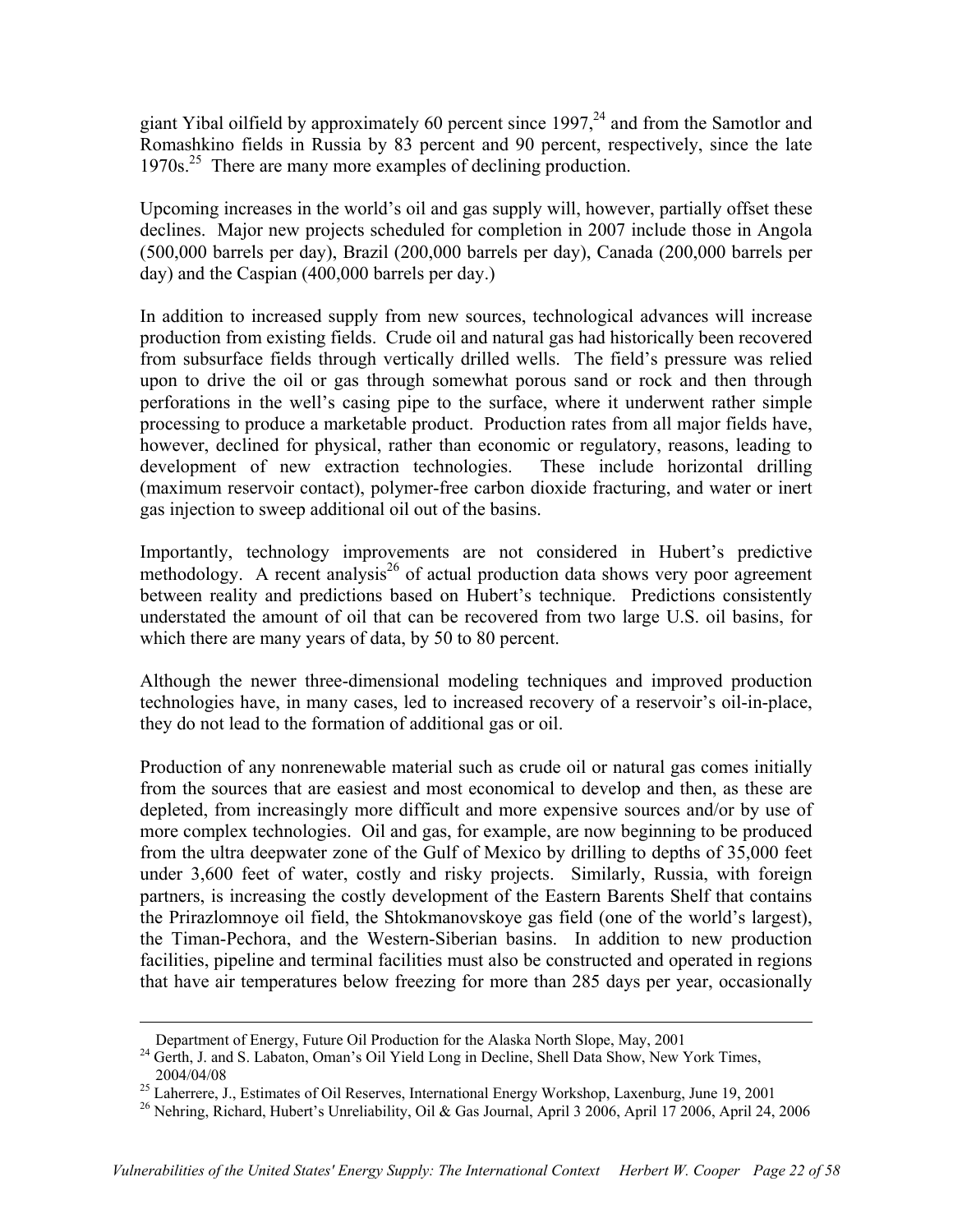falling to -75 degrees Fahrenheit, and ice that allows shipping only during the summer months. As development challenges are overcome, these new sources will increase oil and gas availability very significantly, but only after perhaps five to ten years from today.

In time technological and economic barriers to developing underutilized sources of fuels such as coal bed methane and sub-sea hydrates will be overcome. This will, however, not occur within the immediate future that is the focus of this presentation.

The world will not "run out" of oil or gas in the foreseeable future; prices will simply increase, perhaps dramatically, to compensate for higher extraction, transportation and refining costs.

# **FUEL PROCESSING PRESENTS A BOTTLENECK**

**Crude Oil:** All crude oils differ to greater or lesser extents with respect to composition. As cumulative production from a given basin increases, the next incremental quantities tend to be heavier, requiring more intensive processing, limiting refinery production rates, and yielding less of the desirable materials. Newly produced crude oils now being marketed also tend, in many cases, to contain high percentages of sulfur and therefore can not be processed in many refineries. Desulfurization capacities in the United States' refineries are definitely constraints.

If high-sulfur crude oils could be processed in a particular refinery, their economics are often marginal since there is virtually no market for byproduct sulfur.<sup>27</sup> Today 90 percent of elemental sulfur is obtained as byproducts of refinery desulfurization operations; the last sulfur mine in the United States closed in August 2000. This has led to sulfur production rates that are now two-million tons per year higher than demand rates. Even worse, annual sulfur production is growing at 3 percent, while demand is growing at only 2 percent. And as an additional "even worse", the supply will further increase because more and more high-sulfur crude oils are being processed and the sulfur content of diesel oil must soon be reduced to ultra-low levels in the United States<sup>28</sup> and the European Union.<sup>29</sup> The refiners and the entire sulfur industry are making monumental efforts to devise additional uses for the excess sulfur. Meanwhile, the price has tumbled to approximately zero (or lower) and stockpiles are increasing.

Other problems with many newly produced crude oils include high amounts of water and salts which can overwhelm crude oil desalters, and high acid contents, leading to unacceptable corrosion rates. These and other problems limit the usefulness of many crude oils. For these reasons, there is usually a price differential of 10 to 20 percent between more desirable light low sulfur crudes and less desirable heavy high sulfur crudes.

 $\overline{a}$ 

 $27$  Cooper, H. and L. Ebin, Reviewing Feasibility Studies for Energy-Sector Projects, Hydrocarbon Processing, Houston, TX, Part 1, August 2004, pp 70-75, Part 2, September 2004, pp 121-124

<sup>&</sup>lt;sup>28</sup> United States EPA, Control of emissions of Air Pollution from nonroad Diesel Engines and Fuel, 49 CFR Parts 69, 80, 89, 1039, 1065, and 1068, Federal Register / Vol 68, No. 100 / Friday, May 23, 2003 / Proposed Rules

<sup>&</sup>lt;sup>29</sup> Directive 2003/17/EC of the European Parliament and of the Council of 3 March 2003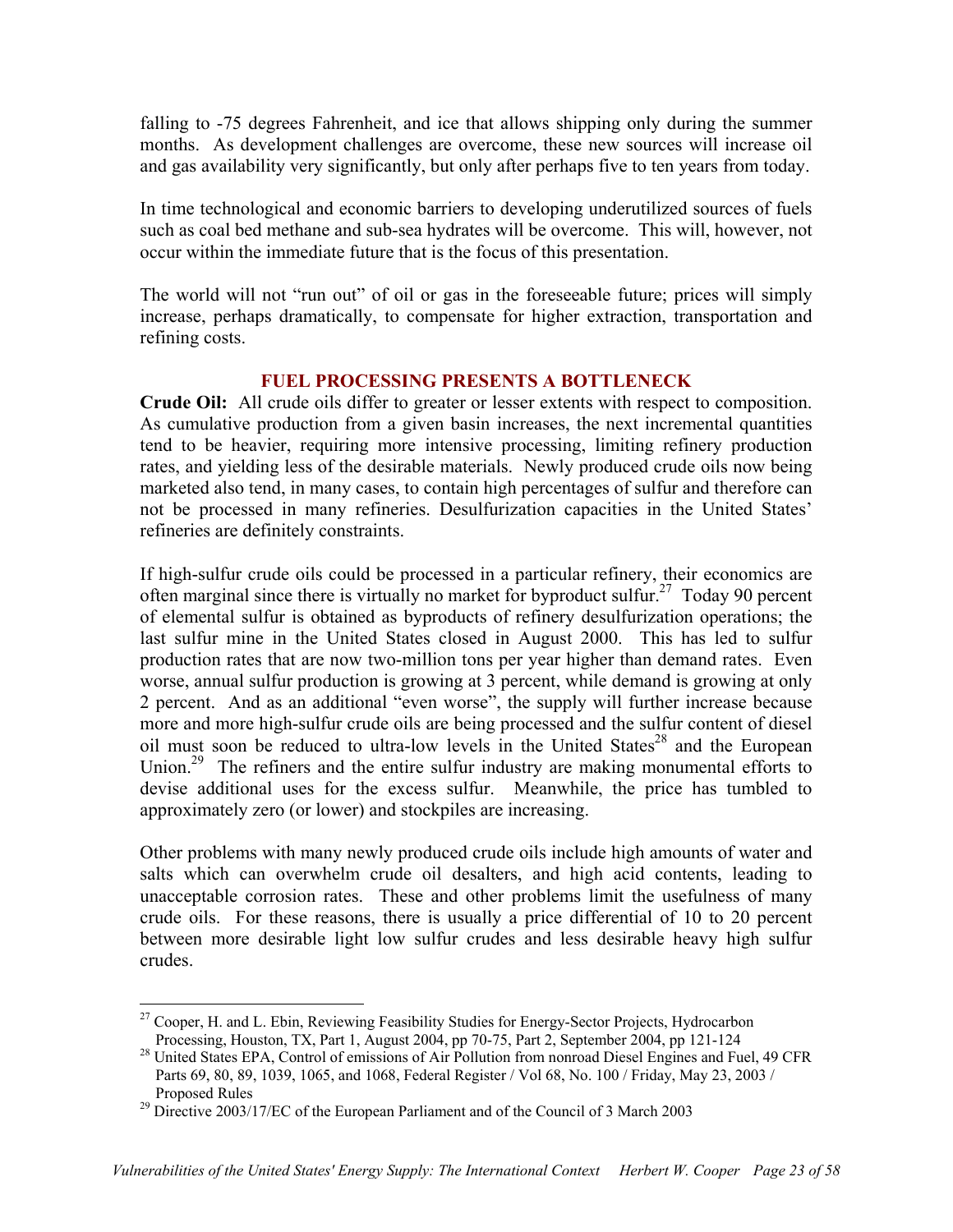Scattered throughout the world, 661 refineries have a total capacity to process 85,127,000 barrels of crude oil per day. These range from seventeen very large facilities with capacities between 400,000 and 940,000 barrels per day, down to numerous facilities that process less than 50,000 barrels per day. See Table 5. In addition to separating crude oil into useful products, each refinery has its own combination of additional processing operations to increase yields of motor fuels and light heating oil and, within limits, to change the proportions of the products it produces.

No new refinery has been built in the United States since 1976; increased capacity and the ability to process somewhat different crude oils have been provided by debottlenecking and equipment upgrading. As a result, refineries in the continental United States currently have a capacity of 17,115,000 barrels of crude oil per day<sup>30</sup> and have been operating at an average of approximately 95 percent of capacity. There is thus little margin for increasing production of jet fuel, kerosene, distillate and residual fuel oils by increasing refinery throughput. The international refining capacity is likewise constrained.

| <b>Region</b>      | <b>Number</b><br>of<br><b>Refineries</b> | <b>Crude Distillation</b><br>Capacity<br><b>Million Barrels / Day</b> |
|--------------------|------------------------------------------|-----------------------------------------------------------------------|
| Asia               | 155                                      | 22.205                                                                |
| North America      | 158                                      | 20.827                                                                |
| Western Europe     | 103                                      | 14.971                                                                |
| Eastern Europe     | 93                                       | 10.245                                                                |
| South America      | 66                                       | 6.611                                                                 |
| Middle East        | 42                                       | 7.034                                                                 |
| Africa             | 45                                       | 3.230                                                                 |
| <b>World Total</b> | 662                                      | 85.127                                                                |

**Table 5 Oil Refining Capacities<sup>31</sup>**

**Natural Gas:** Natural gases, like crude oils, differ with respect to composition to greater or lesser extents. Processing, however, is simpler, most often limited to removing hydrogen sulfide and carbon dioxide by solvent absorption processes, adjusting the volumetric heating value by adding compounds, drying and adding odorizers. Many gas plants are integral parts of oil refineries; excess gas plant capacity is not known.

1

<sup>&</sup>lt;sup>30</sup> API Refinery Report, December 16, 2005, reported in Oil & Gas Journal, p. 67, Jan 2, 2006<br><sup>31</sup> Oil & Gas Journal, Dec. 19, 2005, p. 64, Table 4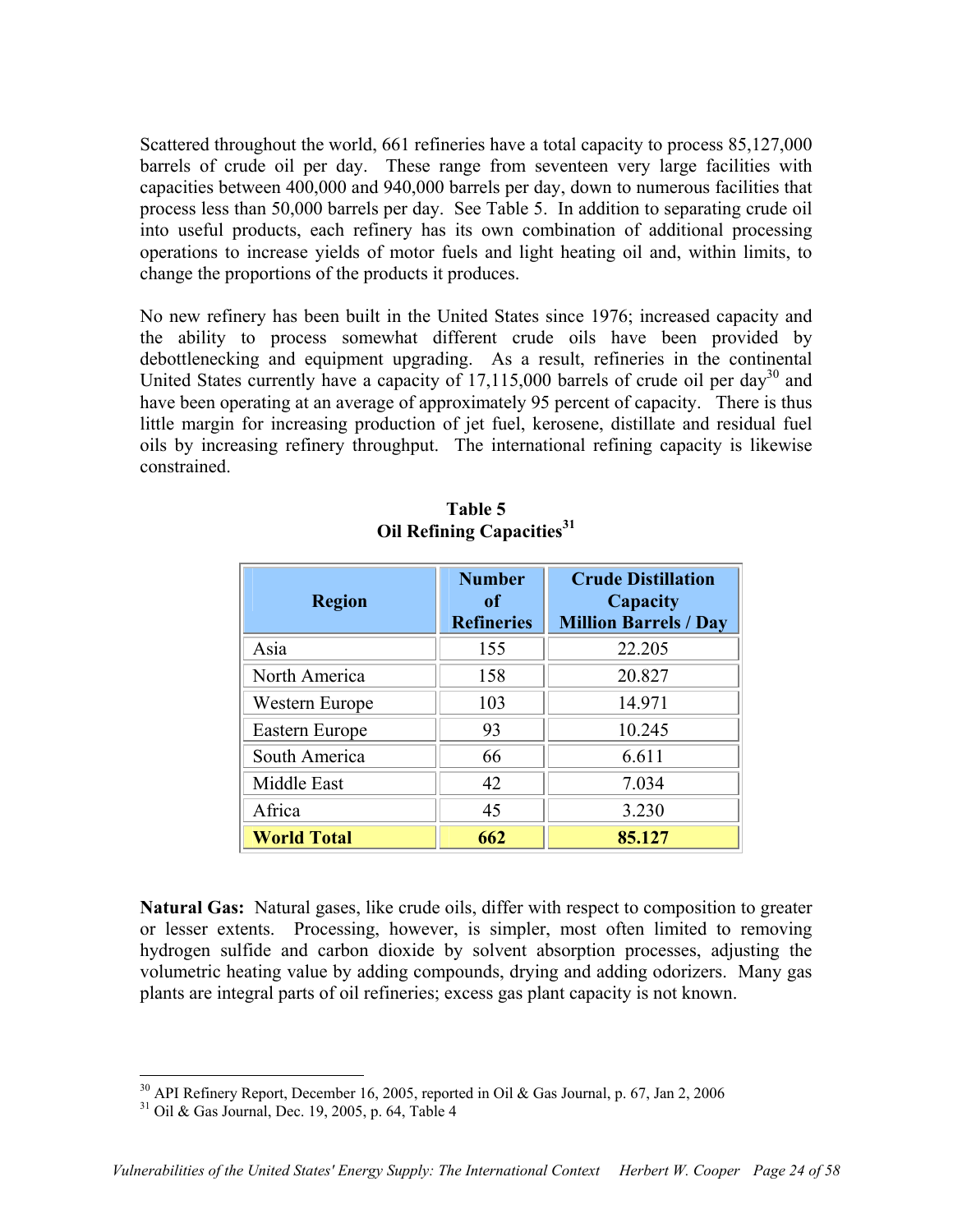**Liquefied Natural Gas (LNG):** LNG is an internationally used commodity that is produced in the exporting countries by using large-scale liquefaction plants that operate at very low temperatures. The LNG is then delivered and regasified by heating it at the receiving terminals and introduced into the gas distribution pipeline system. LNG as usually produced, however, has a relatively high concentration of ethane and heavier hydrocarbons, leading to volumetric heating values that exceed those required for the United States market. Regasification plants therefore also contain processes for adjusting the heating value of their product. Although it is possible to deliver LNG to an end-user for local on-site use, in fact however, virtually all imported LNG is regasified at the import terminal. While increasing rapidly, currently the world has a liquefaction capacity of 21.7 billion cubic feet per day, and an import terminal / regasification baseload capacity of 18.9 billion cubic feet per day.

**Uranium:** Nuclear fuel results from crushing naturally occurring uranium ore, treating it with various acids or solvents, then precipitating and drying the more concentrated product,  $U_3O_8$ , commonly known as yellowcake. The uranium in the yellowcake typically contains 0.7 percent of the fissionable form, U-235, and almost 99.3 percent non-fissionable U-238. The uranium in the yellowcake is thus further processed by chemically converting it to uranium hexafluoride and enriching its U-235 concentration in a gaseous diffusion or a gas centrifuge plant to a level of 3 percent to 5 percent for commercial power reactors or in excess of 90 percent for military uses. An alternate approach is to downblend (dilute) highly enriched uranium from military surpluses from the former Soviet Union and United States to produce the required lower concentration. Ex-military material now, in fact, provides 45 percent of the utility market's needs.<sup>32</sup> The enriched uranium is then converted into uranium dioxide,  $UO<sub>2</sub>$ , fabricated into small pellets, and then into larger fuel assemblies for use in reactors. Several countries, not including the United States, send partially depleted fuel assemblies to reprocessing plants where uranium and plutonium are recovered and recycled.

The work required to enrich uranium is commonly expressed as Separative Work Units (SWU);33 the capacity of a uranium enrichment plant is commonly expressed as SWU per year. The major SWU service providers are facilities in Canada, France, Great Britain, Russia and the United States. Downblending, which represents an important part of the capacity, of course has a major political component. Current world-wide enrichment requirements for civilian power reactors are approximately  $39,765,000$  SWU.<sup>34</sup> Because of its military significance, the world-wide SWU capacity can not be precisely established from the open published literature. The International Atomic Agency, however, lists the capacity of ten countries, totaling  $45,775,000$  SWU as of 2005.<sup>35</sup> These

1

<sup>32</sup> World Nuclear Association, Uranium Markets, October 2004

<sup>&</sup>lt;sup>33</sup> SWU (more precisely, Kg-SWU or Lb-SWU) is a mathematical function relating work requirement to the quantities of feed, product and waste materials, and their concentrations. Typically, it takes 4.3 SWU to produce 1 kilogram of 3.5 percent U-235. A 1,000 MW reactor requires approximately 100,000 to 120,000 SWU per year.

<sup>&</sup>lt;sup>34</sup> International Atomic Energy Agency, Vienna, Austria, Country Nuclear Fuel Cycle Profiles, Table 3, p. 6, Second Edition, 2005

<sup>&</sup>lt;sup>35</sup> International Atomic Energy Agency, Vienna, Austria, Country Nuclear Fuel Cycle Profiles, Technical Report Series No. 425, Table 3, p. 11, Second Edition, 2005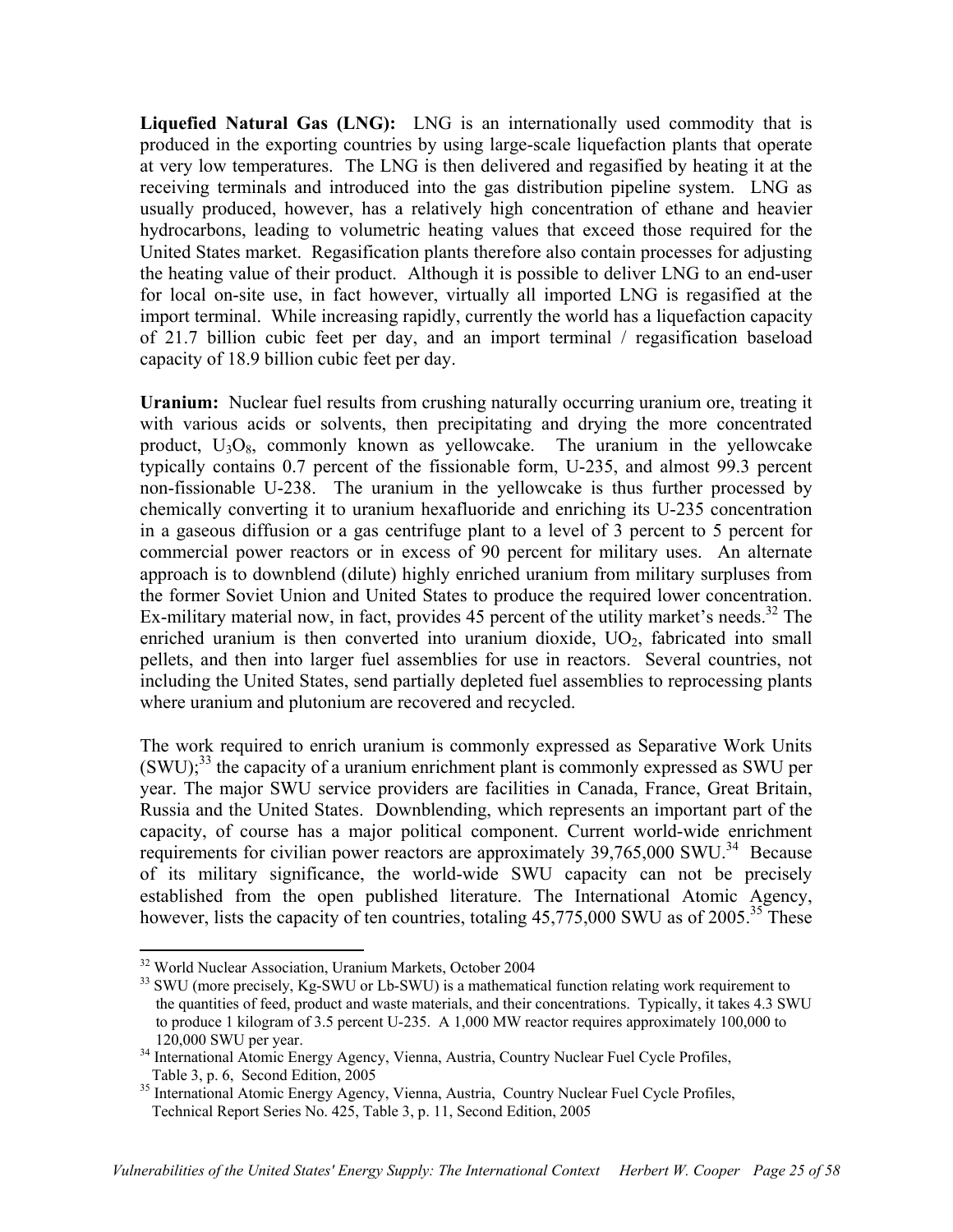are shown on Figure 13. Assuming no significant changes in the cost of producing and shipping uranium hexafluoride, the concentrations of products leaving the enrichment plants, and that downblending activities continue, then the current enrichment demand can be comfortably met for several more years. Capacities for conversion of yellowcake to UF<sub>6</sub> and for fuel-fabrication are also being met.<sup>36</sup>

**Coal:** Coals, also like crude oils, differ with respect to composition to greater or lesser extents. They are broadly classified as anthracite, bituminous, and sub-bituminous, with several finer gradations. On a world-wide basis approximately 84 percent is "steam coal," used in utility company boilers for electrical production, and approximately 12 percent is "coking coal", used directly for steel production.<sup>37</sup> Within the United States, the figures are 92 percent and 2 percent, respectively. Small but noticeable amounts of coal are used in industrial combined heat and power plants and as a raw material for chemical production.

 Approximately half of the coal is suitable for use as mined. Most run-of-mine coal, however, contains rock, shale and similar impurities, with significant variations from one location to another even within a given coal seam. It is, therefore, often sent to a preparation plant for upgrading. Treatment steps include crushing, screening and, depending on economics, cleaning (beneficiation.) Commercially available preparation processes readily reduce ash content by 75 percent and attain a 15 to 80 percent trace element reduction while recovering 85 percent of the coal's heating value. Customers' needs are frequently most economically met by blending coals of different compositions and properties.

Coal-fired boilers are designed to handle coals with particular carbon, sodium, vanadium and moisture contents as well as ash properties; they cannot tolerate major deviations from these. Thus a boiler designed for anthracite cannot use a bituminous coal without major modifications. Pollution control systems are also boiler- and coal-specific. Boiler design and coal preparation plant capacity definitely constrain flexibility to switch from one coal to another.

The United States coal mining industry is experiencing a moderate labor shortage, which is likely to become more severe as a result of recent highly publicized accidents and deaths. Key mining components such as specialty steels and the very large tires used on mine trucks have become scarce throughout the world, and in some cases unavailable at any cost; this could become a major bottleneck. It is not clear that coal production from United States mines could be increased if necessary. The coal preparation plant capacity and the coal transportation system, discussed below, moreover, limit producers' ability to deliver substantial amounts of additional coal.

 $\overline{a}$ <sup>36</sup> Euratom Supply Agency, Analysis of the Nuclear Fuel Availability at EU Level from a Security of Supply Perspective – Final Report of the task Force, June 2005

<sup>&</sup>lt;sup>37</sup> The World Coal Institute, Coal Facts, 2005 Edition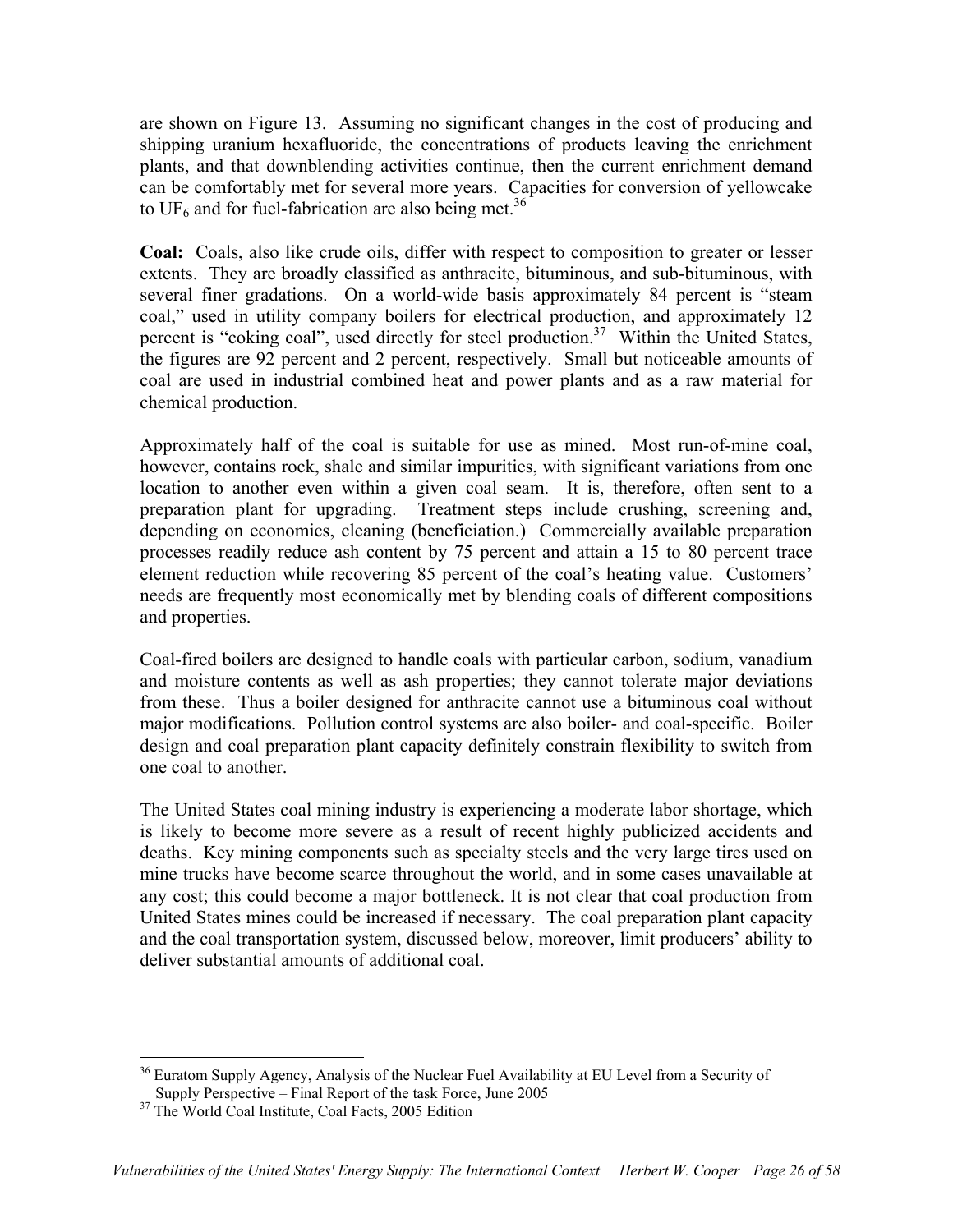![](_page_27_Figure_0.jpeg)

![](_page_27_Figure_1.jpeg)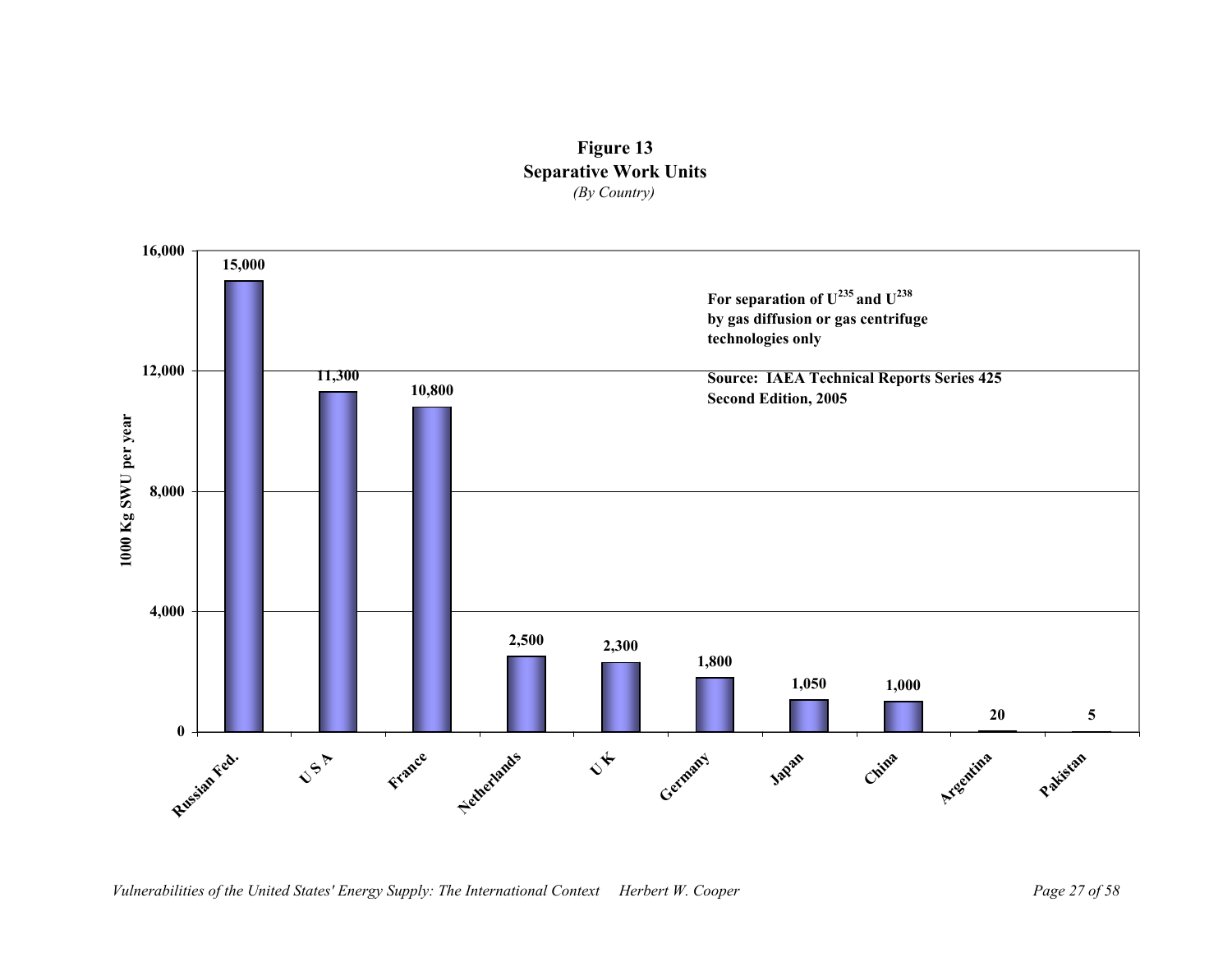## **FUEL TRANSPORTATION PRESENTS A BOTTLENECK**

Crude oil and liquid products are transported from the oil wells to refineries by combinations of pipelines and ocean-going tankers, and to a small extent by trucks, railroads and barges. Each mode has a critical role.

**Ocean-going Oil and LNG Tankers:** The world's non-military ocean-going tanker fleet is approximately  $3,500$  tankers, of which  $435$  are Very Large Crude Carriers.<sup>38</sup> The VLCCs account for approximately one-third of the Ocean transportation by oil tanker. This mode, which is usually an order of magnitude less costly than alternates, has suddenly become very expensive. For example, shipping costs for a two-million barrel crude oil shipment from Kuwait through Suez Canal to Louisiana, taking 30 days, were \$6,950,000 in 2004; in 2003 the shipping cost was \$2,400,000.<sup>39</sup> Part of the cost increase may be attributed to demand for freighters to handle the substantially increased imports of iron ore by China. Another factor is the requirement<sup>40</sup> of the International Maritime Organization banning carriage of heavy grade  $\frac{1}{2}$  in single-hull tankers of 5,000 dead weight tons and above after 2005. A large fraction of the fleet will disappear, and thus the world's large oil tankers are now all booked. The third important factor is the "terrorist premium" that insurance and shipping companies are charging.

Approximately 15 billion cubic feet<sup>42</sup> of liquefied natural gas per day are currently transported by specially designed refrigerated LNG tankers. Their number has increased rapidly, from 128 ships in 2002 to 186 in November 2005. The more recently built ships, moreover, are larger  $(\sim 5.5 \text{ MM})$  cubic feet) leading to a 56 percent overall increase in fleet capacity. Charter rates have correspondingly dropped from \$150,000 per day in 2001 to less than \$30,000 per day in 2005.<sup>43</sup> An additional 125 LNG tankers have been ordered for delivery between 2006 and 2010. Several of these, moreover, will have capacities of 7 MM cubic feet. Although imminent increases of deliveries from Brazil and Venezuela will lead to further demands, it appears that shipping will not be a weak link in the LNG supply chain.

**Pipelines:** Pipeline transportation is important, and usually the only economically feasible possibility, for moving large amounts of crude oil or gas from interior wells to ports. Examples include the 840,000 barrel per day *Baltic Pipeline System* connecting Western Siberia to the Gulf of Finland, and the *Caspian Pipeline Consortium* that transports approximately 400,000 barrels per day from Kazakhstan's northern Caspian Sea basin across Russia to Novorossiysk on the Black Sea. The crude oil, from both of these pipelines then moved by ocean-going tankers to the international market. Kazakhstan has now started flow through a new pipeline that carries oil to Western China, allowing export that does not cross Russia. The *Baku-Tiblisi-Cehan Pipeline* is also now in service and will soon carry 1,000,000 barrels per day 1,100 miles from

<sup>38</sup> Very Large Crude Carriers: Capacities of 200,000 to 399,999 tons  $(\sim 1,250,000$  to 2.500,000 barrels)

<u>.</u>

<sup>42</sup> LNG Tanker capacities are designated as volumes (cubic feet or cubic meters) of liquid  $^{43}$  LNG Observer, Vol 3, No. 1, Jan-March 2006, p. 7

<sup>&</sup>lt;sup>39</sup> New York Times, June 19, 2004<br><sup>40</sup> Annex I of MARPOL Regulation 13(H), revised December 2003

<sup>&</sup>lt;sup>41</sup> Crude oils having a density at 15 C higher than 900 kg/m3 or fuel oils having a density at 15 C higher than 900 kg/m3 or a kinematic viscosity at 50 C higher than 180 mm2/s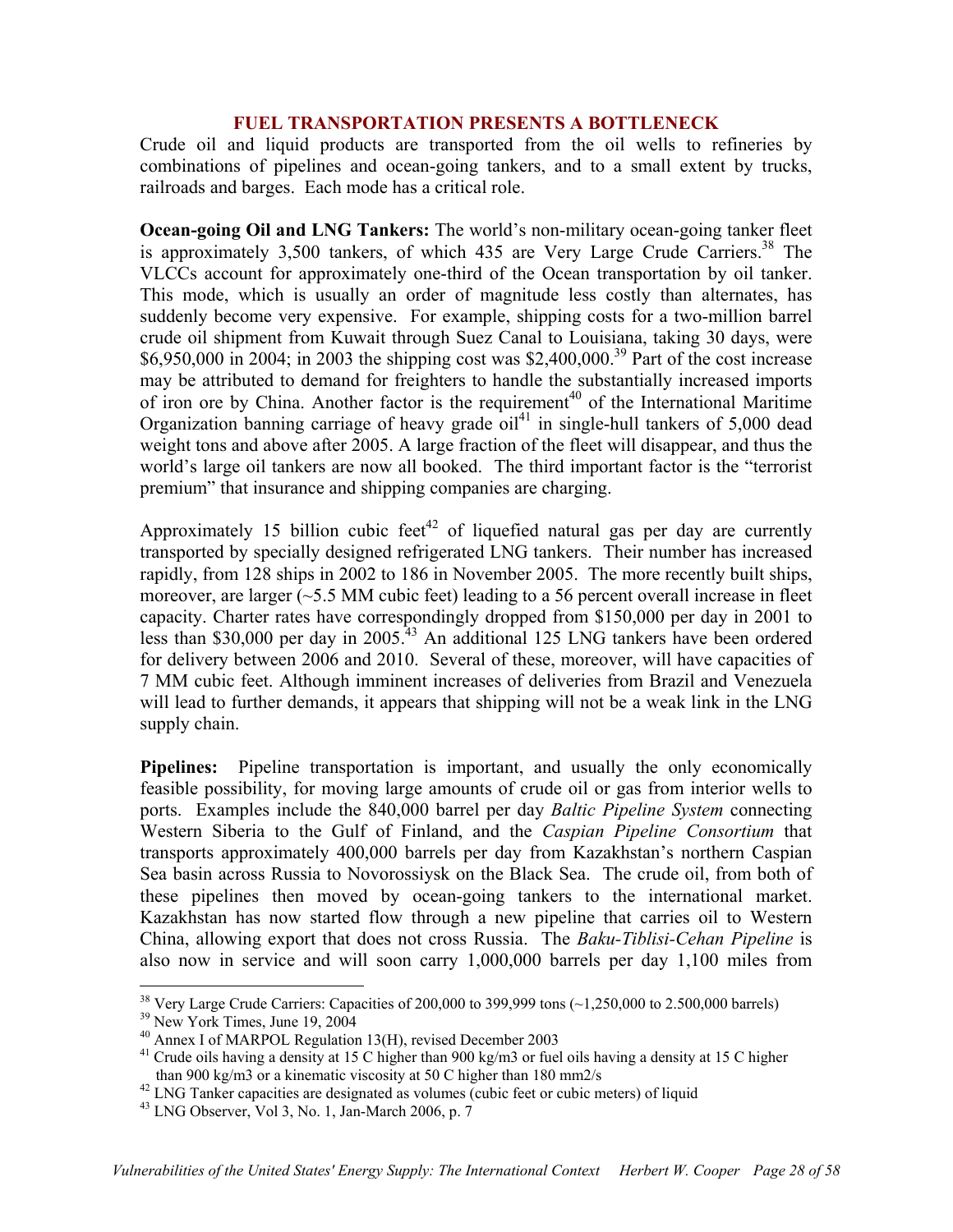Azerbaijan through Georgia to the Ceyan Terminal on the Mediterranean coast of Turkey, avoiding the tanker congestion delays in the Turkish Straits. Approximately 1,200,000 barrels of crude oil per day are also delivered to Eastern Europe by Russia through the *Druzhba (Friendship) Pipeline*.

The main existing crude oil pipelines in the Mid-east are the *Petroline* (East-West) from the Abqaiq oil field westward to the Yanbu port on the Red Sea and the *Sumed Pipeline* from Ain Sukhna on the Gulf of Suez to Sidi Kerir the Mediterranean. The *Trans-Israel Pipeline (Tipline)* is a viable alternate to the Suez Canal, capable of transporting approximately 1,000,000 barrels of crude oil per day from Ashkelon on the Mediterranean Sea to Eilat on the Gulf of Aqaba, where it can be loaded onto Very Large Crude Carriers for transit through the Red Sea and then to either the western or eastern markets.

The *Trans-Panama Pipeline* is a recently reopened alternate to the Panama Canal, capable of transporting approximately 860,000 barrels of crude oil per day from the Port of Charco Azul on the Pacific Ocean to the Port of Chiriqui Grande, Bocas del Toro on the Caribbean.

All of these pipelines, however, are currently delivering liquids and have limited spare capacity; they could handle some, but not all, of the additional demands that would be caused by an interruption in these chokepoints.

There are also several other pipelines in the Mid-east that carry other-than-crude-oil, such as the *Abqaiq-Yanbu Pipeline* that carries natural gas liquids for petrochemical production. Possibly more significant are two currently unused Mid-east pipelines; the *Trans-Arabian Pipeline (Tapline)* to Lebanon, and the *Iraqi Pipeline across Saudi Arabia* to the Port of Mu'ajjiz, near Yanbu. These have been mothballed for technical and political reasons, but might provide additional capacity if essential.

Fuel gas is transported internationally and within most countries through a series of pipelines. Currently, the world's largest gas exporter, Russia, sells 565 billion cubic feet per year to European customers, delivered through Turkey via the 750-mile long *Blue Stream Pipeline*, 246 miles of which is located beneath the Black Sea at a depth of 7,000 feet. Gazprom and its minority partners, BASF and E.ON, have started construction of the *North European Gas Pipeline* that will connect an existing Russian gas pipeline network to the port of Vyborg on the Gulf of Finland, and then under the Gulf and the Black Sea to Greifswald in Northeastern Germany, with an initial capacity of 970 billion cubic feet per year. An important strategic consideration is that this route bypasses Belarus, Poland and Ukraine. Within China, as another example, the 2,500 mile long *West-to-East Pipeline* transports 706 billion cubic feet per year from the Tarim Basin in Xinjiang to the large markets in Shanghai and Beijing. A new 227-mile long pipeline now brings 2,200 billion cubic feet per year of natural gas to Thailand from northern Malaysia.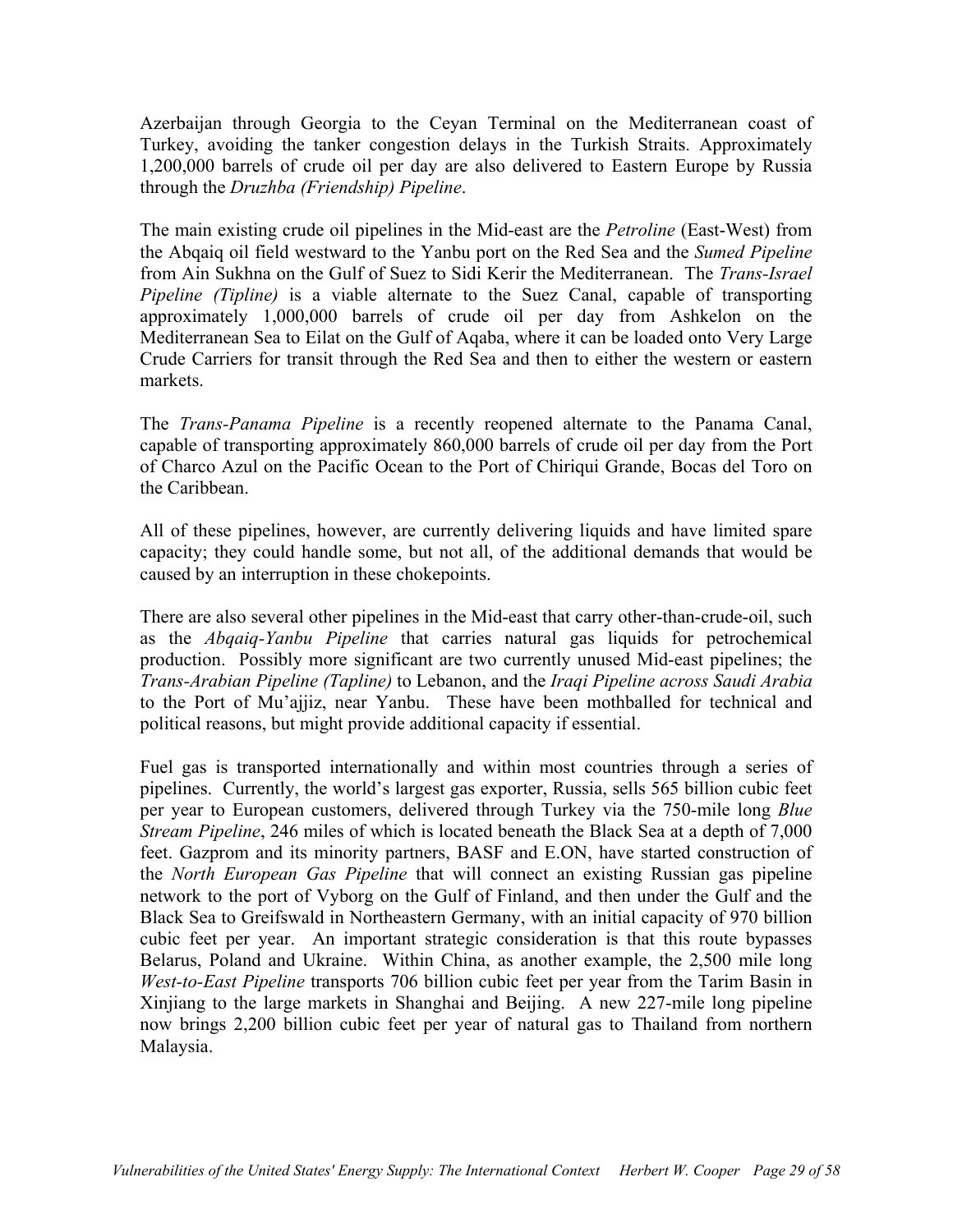Europe also receives large amounts of natural gas via pipeline from two other sources. *The Enrico Mattei Pipeline*, (formerly named the Trans-Mediterranean (Transmed) Pipeline) carries 900 billion cubic feet of gas per year from Algeria via Tunisia, 96 miles of which pass under the Mediterranean Sea at a depth of 2,000 feet, to Sicily and mainland Italy. The *Pedro Duran Farell (PDF) Pipeline*, (formerly named the Maghreb-Europe Gas (MEG) Pipeline) carries 300 billion cubic feet of gas per year from Algeria via Morocco, 28 miles of which pass under the Strait of Gibraltar at a depth of 1,312 feet, to Cordoba, Spain. Additionally, the *Trans-Pyrenean Pipeline* carries 120 billion cubic feet per year of gas from Norway through France to Calahorra Spain.

Within Europe, Norway will soon supply up to 2.5 billion standard cubic feet per day of natural gas to the United Kingdom, which is 20 percent of the UK's consumption. This will flow through the new Langeled Pipeline, completed in May, 2006, which originates in Nyhamna, Norway and terminates at Easington, UK. The 44-inch diameter, 745 mile long pipeline is the longest offshore unit ever constructed. As another recent European inter-country development, the gas grids of Spain and France can now send or receive 17.7 billion standard cubic feet per day of natural gas from each other through the new Euskadour Interconnection.

The South American countries are interconnected by several major pipelines. Brazil, for example, receives 310 billion cubic feet of gas per year (half of its gas consumption) by the *Gasbol Pipeline* from Bolivia, and another 36 billion cubic feet of gas per year through the *Parana-Uruguayana Pipeline* from Argentina.

The world's second largest gas exporter, Canada, relies on a 1,875 mile long *Alliance Pipeline* to send 1.3 billion cubic feet per day of gas from Fort St. John in Western Canada to the Chicago area. A second pipeline, the *Maritimes & Northeast Pipeline*, sends 530 million cubic feet per day from the Sable Island area to Nova Scotia, New Brunswick, and ultimately to the United States gas grid connection in Massachusetts.

Mexico is a net importer of gas from the United States, with approximately 20 interconnections at the Texas and the Californian borders.

Several other inter-country oil and gas pipelines are being planned throughout the world.

The United States contains an extremely extensive network of gas pipelines; Approximately 297,000 miles of pipeline transport 178 billion cubic feet of gas per day.<sup>44</sup> These are, moreover, interconnected with Canadian and Mexican pipelines.

**Ocean-going Ships - Coal:** Much of the international coal movement is by railroad and by ocean-going ships. During 2004, there were 674 million tons of coal carried in international ocean-going freighters, of which 397 million tons were carried over the

<sup>1</sup> <sup>44</sup> [U.S.] Energy Information Administration, Changes in U.S. Natural Gas Transportation Infrastructure in 2004, Table 3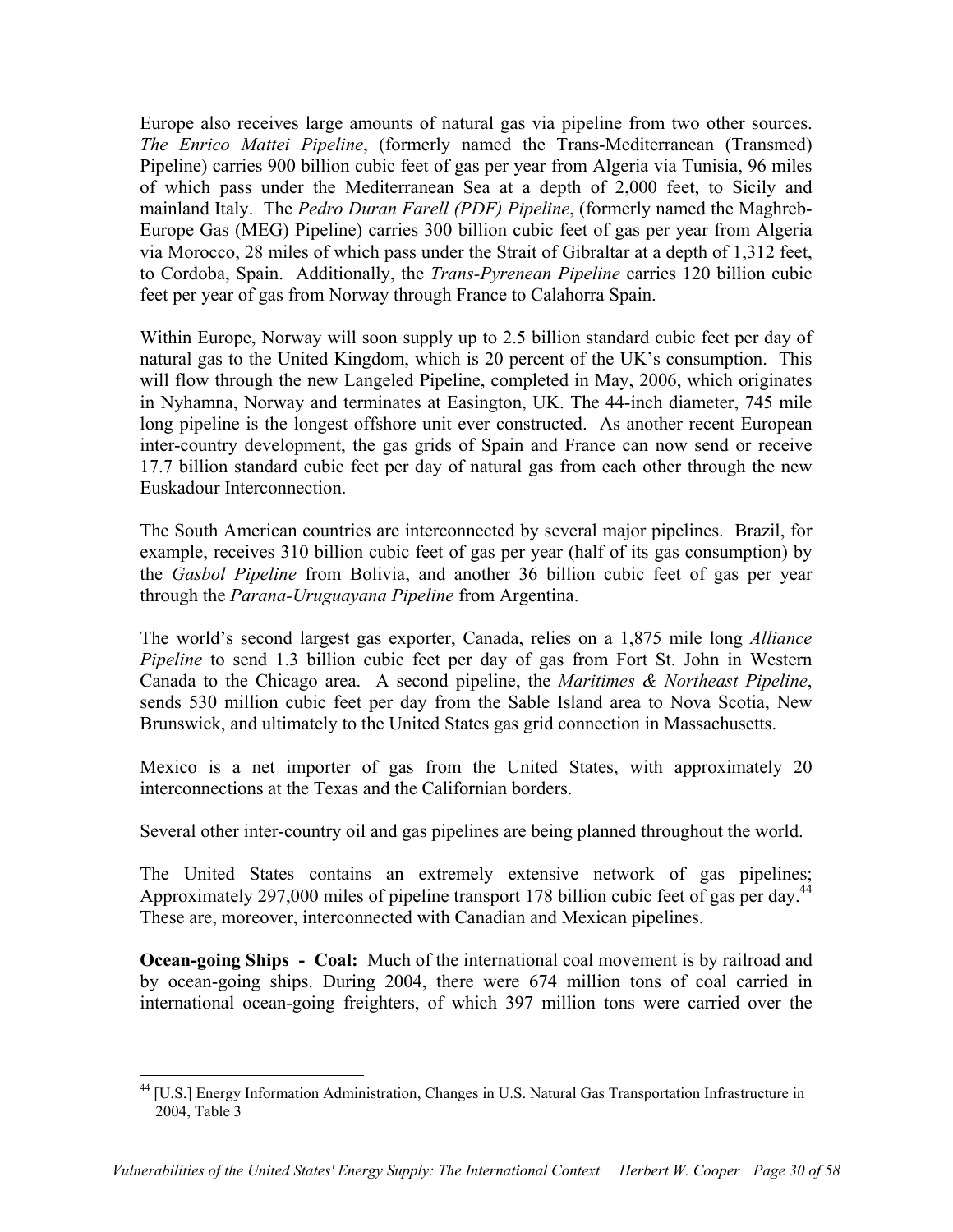Atlantic Ocean and 277 million tons over the Pacific Ocean.<sup>45</sup> This includes all of the coal exported from the major exporters: Australia, Indonesia and South Africa.

**Railroads - Coal:** The United States is served by seven major railroad companies, of which four carry 90 percent of the countries freight. Approximately 137,000 railroad cars per week are used to carry 21,500,000 tons of coal from mines to users. With 100 cars per train, the railroad system is operating 24 hours per day, seven days per week, at virtually 100 percent of capacity. The important Powder River Basin, which supplies 40 , which supplies 40 cent of the United States' coal, is served by only two railroads (Burlington Northern Santa Fe and Union Pacific) that have had mechanical problems on the Joint Line, leading them curtail use of 15 percent of their scheduled coal loading and deliveries. These railroads, moreover, use locomotives that use Diesel oil to generate electricity for their drives, introducing a vulnerability to an oil shortfall. The major carrier in the Northeast (CSX Railroad) has, in the past, been unable to satisfy the coal delivery demand in the northeast, but now appears to have overcome its problems.

# **EMERGENCY RESERVES ARE LIMITED**

Member countries<sup>46</sup> of the International Energy Agency have agreed to and indeed appear to maintain emergency oil stocks of at least 90 days of consumption. These stocks may be any combination of public and private reserves. While cooperative sharing under emergency conditions is envisioned, this has not yet been tested.

Total oil stocks in the thirty countries that are members of the Organization for Economic Cooperation and Development (OECD) countries as of August 31, 2005 was approximately 1,355 million barrels in Europe and 2,788 million barrels elsewhere (including 1,724 in the United States and 645 in Japan.)<sup>47</sup>

The United States Government operates three oil reserve systems; *the Strategic Petroleum Reserve*, the *Northeast Home Heating Oil Reserve*, and the *Naval Petroleum Reserves*. These are as follow:

### **The Strategic Petroleum Reserve**

The United States Department of Energy operates four crude oil storage sites in underground salt domes in Texas and Louisiana, near the Gulf of Mexico. The contents are segregated only by sulfur content; "sweet" containing 0.5 percent sulfur or less, and "sour", containing more than 0.5 percent but less than 2.0 percent sulfur. The maximum storage capacity is 727 million barrels, with a maximum drawdown capability of 4.3 million barrels per day for 90 days, and at decreasing rates thereafter. Release of crude oil from this reserve would be triggered by the President declaring a *"severe energy supply interruption."* 

1

<sup>45</sup> The World Coal Institute, Coal Facts, 2005 Edition

<sup>46</sup> Australia, Austria, Belgium, Canada, Czech Republic, Denmark, Finland, France, Germany, Greece, Hungary, Ireland, Italy, Japan, Republic of Korea, Luxembourg, The Netherlands, New Zealand, Norway, Portugal, Spain, Sweden, Switzerland, Turkey, United Kingdom, United States

<sup>47</sup> Oil & Gas Journal, January 2, 2006, p. 69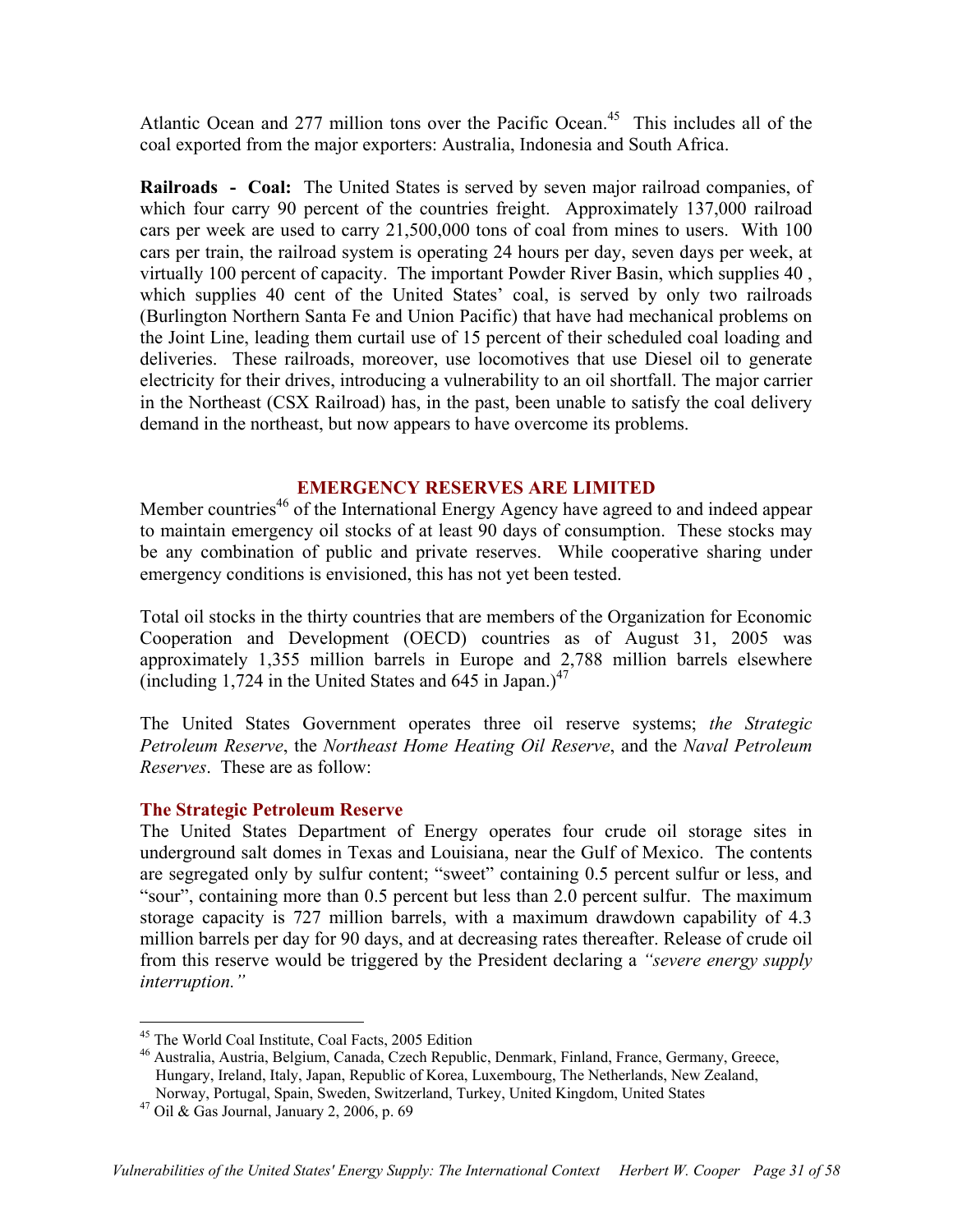| On June 2, 2006 the inventory was: $48$ |                       |            |                                                      |
|-----------------------------------------|-----------------------|------------|------------------------------------------------------|
| Sweet                                   | 273.6 million barrels |            |                                                      |
| Sour                                    | 4150                  | $\epsilon$ | <b>"</b>                                             |
| <b>TOTAL</b>                            | 688.6                 | $\epsilon$ | " $(3.9 \text{ Quadrillion } (10^{15}) \text{ BTU})$ |

## **The Northeast Home Heating Oil Reserve**

The United States Department of Energy administers four privately owned oil terminals containing a total of 2,000,000 barrels of heating oil. One is located at Woodbridge, NJ (1,000,000 barrels,) another at New Haven, CT (500,000 barrels,) a second New Haven, CT facility (250,000 barrels) and a fourth at Providence, RI (250,000 barrels.) These can supply the 5.3 million oil-heating households in the Northeast for ten days. Release of home heating oil from this reserve would be triggered by the President declaring a *"severe energy supply interruption"* as defined by prices exceeding 60 percent greater than its 5-year average.

## **The Naval Petroleum Reserves**

The United States Congress determined in 1996 that the properties that comprised the Naval Petroleum Reserve program no longer served a useful function. Since the divestiture, the Department of Energy has maintained oversight of two minor reserve sites (Teapot Dome in Wyoming and Buena Vista in California) which will be privatized as soon as practical. Additionally, it operates the Rocky Mountain Oilfield Testing Center (the only oil field testing center in the United States.) These, however, produce and now store insignificant amounts of hydrocarbons.

This government-controlled inventory within the Strategic Petroleum Reserve and the Northeast Home Heating Oil Reserve represents approximately 53 days of import protection for the United States.

### **Industrial Petroleum Reserves**

The inventory of crude oil and fuel products in industrial storage varies with season. Recent early winter levels are as shown on Table 6.

### **Natural Gas Reserves**

Usage of natural gas is very seasonal, as shown on Figure 14. Stocks of gas are stored by private industry in approximately 320 depleted fields, 30 salt caverns and 45 aquifers throughout the United States. As of January 13, 2006 there were 2,575 billion cubic feet of working (net available) gas stored, which is 16 percent more than the recent five-year average.<sup>49</sup> A small amount, 12 billion cubic feet, of liquefied natural gas is stored in the four terminals shown on Table 3. The total industrial natural gas reserves, which vary with season, currently represent approximately 50 days of United States consumption.

 $\overline{a}$ <sup>48</sup> [U.S.] Department of Energy, Office of Fossil Energy, Strategic Petroleum Reserve – Profile, June 12, 2006

<sup>49 [</sup>U.S.] Energy Information Administration, Weekly Gas Storage Report, January 19, 2006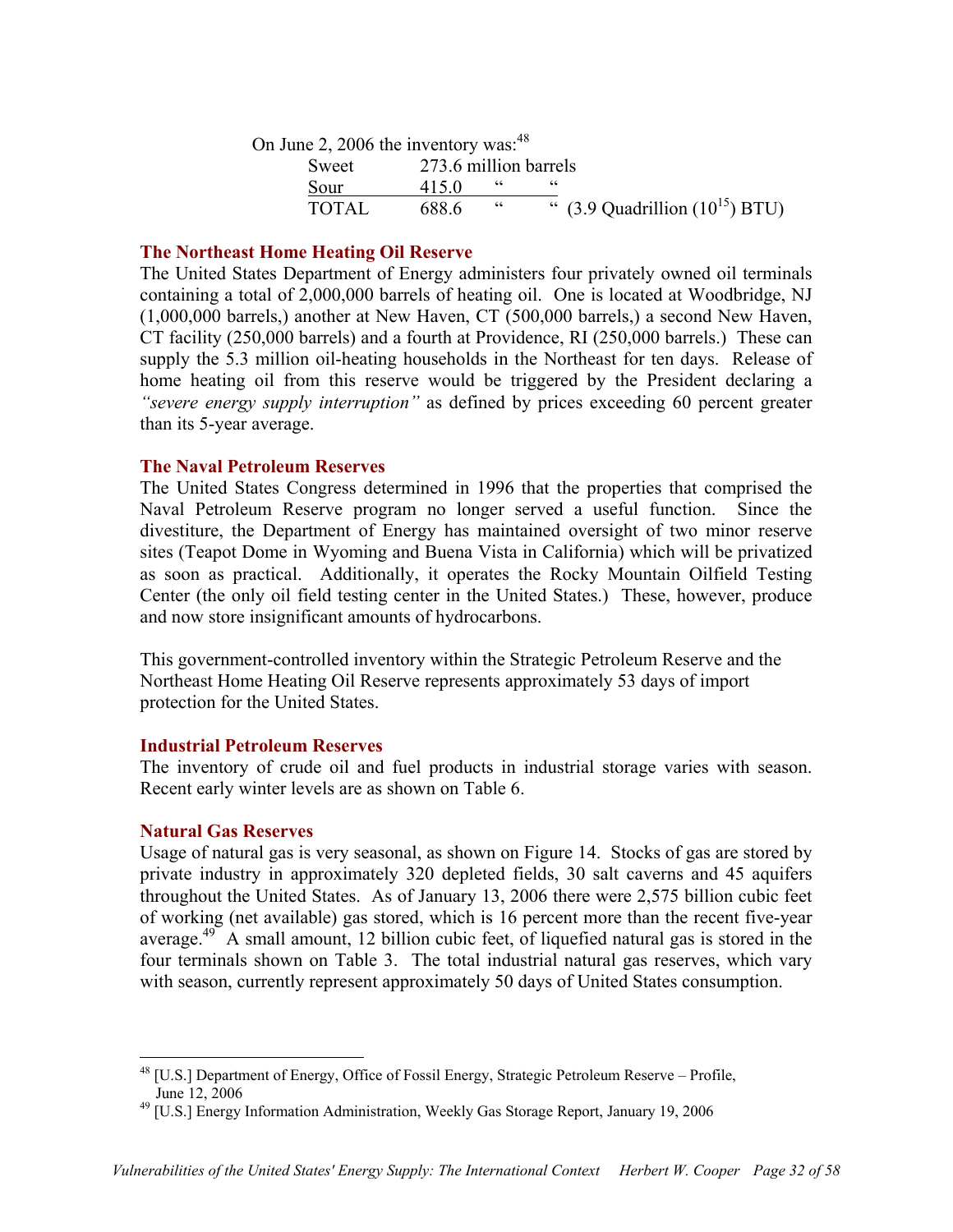![](_page_33_Figure_0.jpeg)

![](_page_33_Figure_1.jpeg)

*Vulnerabilities of the United States' Energy Supply: The International Context Herbert W. Cooper Page 33 of 58*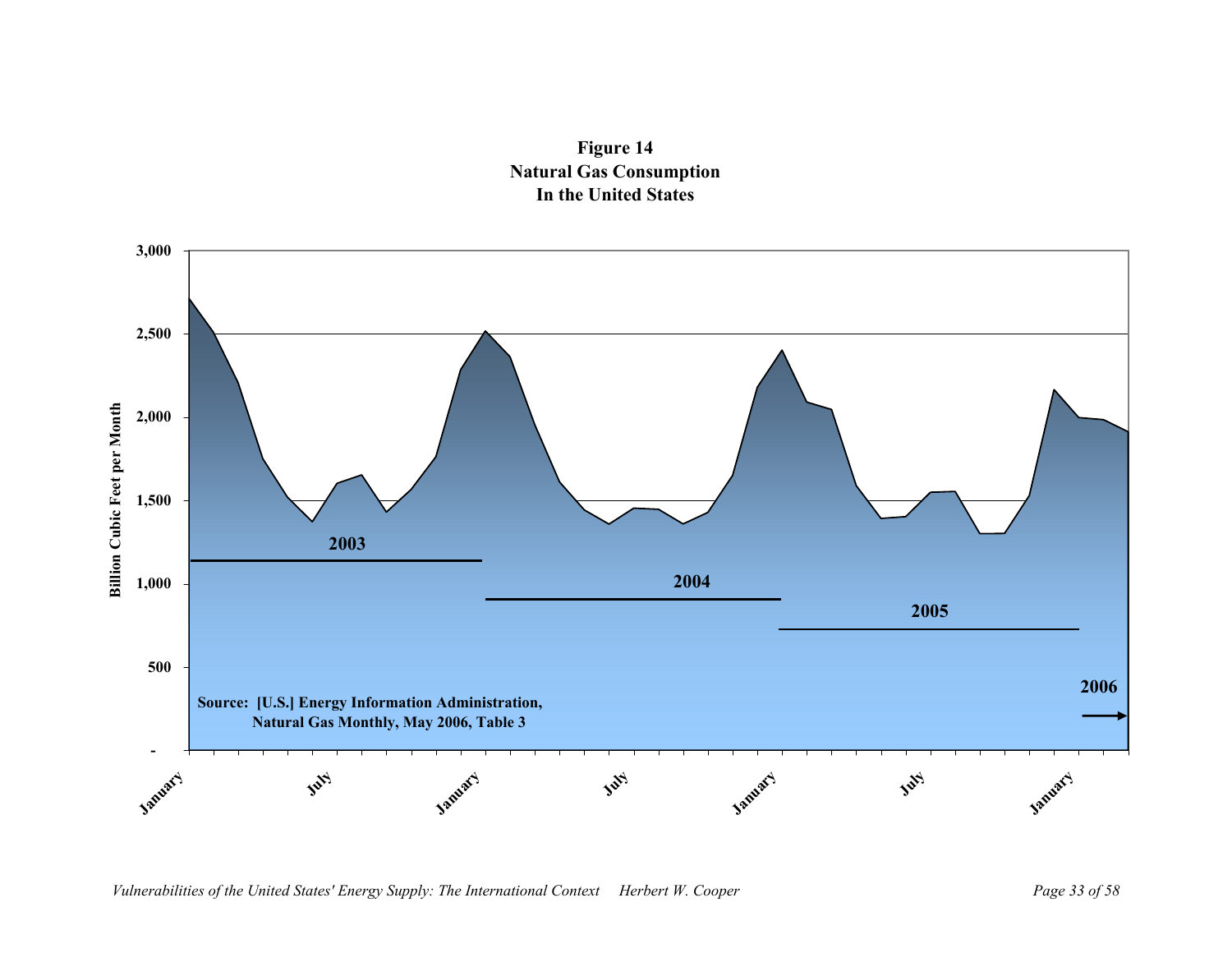| <b>ITEM</b>    | <b>STOCKS</b><br><b>1000 Barrels</b> | <b>Demand</b><br>1000 Bbl / Day | Days of<br><b>Supply</b> |
|----------------|--------------------------------------|---------------------------------|--------------------------|
| Crude Oil      | 324,363                              | 16,820                          | 19                       |
| Motor Gasoline | 203,646                              | 9,490                           | 22                       |
| Distillate     | 129,855                              | 4,262                           | 28                       |
| Jet Fuel       | 43,553                               | 1,612                           | 25                       |
| Residual       | 38,347                               | 788                             | 53                       |

**Table 6 United States Industrial Reserves**<sup>50</sup>

## **Coal Reserves**

The electric power production sector uses approximately 92 percent of the coal consumed within the United States. It currently holds  $113,301,000$  tons in reserve, which represent 42 days of use. Industrial reserves of  $6,083,000$  tons represent 34 days of use.<sup>51</sup>

## **Uranium-235 Reserves**

Reserves of U-235 in nuclear fuels, within the United States, have been reported<sup>52</sup> to have dropped 50 percent since 1985 because mine output could not keep up with demand, and demand will exceed output by 11 percent until 2013. The exact amount of reserves is not known. The U.S has proposed an international nuclear fuel reserve, partly as a way to assure Iran and North Korea that their nuclear power plants will be able to obtain fuel without developing an indigenous fuel enrichment capability. This reserve, however, has not yet been established.

A summary of the United States' energy reserves is shown on Figure 15.

## **SUPPLY CHAIN VULNERABILITIES**

Western Europe, North America and South America have substantial inter-country electricity ties. France, for example exports, as an annual average, approximately 8,100 megawatts while Italy imports approximately 5,000 megawatts. Almost all countries experience electricity disruptions either routinely or rarely. These, nevertheless, are almost always intra-country events, and, while occasionally serious, will not be discussed further herein.

### **Natural disasters**

1

The world's primary energy supply and delivery system may be disrupted be numerous unfortunate and unplanned factors such as hurricanes and earthquakes. These may occur anywhere in the world and, if sufficiently severe, will impact the energy situation in all countries.

 $50$  Oil & Gas Journal, Industry Scoreboard, p. 67, January 2, 2006

<sup>51 [</sup>U.S.] Energy Information Administration, Monthly Energy Review, Tables 6.2 and 6.3, February 2005

<sup>&</sup>lt;sup>52</sup> Chambers, M., Uranium prices are set to climb, International Herald Tribune, January 5, 2005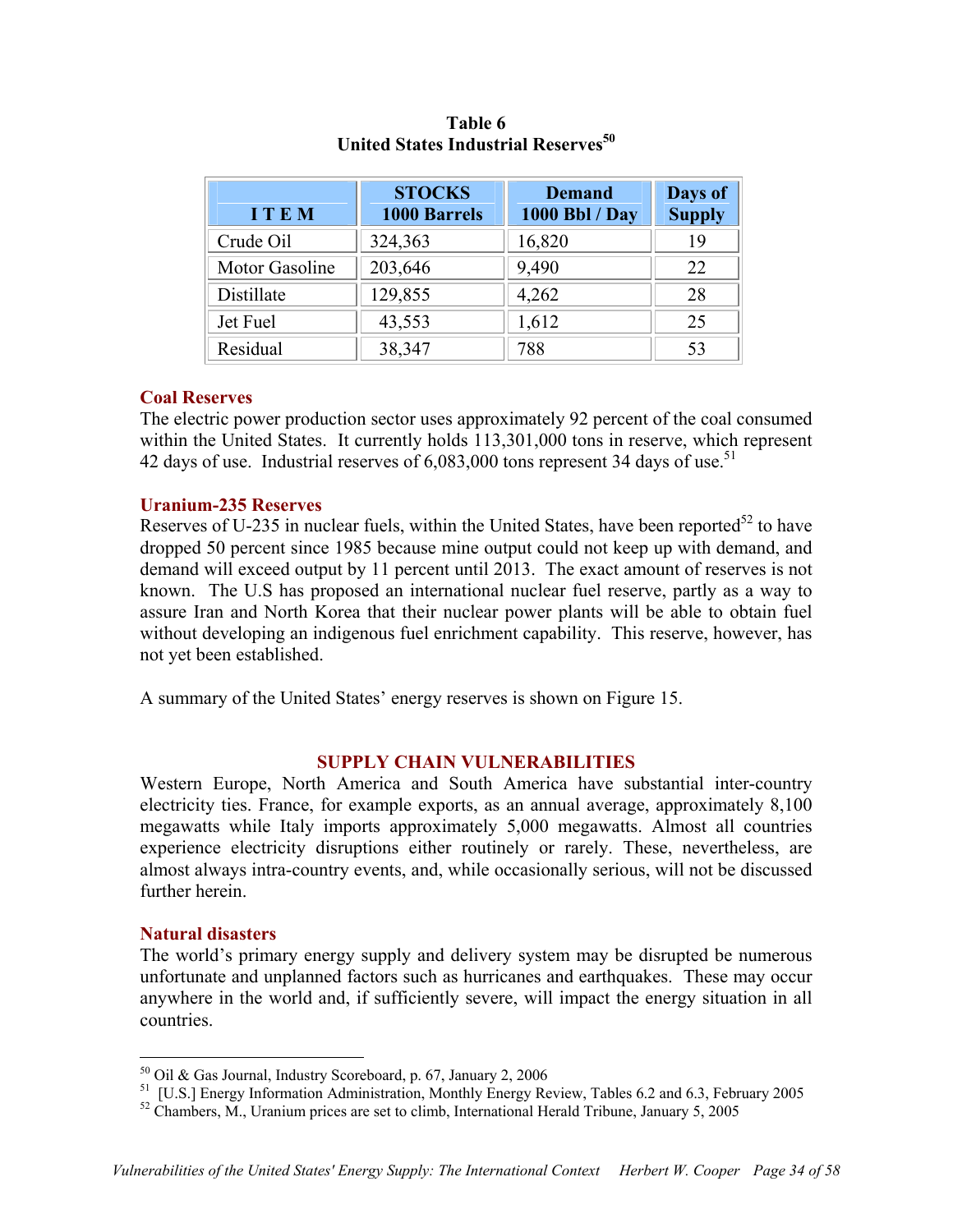![](_page_35_Figure_0.jpeg)

![](_page_35_Figure_1.jpeg)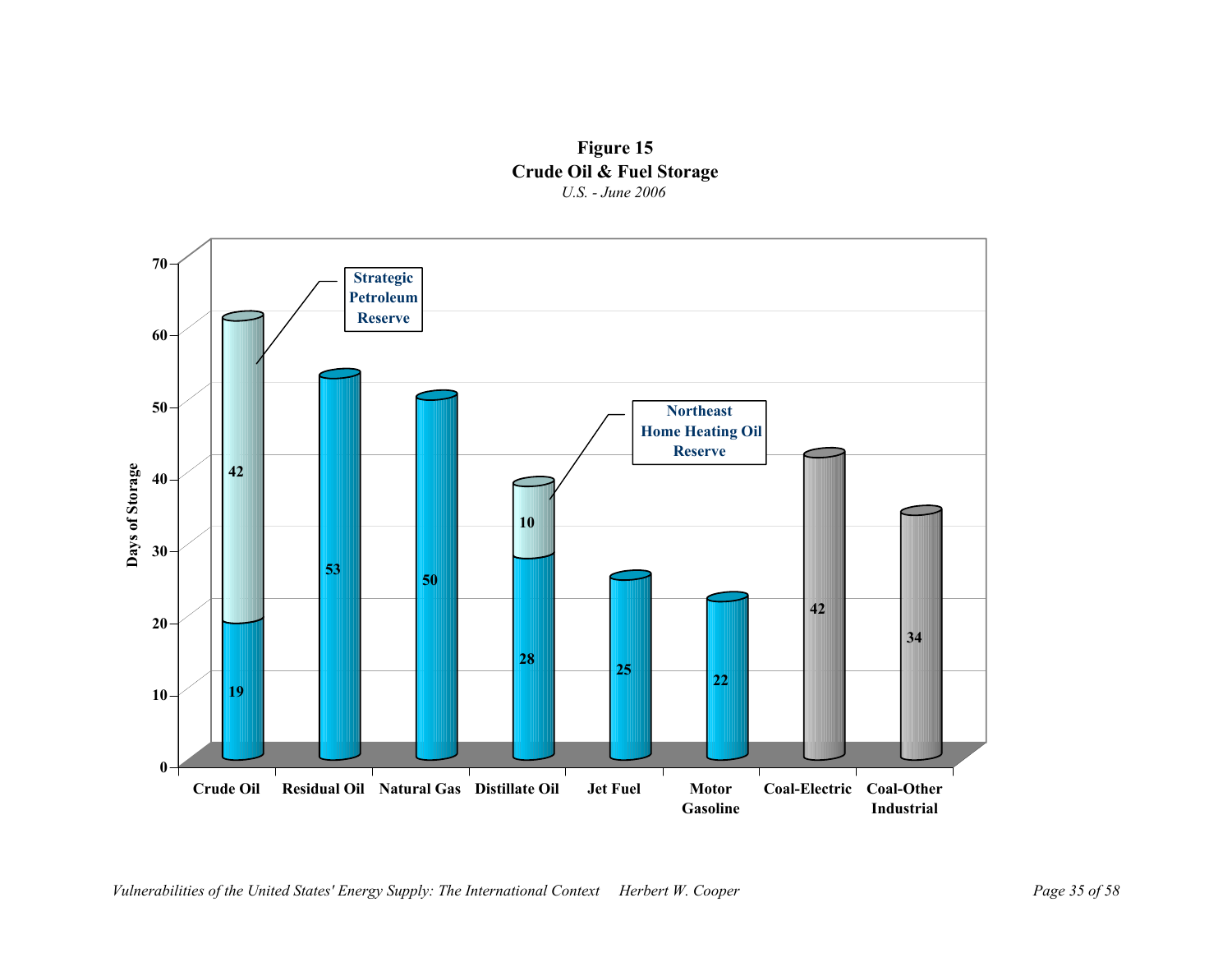While not at all minimizing the tragedies that arose from the 2004 tsunami in Southeast Asia, the entire world would have suffered greatly from an extreme fuel shortage if it occurred further east at the Straits of Malacca, through which 25 percent of the seaborne crude oil flows by tanker. The Straits are also quite important for coal shipments as well as other dry materials such as grains.

Less awesome and destructive, floods and severe thunderstorms routinely interfere with railroad shipments. A thunderstorm in Topeka, Kansas on October 1, 2005, for example, washed out a railroad bridge and several hundred feet of tracks. For the next five days, Union Pacific had 116 coal trains staged at various points awaiting ways to make deliveries, or to return to coal mines for loading. It took about ten days to return to normal. Similarly, a 2,500 foot section of the pipeline that transports oil field condensates in Bolivia was damaged by an intense rainfall in April 2006. The cascading problems lead to restrictions on natural gas production, affecting utility operations in both Bolivia and Brazil.

Hurricanes and cyclones fall between storms and tsunamis with respect to the misery and damage they can cause. Hurricane Ivan, for example, led to evacuations and severe damage to production platforms, rigs and pipelines in the Gulf of Mexico. On September  $17<sup>th</sup>$ , 2004, the day after the storm, (by which time 236 platforms and rigs had been evacuated) 1,233,000 barrels of oil per day (73 percent of daily production) and 5,166,800 million cubic feet of gas per day (42 percent of daily production) were shutin.<sup>53</sup> Two months later, 6 percent and 1 percent of normal oil and gas production, respectively, were still shut-in.<sup>54</sup>

A year later, on August  $29<sup>th</sup>$ , 2005 Hurricane Katrina struck the Gulf of Mexico, damaging the shipping channel at Louisiana through which much of the Mideast crude oil flows, as well as much of the nation's oil and gas production and transportation infrastructure. On August  $30<sup>th</sup>$ , the day after the storm, (by which time 645 platforms and 90 rigs had been evacuated) 1,428,000 barrels of oil per day (95 percent of Gulf of Mexico daily production) and 8,798 million cubic feet of gas per day (88 percent of Gulf of Mexico daily production) were shut-in.55 Two weeks later 841,000 barrels of oil per day (56 percent of Gulf of Mexico daily production) and 3,383 million cubic feet of gas per day (34 percent of Gulf of Mexico daily production) remained shut-in.<sup>56</sup>

On September 24th, Hurricane Rita then struck Louisiana, leading to the shut-in of additional oil and gas production. As of December  $29<sup>th</sup>$ , four month after Hurricane Rita struck, 411,000 barrels of oil per day (27 percent of Gulf of Mexico daily production) and 1,954 million cubic feet of gas per day (20 percent of Gulf of Mexico daily production) remained shut-in.<sup>57</sup>

1

<sup>53 [</sup>U.S.] Minerals Management Service, Release #3138, September 17, 2004

<sup>&</sup>lt;sup>54</sup> [U.S.] Minerals Management Service, Release #3200, November 15, 2004

<sup>55 [</sup>U.S.] Minerals Management Service, Release #3228, August 30, 2005

<sup>56 [</sup>U.S.] Minerals Management Service, Release #3350, September 16, 2005

<sup>57 [</sup>U.S.] Minerals Management Service, Release #3447, December 29, 2005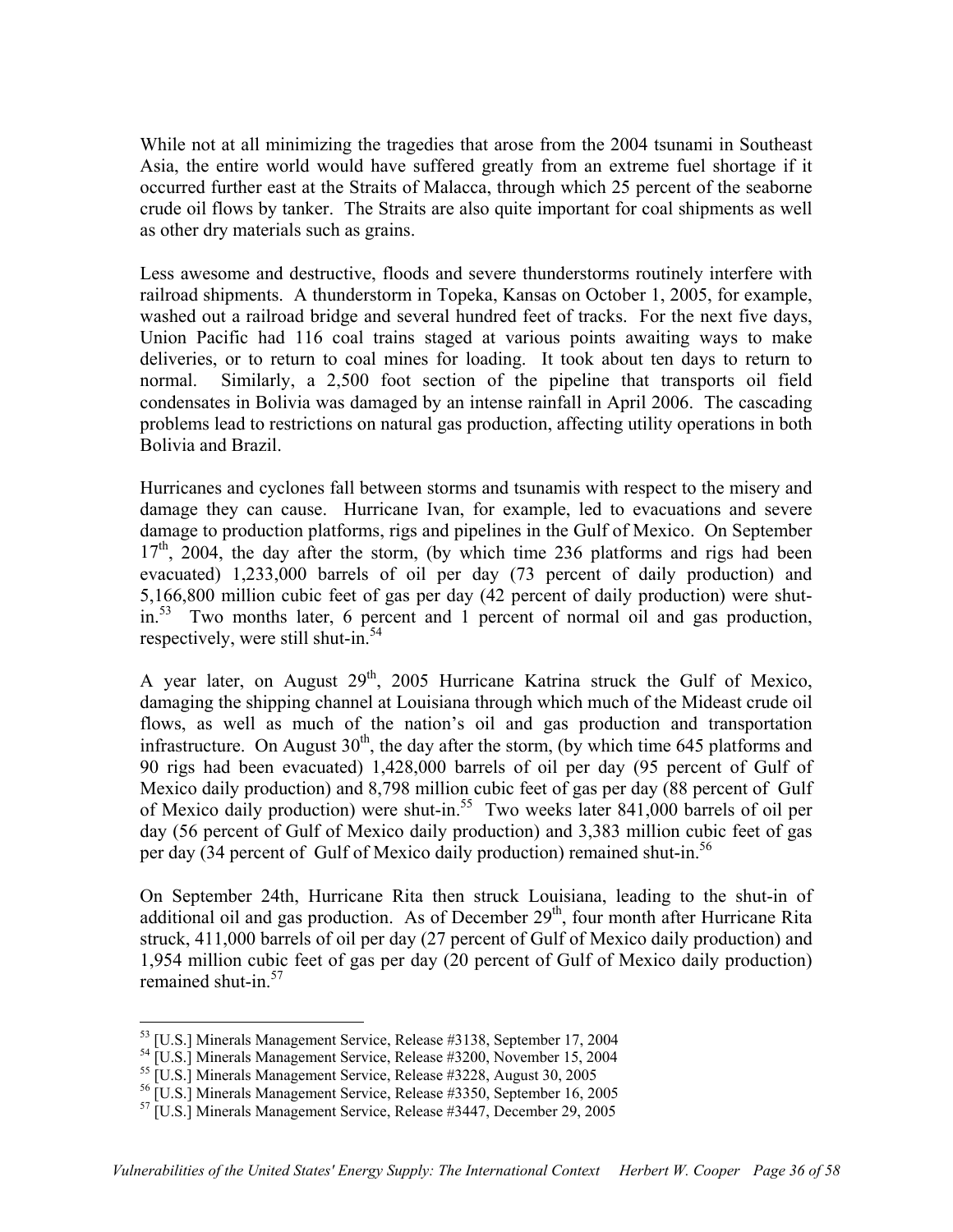There are certainly other examples of weather-related interruptions throughout the world. These include the January 2006 precautionary suspensions in Australia of 130,000 barrels per day of oil and gas production (cyclone Claire), and 100,000 barrels per day (Cyclone Hubert) in April 2006. Iraq's Al Basra Oil Terminal, with a current export level of 1,500,500 barrels per day, has been closed many times for a variety of reasons. Its February 2006 closure due to bad weather resulted in a seven-tanker queue waiting to load crude oil for delivery to the world market.

Unusually cold weather can lead to fuel supply disruptions on an international basis. For example, as shown dramatically in mid-January 2005, when temperatures in Russia and Eastern Europe fell to -20 to -30 degrees F, the coldest since 1927, demand for gas naturally rose. Attempting to cope with its own internal needs and weather-related production difficulties, Russia had to reduce its exports to various European countries by 5 to 20 percent.

## **Strikes, anti-governmental actions and international disputes**

Refineries and pipelines have been shut down by strikes and protests due to economic disparities in many countries including Bolivia, Mexico and Venezuela.

They have also been subject to anti-government protests, violent civil wars and separatist movements, inter-ethnic tensions in Algeria, Chechnya, Georgia, Indonesia, Iran, Sudan, Iraq and Nigeria. Killings in Nigeria have, in fact, led Royal Dutch/Shell and Chevron Texaco to withdraw personnel and shut-in approximately 818,000 barrels per day (40 percent) of Nigerian oil production. Similarly, Baluchi nationalists recently attacked the Sui Gas Plant that supplies 22 percent of Pakistan's gas needs; eight people were killed, and the plant was shut down for about a week.

Several unresolved boundary disputes are potentially serious problems. In the Far East, these include those between China and Japan concerning natural gas rights to the Chunxiao gas field in the East China Sea. Japan and Russia each claim sovereignty over several islands, called the "Northern Territories" by Japan and the "Southern Kurils" by Russia. In the Mideast, Iran and the United Arab Emirates each claim ownership of three islands in the Strait of Hormuz, and Iran, Saudi Arabia and Kuwait each claim partial ownership of a huge offshore gas field, called "Arash" by Iran and "Dorra" by the other two countries. One-third of the common border between Georgia and Russia has not been defined. There are numerous other disagreements and undefined borders throughout the world.

Russia now provides 25 percent of Europe's fuel gas and noticeable amounts of crude oil. It thus has enormous, but not necessarily decisive, leverage in its international relationships. This was displayed in January 2006 when Russia reduced gas supplies to Moldova, which quickly agreed to a 100 percent price increase. Simultaneously, Russia attempted to quadruple the gas prices it charged Ukraine, through which 20 percent of Europe's gas flows. While Ukraine disputed the claim, Russia continued to deliver it gas for further transport to Western countries, but reduced the total by the amount that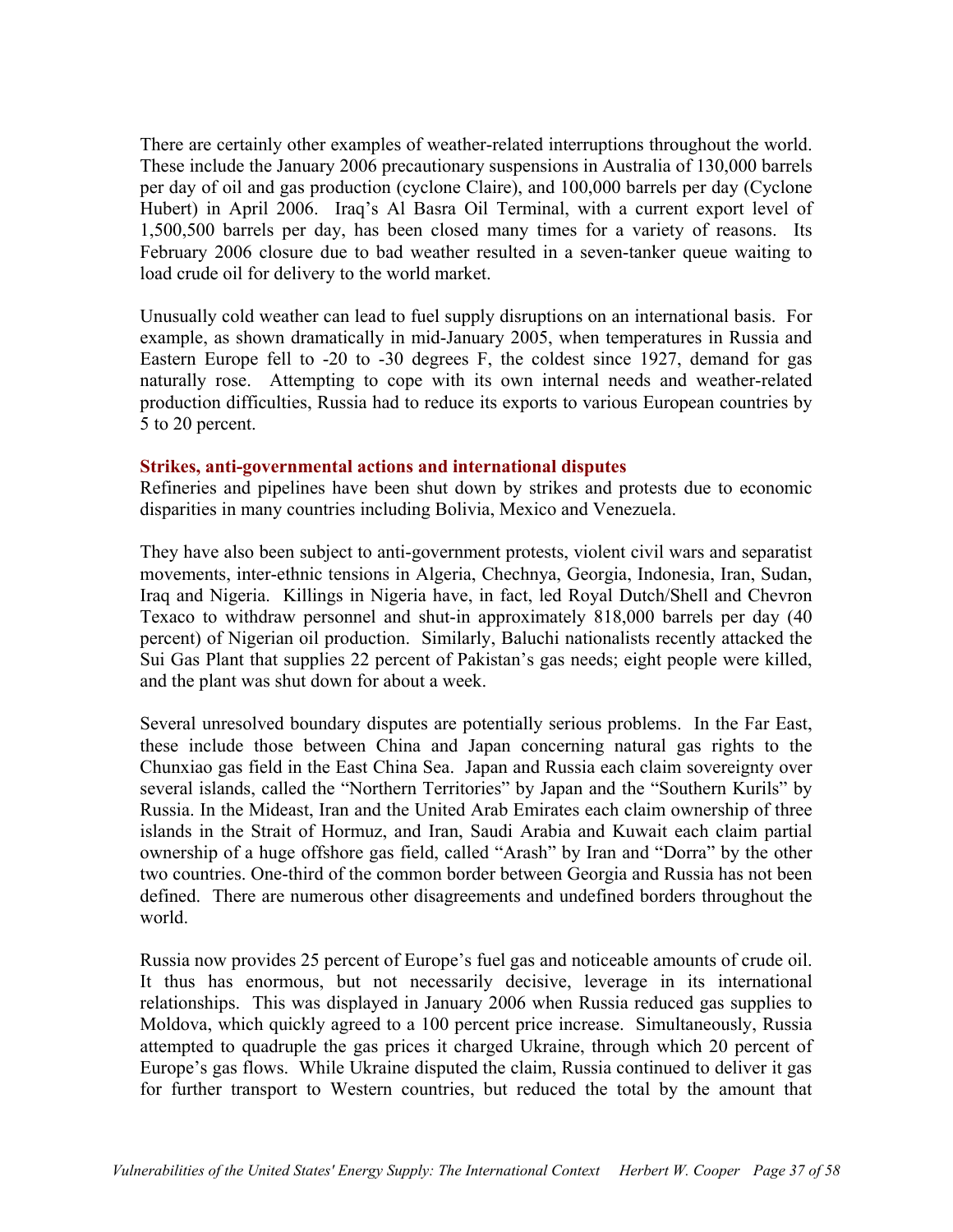Ukraine claimed it was due. Ukraine, however, contained to take its full share, leading to a shortfall in Europe's gas supply. After several days, a complex somewhat opaque compromise was reached within which Ukraine agreed to pay almost twice its previous rate for the Russian gas, but also will receive a 47 percent higher transit fee from Russia for gas transportation. Shortly thereafter Ukraine's Parliament fired the President's cabinet, causing much political turmoil. Whether the cause was a simple commercial dispute between the Russian and the Ukrainian gas companies, or a reaction to Ukraine's election of an independent Prime Minister, the fact remains that it and the Moldovian situation happened.

Russia is, moreover, a major supplier to many European countries, as seen on Figure 16. DONG Energy, Denmark, has, moreover, contracted in June 2006 to import 21 billion standard cubic feet of natural gas per year from Gazprom, Russia. Recent events, however, have made several countries uncomfortable with their levels of dependence, leading them to consider increasing subsidies for renewable fuels and, led by France, to revisit their anti-nuclear power positions.

Iran is certainly a major supplier of crude oil, exporting approximately 2,700,000 barrels per day. It, however, is involved in a serious dispute with the United Nations concerning its nuclear enrichment activities. The confrontation escalated when Iran removed United Nation's seals from, and is not allowing inspection of, its Natanz enrichment plant. Obviously, Iran's strongest bargaining tool is its ability to withdraw a substantial amount of crude oil from the international marketplace. This would lead to a worldwide inability to satisfy current demands, even if all other producers maximized their production, a politically difficult decision to expect.

## **Terrorist attacks**

A relatively new concern is that a terrorist group will deliberately interfere with production and/or international transportation of fuel. Given its importance to the world's economy and indeed civilization itself, it is a tempting target for many groups.

Many international terrorist groups have indicated that they consider all Westerners and their properties to be legitimate targets, and in fact have proclaimed it a duty to attack them. One well known terrorist stated:<sup>58</sup>

*"Take jihad to stop (the Americans) from getting hold of the oil. Concentrate your operations on the oil, particularly in Iraq and the Gulf."* 

Another group indicated: $59$ 

1

*"We are capable and determined to destroy the ability of Nigeria to export oil."* 

Components of the energy infrastructure have, in fact, been sabotaged by terrorist attacks in many countries.

<sup>58</sup> Bin Laden, Osama, Videotape to Saudi Arabia, December 16, 2004

<sup>59</sup> Movement for the Emancipation of the Niger/Delta (MEND), email on January 12, 2005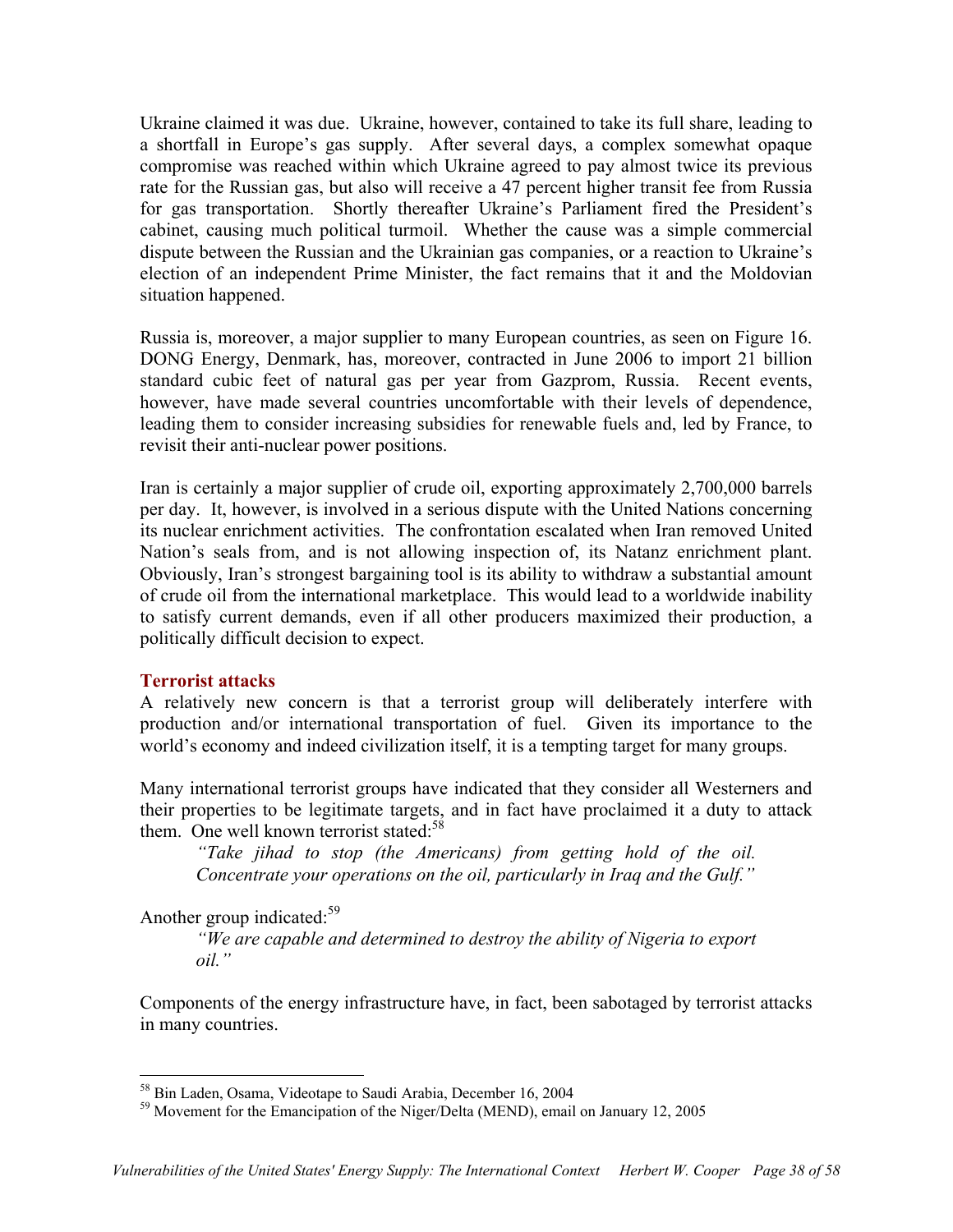![](_page_39_Figure_0.jpeg)

**Figure 16 Countries Dependence on Russian Gas - 2005 -**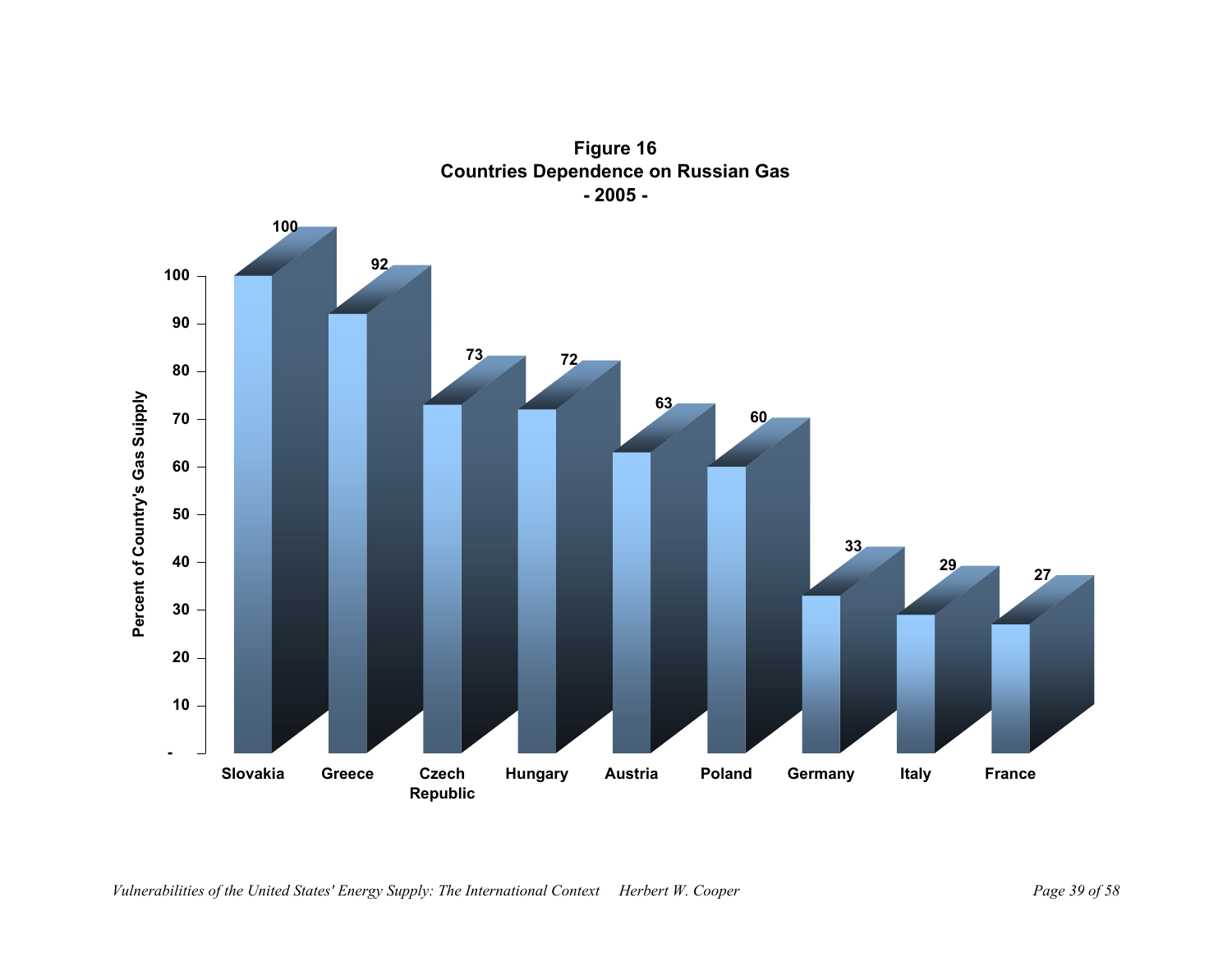**Oil and gas fields:** Crude oil and natural gas fields throughout the world, while guarded and protected to various degrees, are tempting targets for dissident and terrorist groups. Crude oil and natural gas recovery requires availability and operation of computers, pumping and compressor systems, purification processes, and storage and blending systems. As noted above, water or inert gas injection is often used to sweep additional oil out of the basin. Large oil–water separators and water treatment facilities are therefore increasingly important components of crude oil production. Fields, production staff, and production facilities are vulnerable to accidents or attack. Rational well-informed attackers would be unlikely to destroy production capabilities; they are more likely to try to coerce governments by withholding supplies from the international market. Kuwaiti oil fields, nevertheless, were deliberately damaged by Iraqis at the end of the invasion in 1991. Several oil wells in the Bay Hassan oilfield in Iraq were bombed in April 2005. Irrational or unknowledgeable attackers certainly exist throughout the world.

There have been several terrorist attacks in the Saudi Kingdom, including that of May 2004 on the ABB Lummus office in Yanbu during which seven employees were killed and that on the Khobar Towers at which 22 were killed, and several others during the first two weeks of June 2004. Russian facilities and citizens have been, and presumably remain, targets of various separatist groups who have demonstrated a willingness and ability to take violent murderous and destructive actions.

**Pipelines and pumping stations:** Many attacks have been perpetrated on pipelines, generally leading to local oil or gas shortages. These have been serious within countries such as Pakistan that lack alternate supplies and redundant infrastructure. Insurgents in Columbia, likewise, have frequently bombed pipelines that supply crude oil to refineries. Approximately 40 percent of the feed to the world's largest refinery, Paraguana in Venezuela, was cut off by sabotage in December 2005. In the same month, terrorists also bombed a crude oil pipeline in Nigeria in December, killing eight people and leading Royal Dutch Shell to shut-in 180,000 barrels per day of crude oil production. This was followed a month later by an attack on the Shell Beneside pumping station that led to 16 people being killed or wounded, and the evacuation of the area. The pipelines supplying natural gas from Russia to Georgia and Armenia were severely damaged by terrorist's explosions in January 2006. This action was quite serious, interrupting virtually all of Georgia's supply during an unusually deep cold spell. Initial assessments were that repair efforts might not be completed for four weeks. During the same month, separatist militants attacked three natural gas pipelines in Assam, India. This action affected operations in an oil field, leading to an interruption of crude oil supply to four refineries and an electric power plant.

If attacks on pipelines are sufficiently frequent, they can certainly interfere with a country's ability to export product. Iraq, as a prime example, has experienced eighty attacks on its pipelines during 2005 and nineteen during the first three months of  $2006$ .<sup>60</sup> These have led to serious interruptions of feed to its Bayji (310,000 barrels per day) and Daura (110,000 barrels per day) refineries and shutting its 600,000 barrels per day crude oil export pipeline in early 2005.

<sup>&</sup>lt;u>.</u>  $60$  Institute for the Analysis of Global Security, Washington, D.C., USA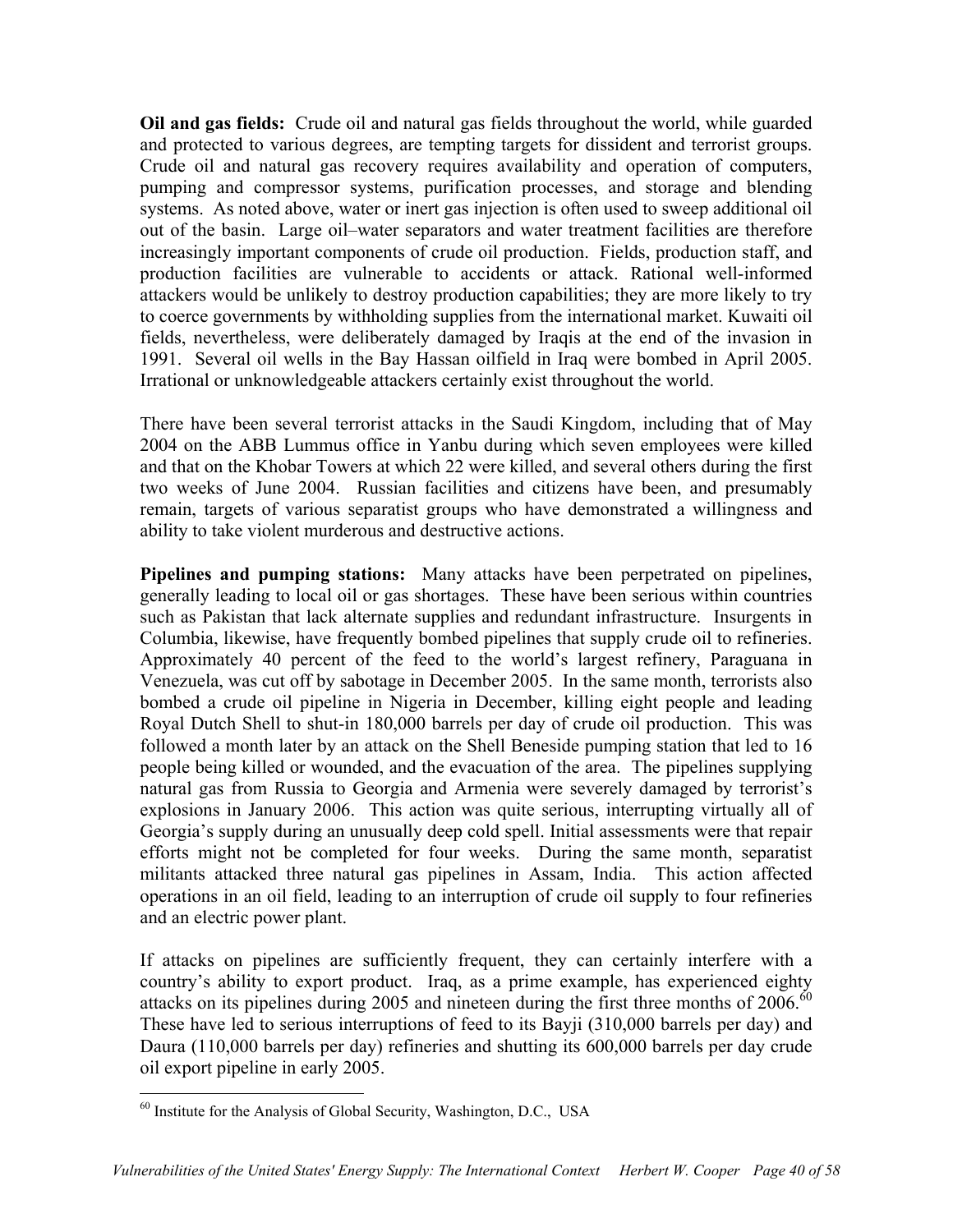Within the context of this paper, however, attacks on pipelines and pumping stations have not yet had any major effect on the international energy situation. Repairs of land-based pipelines have usually, but not always, been straightforward and generally performed rapidly. Nevertheless, larger scale attacks could be more damaging. The concern is high enough for the United States and Georgia to have created a special military unit to guard the pipelines carrying oil from the Caspian Sea to the Black Sea, with Northrup Grumman Corp. providing aerial surveillance.

Damage to the sub-sea pipelines such as those that bring gas from Algeria and Russia to Europe would be far more difficult and time-consuming to repair. Construction of the deep sub-Black Sea portion of the Blue Stream pipeline, for example, took approximately eight months without fear of attacks. Extensive repairs while being concerned about terrorists could easily take six months.

Although railroad trains, barges and trucks offer diversity of transportation of liquids such as crude oil and refined products, there are currently almost no alternates to pipelines for transporting gases; LNG capacity, while growing rapidly, is still a minor factor. Attacks on the world's gas pipeline system could thus certainly be quite disruptive, particularly throughout Europe and Asia.

**Terminals and storage facilities:** Since Saudi Arabia is an exceedingly important crude oil supplier, the operation of its export terminals is critical. The primary export facilities are located on the Persian Gulf at Ras Tanura (6 million barrels per day) and at Ras al-Ju'aymah (3 million barrels per day), and on the Red Sea at Yanbu (5 million barrels per day.) These collectively can thus handle approximately 14 million barrels per day, which comfortably exceeds the Kingdom's production capacity of 10.5 million barrels per day. Loss of any one of these would, however, lead to very serious consequences; loss of two of them would be exceedingly serious.

Russia has become an important crude oil supplier to Asia and Europe, with major terminals at Primorsk (880,000 barrels per day) on the Baltic Sea, Novorossiysk (900,000 barrels per day) and South Ozerereyevka (600,000 barrels per day), both on the Black Sea, Pivdenny (180,000 barrels per day) near Odessa, Poland, and several smaller facilities. Loss of any one of these would have serious adverse impacts on Europe and on the Asian and Russian economies.

Similarly, the Israeli oil ports and terminal facilities at Ashkelon on the Mediterranean Sea (9.4 MM barrels) and Eilat on the Gulf of Aqaba (8.5 MM barrels) have become important. Connected to each other by a high capacity pipeline, they allow crude oil arriving at the Mediterranean Sea from Black Sea ports to bypass the Suez Canal, alleviating its tanker size limitation, or alternately the long route around Africa for delivery to the east. This pipeline, moreover, is rather unique in being able to transport oil in either direction. Both of these Israeli facilities, however, are within range of Palestinian and South Lebanese rockets.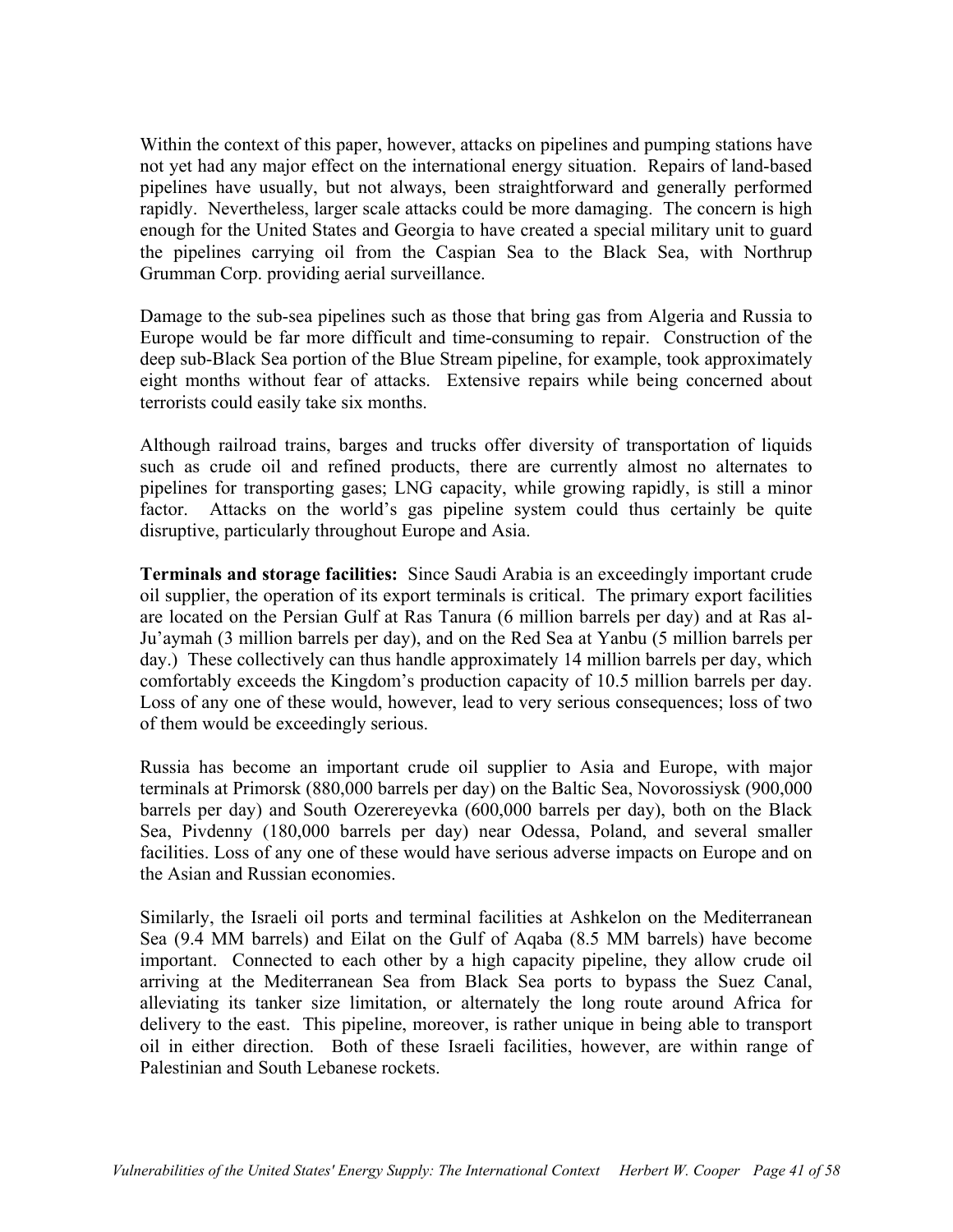**Refineries:** Twenty-one large refineries with capacities of 400,000 barrels per day of crude oil or more are sited in twelve countries, as shown on Figure 17. While terrorist groups may attempt to attack facilities anywhere, seven of the large refineries are located in countries (Kuwait, Saudi Arabia) that are clearly in unstable regions or in which terrorists have already been active (India, Russia, Netherlands.) The loss of production from a major refinery would lead to lowered product exports and a reallocation of crude oil. Since only Saudi Arabia and Russia have meaningful spare crude oil production capacities, a successful attack in these countries would have a noticeable impact on the world-wide energy balance. In addition to availability issues, prices would undoubtedly rise beyond normal supply and demand considerations because of psychological factors. This phenomenon has been demonstrated after the terrorist attack on the Abqaiq refinery in February 2006. Even though the attack was unsuccessful and had no impact on operations, U.S. crude oil prices immediately rose \$2.31 (i.e., 3.7 percent) to \$62.85 per barrel.

Only five of the largest refineries are located within the United States (the 562,500 barrel per day ExxonMobil facility in Baytown, Texas, the 501,000 barrel per day ExxonMobil facility in Baton Rouge, Louisiana, the 437,000 barrel per day BP PLC facility in Texas City, Texas, the 429,500 barrel per day facility at Lake Charles, Louisiana, and the 410,000 barrel per day facility at Whiting, Indiana.) These are the sixth, ninth, thirteenth, sixteenth and eighteenth largest refineries in the world, each processing approximately 3 to 4 percent of the crude oil refined in the United States. Since the United States refineries are frequently operating in excess of 95 percent of their capacities, the loss of any one or more of these would cause serious energy problems, not only throughout the Southwest, but also throughout North America.

**Shipping:** The biggest and most likely immediate threat by far is terrorist attacks on shipping.<sup>61</sup> Much of the crude oil supplied to the highly industrialized countries such as the United States and Japan are transported in Very Large Crude Carriers (VLCCs)<sup>62</sup> or the larger Ultra Large Crude Carriers. During the first nine months of 2005, 141 ships were boarded, 15 fired upon, 11 hijacked, and 256 crewmembers taken hostage. This, however, is actually an 18 percent reduction over the same period in 2005. The waters off of Somalia, conversely, have become exceedingly dangerous, and *"Ships not making scheduled calls at Somali ports are advised to keep at least 200 nautical miles from the Somali cost."*63 During the first nine months of 2005 there were 61 pirate attacks reported on ships in Indonesia, 10 in the Malacca Straits, and 13 in Nigerian waters.<sup>64</sup> Most of these attacks were small scale ventures of two or three "pirates" who stole an anchored ship's stores such as paint, lines, tools and the like. Many larger ventures resulted in the kidnapping of officers and engineers for ransom. As with automobile accidents, a substantial number of events are not reported because of concerns that insurance premiums will rise or adverse publicity will occur.

<sup>&</sup>lt;sup>61</sup> Luft, G. and A. Korin, Terrorism Goes to Sea, Foreign Affairs, 83(6), p. 61, November/December 2004

<sup>&</sup>lt;sup>62</sup> Very Large Crude Carriers: Capacities of 200,000 to 399,999 tons ( $\sim$ 1,250,000 to 2,500,000 barrels)

 $^{63}$  ICC Commercial Crime Service, Weekly Piracy Report, Alert, 10-16 January 2005<br> $^{64}$  IRIN News, November 17, 2004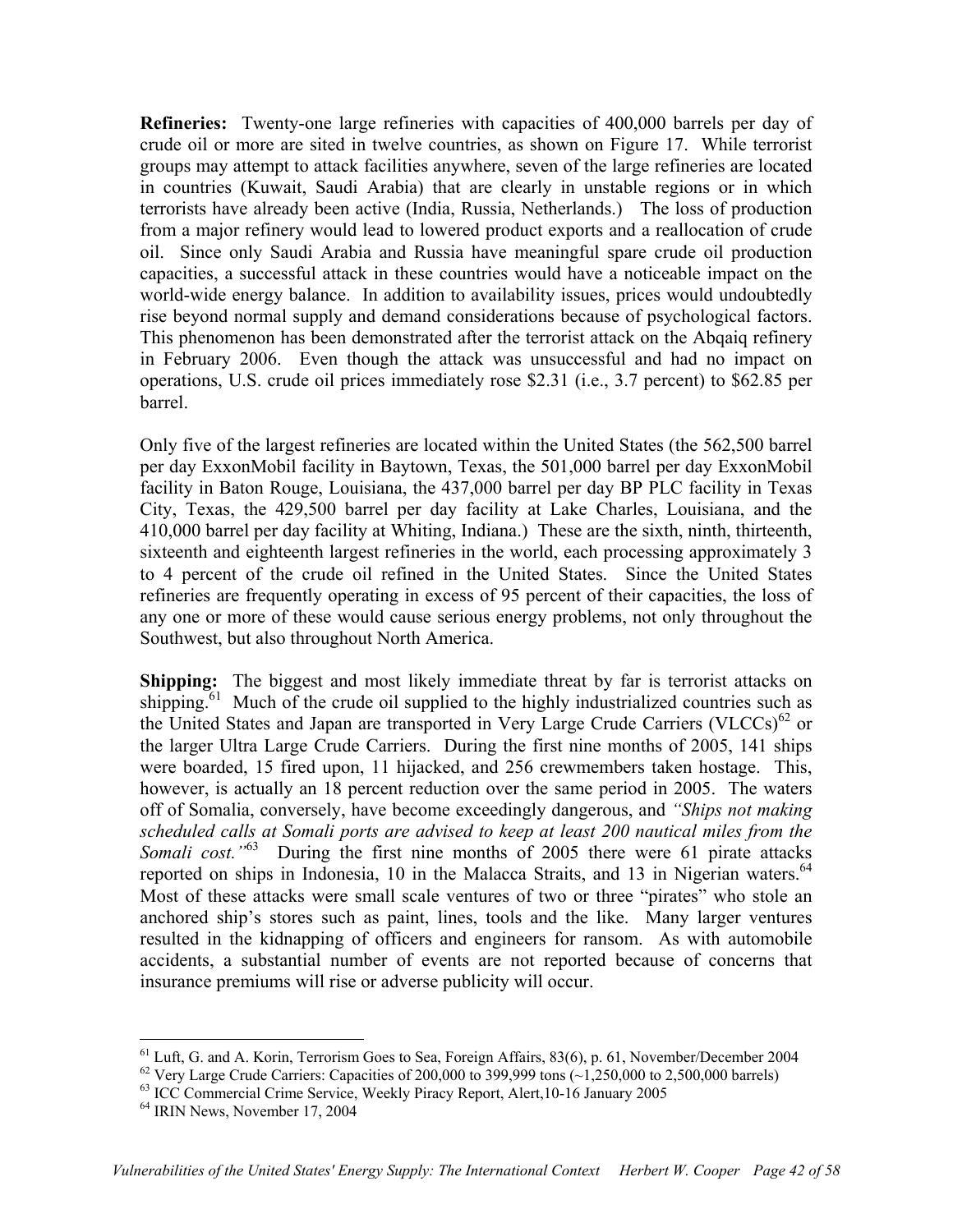![](_page_43_Figure_0.jpeg)

![](_page_43_Figure_1.jpeg)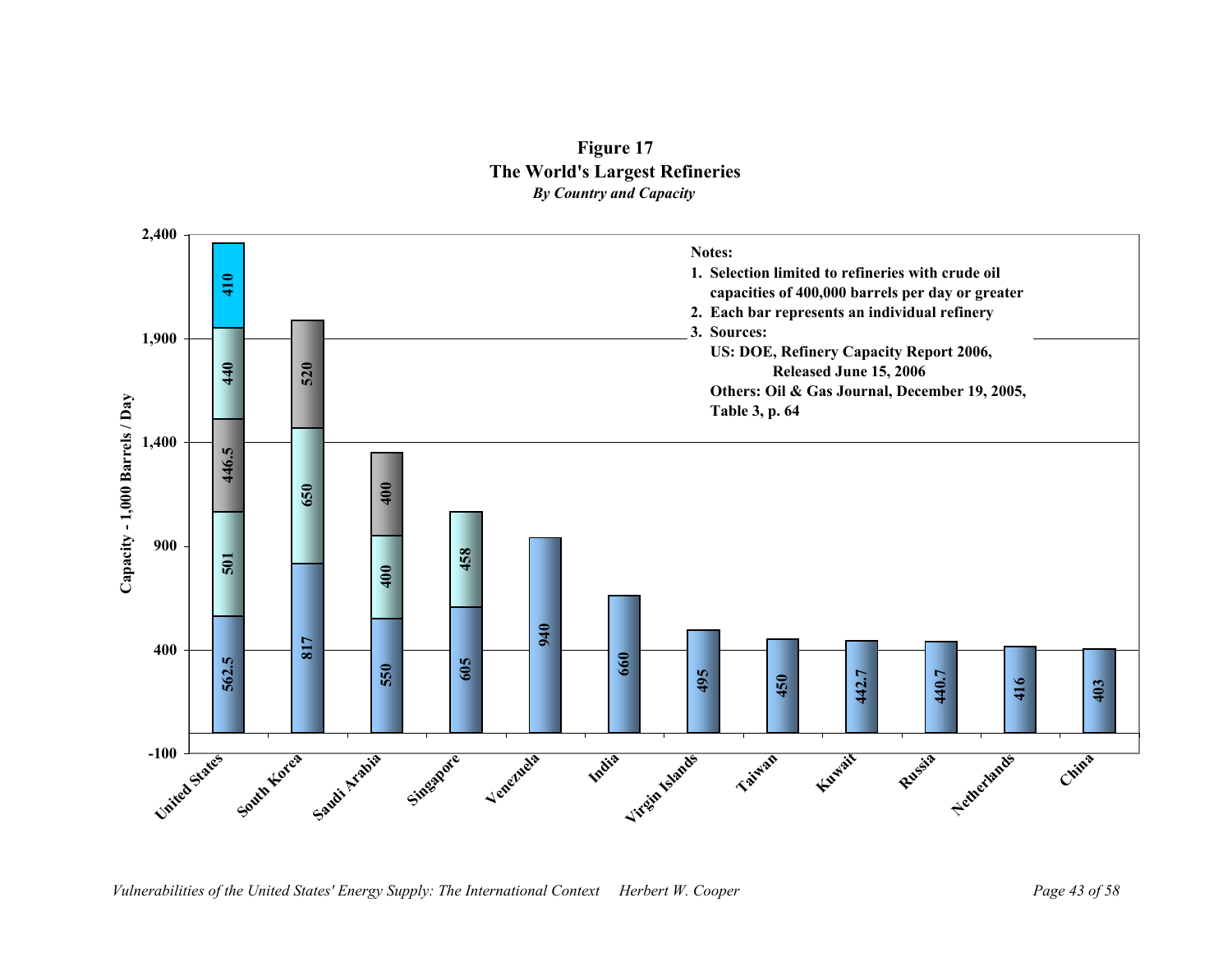More ominous than piracy for financial gain were attacks by as many as twenty persons on three to five well equipped speedboats, armed with machine guns, who steal ship's documents.<sup>65</sup> Possibly an even more ominous situation is the hijacking of tankers by pirates who demanded that crews teach them how to steer, but had no interest in docking operations. Ten armed men, for example, hijacked the chemical tanker Dewi Madrim in March 2003, steered it through the Strait of Malacca, and left with equipment and technical documents. More recently, on March 12, 2005, a group of 35 pirates, displaying machine guns and rocket-propelled grenade launchers, seized the 1,289-tonne tanker MT Tri Samudra. This vessel was carrying methanol through the Strait of Malacca from Borneo Island to Belawan, Sumatra, but was ordered by the pirates to sail to another port (Dumai, Sumatra), and the ship's captain and chief engineer were kidnapped. The ship's owners believe the pirates were, in fact, terrorists from the Free Aceh Movement that is fighting for independence. At least one authority,<sup>66</sup> however, is skeptical of terrorist involvement, noting that *"…hijacking would be a very inefficient way to get training, which would be good only for an identical ship in identical conditions. And in any case, the sobering reality is that no specialized training is needed to drive a ship into a bridge, a port facility, or another ship."* While accepting these points, future cooperation between pirates and terrorists is certainly plausible.

As another example of not-for-profit attacks, on January  $7<sup>th</sup>$  2005 a Sri Lankan naval attack craft was destroyed and twelve sailors killed by a fishing vessel rigged with explosives.<sup>67</sup> This attack was ascribed to the Tamil Tiger rebel group. Ransom and sale of stolen material was certainly not the purpose.

Various international and United States agencies have identified many locations as critical to the world-wide flow of oil, coal and many other items; Table 7 presents six of them. These have narrow inlets/outlets that could be blocked by accidents or terrorist attacks. If they were closed the economic result would be staggering. Costs of shipping, security and insurance would undoubtedly greatly increase, driving up costs substantially.

While the focus of this paper is on energy, many other materials pass through these points such as grains, metals, ores, industrial equipment and consumer products. An interruption would, curtail delivery of these and, moreover, impact shipping traffic in each direction. It would, moreover, lead to a demand for more tankers to compensate for the use of non-optimum routes, thus increasing delivery times and shipping costs. Premiums for shipping insurance, if available, would also dramatically increase. The duration of a blockage would obviously depend on its nature. A blockage of the Suez Canal provides one benchmark. During the 1956 war between Egypt and Israel, the Egyptians blocked the Suez Canal with shipwrecks and with mines. After the war, it took more than one year of multinational effort to clear it sufficiently for traffic to resume. While ship-mounted cranes and mine-sweeping abilities have improved since then, the

<u>.</u>

 $^{65}$  [U.S.] Office of Naval Intelligence, Civil Maritime Analysis Department, Worldwide Threat to Shipping, Mariner Warning Information, Published weekly

<sup>&</sup>lt;sup>66</sup> Dragonette, C.N., Letter to the Editor, Foreign Affairs, p. 174, March/April 2005<br><sup>67</sup> Office of Naval Intelligence, Mariner Warning Information, January 11, 2005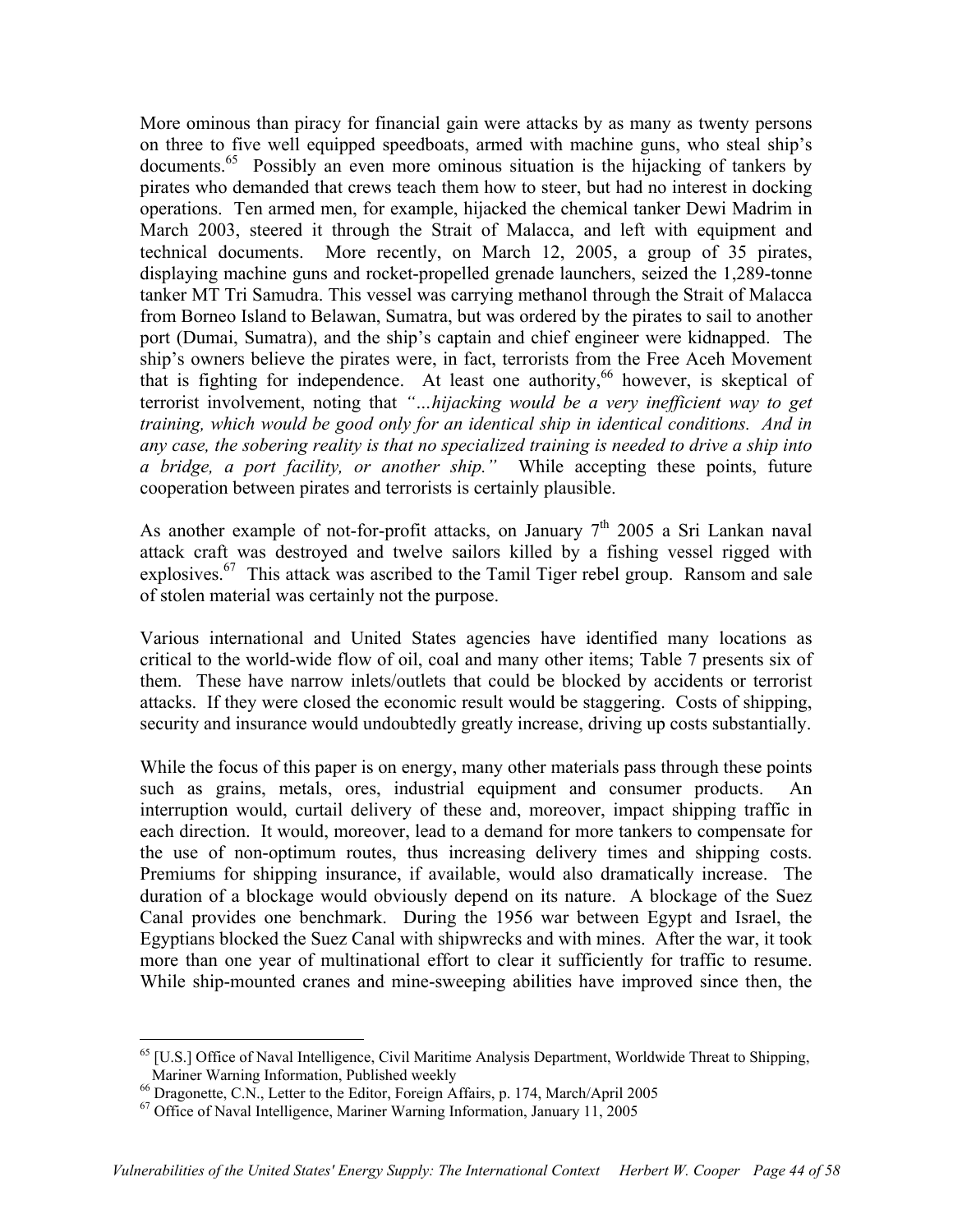ability to cause damage has also increased. A one-year effort to restore traffic appears to be plausible.

| <b>Chokepoint</b>                  | <b>Location</b>             | From /<br>T <sub>0</sub> | To/<br><b>From</b>                 | <b>MM<sup>69</sup> Barrels</b><br>Per Day |
|------------------------------------|-----------------------------|--------------------------|------------------------------------|-------------------------------------------|
| <b>Strait of Hormuz</b>            | Oman / Iran                 | Persian<br>Gulf          | Gulf of Oman<br>(Arabian Sea)      | $16.5 - 17.0$                             |
| <b>Strait of Malacca</b>           | Malaysia /<br>Singapore     | Indian<br>Ocean          | South China Sea<br>(Pacific Ocean) | 11.7                                      |
| Bab el-Mandab                      | Djibouti /<br>Eritrea/Yemen | Red Sea                  | Gulf of Aden<br>(Arabian Sea)      | 3.0                                       |
| Bosporus/Turkish<br><b>Straits</b> | Turkey                      | <b>Black</b><br>Sea      | Mediterranean Sea                  | 3.1                                       |
| Suez Canal                         | Egypt                       | Red Sea                  | Mediterranean Sea                  | 1.7                                       |
| Panama Canal                       | Panama                      | Pacific<br>Ocean         | Caribbean Sea<br>(Atlantic Ocean)  | 0.5                                       |

# **Table 7 Crude Oil Shipping Chokepoints68**

As bad as an attack on any of these would be, it must be remembered that terrorist groups frequently attack several points simultaneously. Recent examples include the September  $11<sup>th</sup>$  2001 attack by four teams (three successful) on the United States, the May  $16<sup>th</sup>$ , 2003 simultaneous attacks on five sites in Casablanca, Morocco, the November 15<sup>th</sup>, 2003 bombing of two synagogues in Istanbul, Turkey and the March  $11<sup>th</sup>$  2004 attacks on three train stations in Madrid, Spain.

Loss of any of the first three of these chokepoint routes could not be accommodated by simply diverting tankers to the Bosporus, Suez or Panama Canals; the largest tankers they can handle are the Suezmax<sup>70</sup> class or the Panamax<sup>71</sup> class vessels. Transit time and cost would, of course, increase if smaller tankers and non-optimum routes had to be used. Although the loss any of these routes may be somewhat mitigated by using trucks, smaller tankers, barges and increasing flows through pipelines, the adverse impact would, nevertheless, be substantial.

## **Antiterrorist Measures**

Although the oil producing countries and companies spend tens of million dollars on security, piracy and terrorist attacks continue. International initiatives have not led to impressive results.

 $\overline{a}$ 

 $^{68}$  World Oil Transit Checkpoints, Country Analysis Briefs, [U.S.] Energy Analysis Briefs, November 2005 MM: million (1,000,000)

<sup>&</sup>lt;sup>70</sup> Suezmax Class Crude Carriers: Capacities of 126,000 to 199,999 tons (~790,000 to 1,250,000 barrels)<br><sup>71</sup> Panamax Class Crude Carriers: Capacities of 50,000 to 79,999 tons (~314,000 to 503,000 barrels)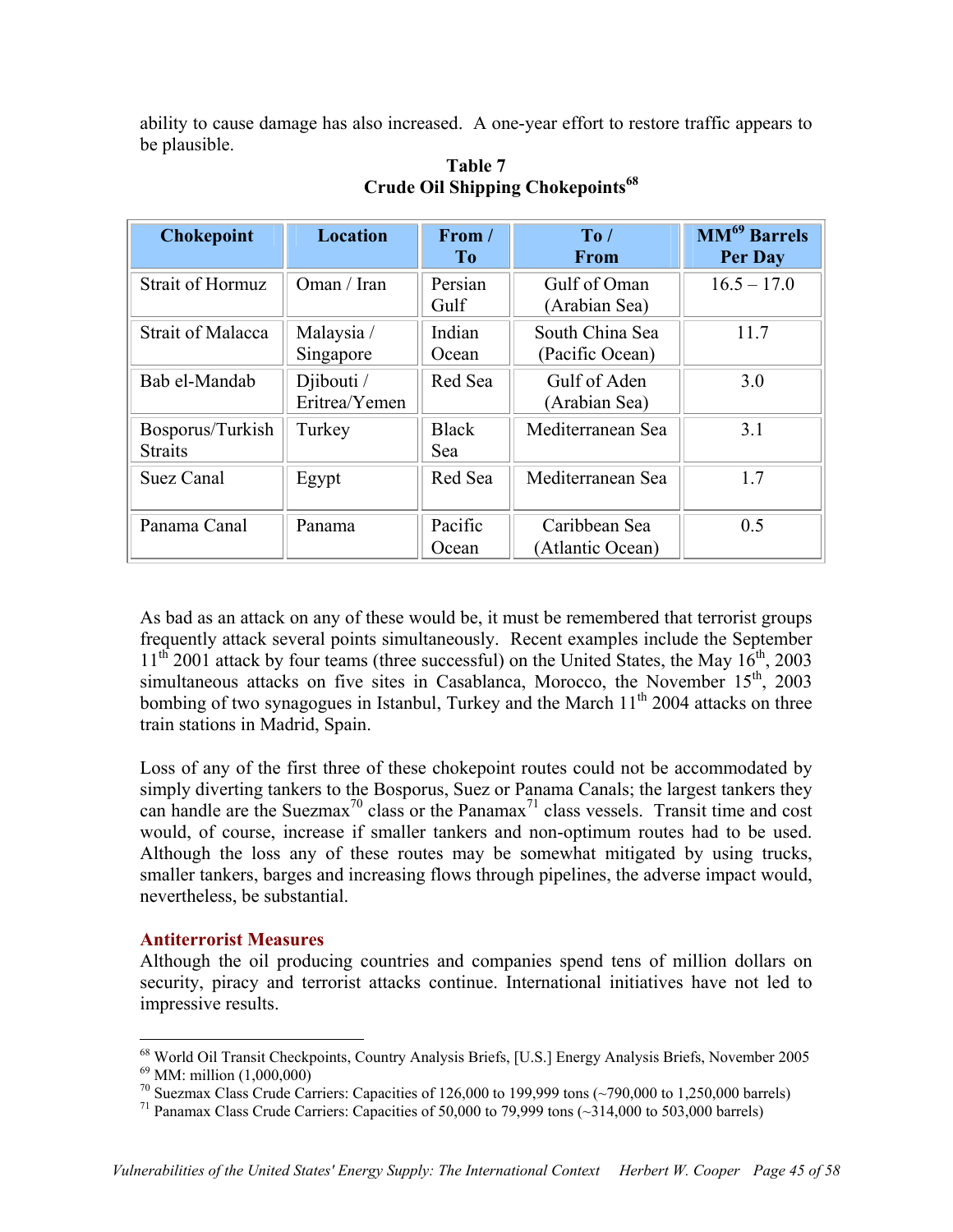The United Nations *"Convention of the Law of the Sea"* defines the conditions under which hot pursuit of a foreign ship, arrest of persons, seizure and disposal of property, and imposing penalties is permissible. It is, unfortunately, relatively easy to repaint and slightly alter the outward appearance of a hijacked ship and reregister it in Liberia, Malta or Panama for operation under a "Flag of Convenience." The United Nation's International Maritime Organization has adopted '*Measures to Prevent the Registration of "Phantom" ships.*' 72 This, however, "*invites governments to…*" and "*urges governments to…*" It is a very weak document.

Law enforcement within territorial waters is, of course, the responsibility of each nation. Several South Asian countries, however, do not have the naval and military resources to perform satisfactorily; informal cooperation has helped on an ad hoc basis. In 2004, however, Indonesia, Malaysia and Singapore began coordinated patrols of the Malacca Strait, with Japan participating in drills. A more intense structured *"Regional Maritime Security Initiative"* (RMSI) has been discussed within which the United States would provide military assistance upon request. Although it has been resisted by various countries as an intrusion into their national sovereignty, discussions continue.

After numerous discussions, four countries (Indonesia, Malaysia, Singapore, and Thailand) agreed that they would jointly implement an *"Eye in the Sky"* program to enhance the security of the Malacca Strait. The countries provide sufficient resources so that one or two aircraft now patrol the Straits every day, providing timely information to naval vessels<sup>73</sup>

Japan hosted a Ministerial Conference on International Transportation Security in Tokyo in January 2006. With fourteen countries and four international organizations participating, its concluding joint communiqué states that:

*"We recognize that acts of terrorism pose a serious threat to international transport and that acts of piracy and armed robbery against ships recur with alarming consequences … We therefore believe that it is essential to reduce the vulnerability of international maritime transport to such unlawful acts."* 

The Ministers present agreed to adopt various Conventions and Protocols that, if truly implemented, should enhance maritime security.

Several groups collect information about successful and attempted piracy incidents and disseminate details to the maritime community. These include weekly reports from the United States Office of Naval Intelligence, monthly reports from the International Maritime Organization (Division of the United Nations) and daily status bulletins and weekly reports from the Piracy Reporting Centre (a group within the International Maritime Bureau, which in turn is part of the International Chamber of Commerce.)

 $\overline{a}$ 

<sup>&</sup>lt;sup>72</sup> Resolution 923(22), 22<sup>nd</sup> Assembly, November 2001<br><sup>73</sup> The Jakarta Statement on Enhancement of Safety, Security and Environmental Protection in the Straits of Malacca and Singapore, Meeting on September 7, 2002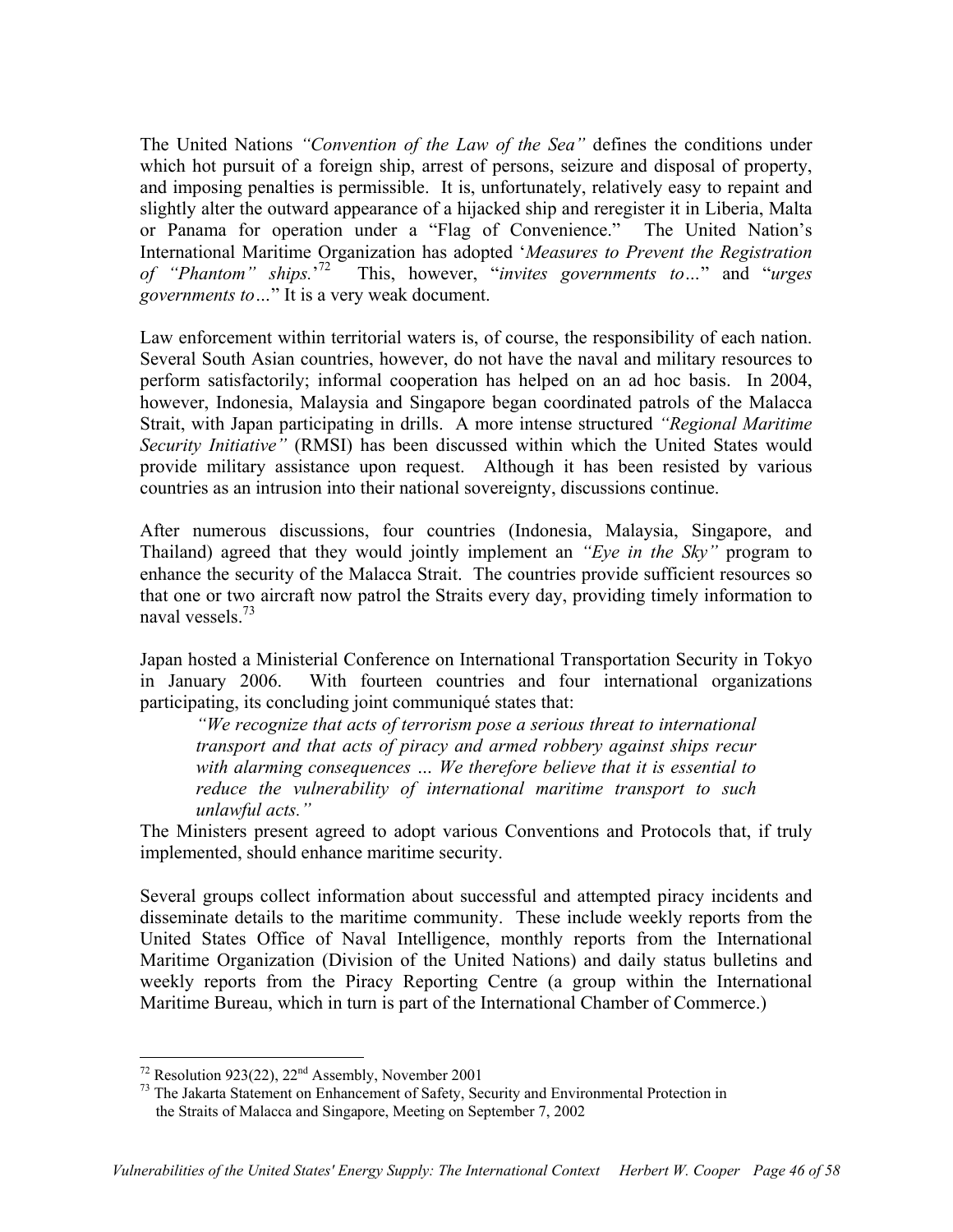# **Two Specific Disruption Scenarios**

There is enormous uncertainty in predicting the depth and duration of energy interruptions, and no end to the calamities that can be imagined. Nevertheless, a realistic planning basis must be established. The following scenarios appear to be plausible.

## **Scenario 1**

 $\overline{a}$ 

Extremists gain control of the governments of Iran, the United Arab Emirates, Qatar and Iraq (or their oil fields) in the Mid-East. They attempt to damage Western countries' economies by withholding 90 percent (8.2 million barrels per day) of the production they control. The Saudi Arabian government is not overthrown but, worried about internal Muslim extremists, decides not to increase production to compensate for the shortfall, even if it could.

Other countries including Canada, Mexico, Norway, Russia and Venezuela (an OPEC member) are concerned about damaging their oil fields by increasing production rates, but decide to do so by 5 percent. This provides an additional 1.0 million barrels per day.

The United States government decides to release crude oil from the Strategic Petroleum Reserve at a rate that would deplete it over a twelve-month period. Assuming 90 percent could be withdrawn, this provides 1.7 million barrels per day.

The OECD countries and Japan decide to release their reserves at a rate that would deplete them over a twelve-month period. Assuming 90 percent could be withdrawn, this provides 5.8 million barrels per day.

The net effect on the world's oil supply over a twelve-month period caused by extremists controlling the output of the four Mid-East countries named above could thus be approximately offset by coordinated cooperative actions of other countries. It would, however, take several weeks for decisions to be implemented and the transportation/distribution lags to pass. The impact of a shortage would initially lead to increased oil prices, and quickly cascade to affecting the prices of direct products such as fuels and petrochemicals.

Within this scenario, the world's crude oil availability has been reduced by 10 percent for many months. Values of price elasticity<sup>74</sup> may be estimated from past market reaction to shortages. The following values have been derived from the following data presented by Peters.<sup>75</sup> The OAPEC<sup>76</sup> oil embargo of 1973 reduced

<sup>&</sup>lt;sup>74</sup> Elasticity is defined as: E = (dQ/Q) / (dP/P), where E is elasticity, Q is quantity, P is price  $^{75}$  Peters, S., Courting future resource conflict: the shortcomings of Western response strategies to new

energy vulnerabilities, Political Science Department, Giessen University

<sup>76</sup> Organization of Arab Petroleum Exporting Countries: Algeria, Bahrain, Egypt, Iraq, Kuwait, Libya, Qatar, Saudi Arabia, , Syria, United Arab Emirates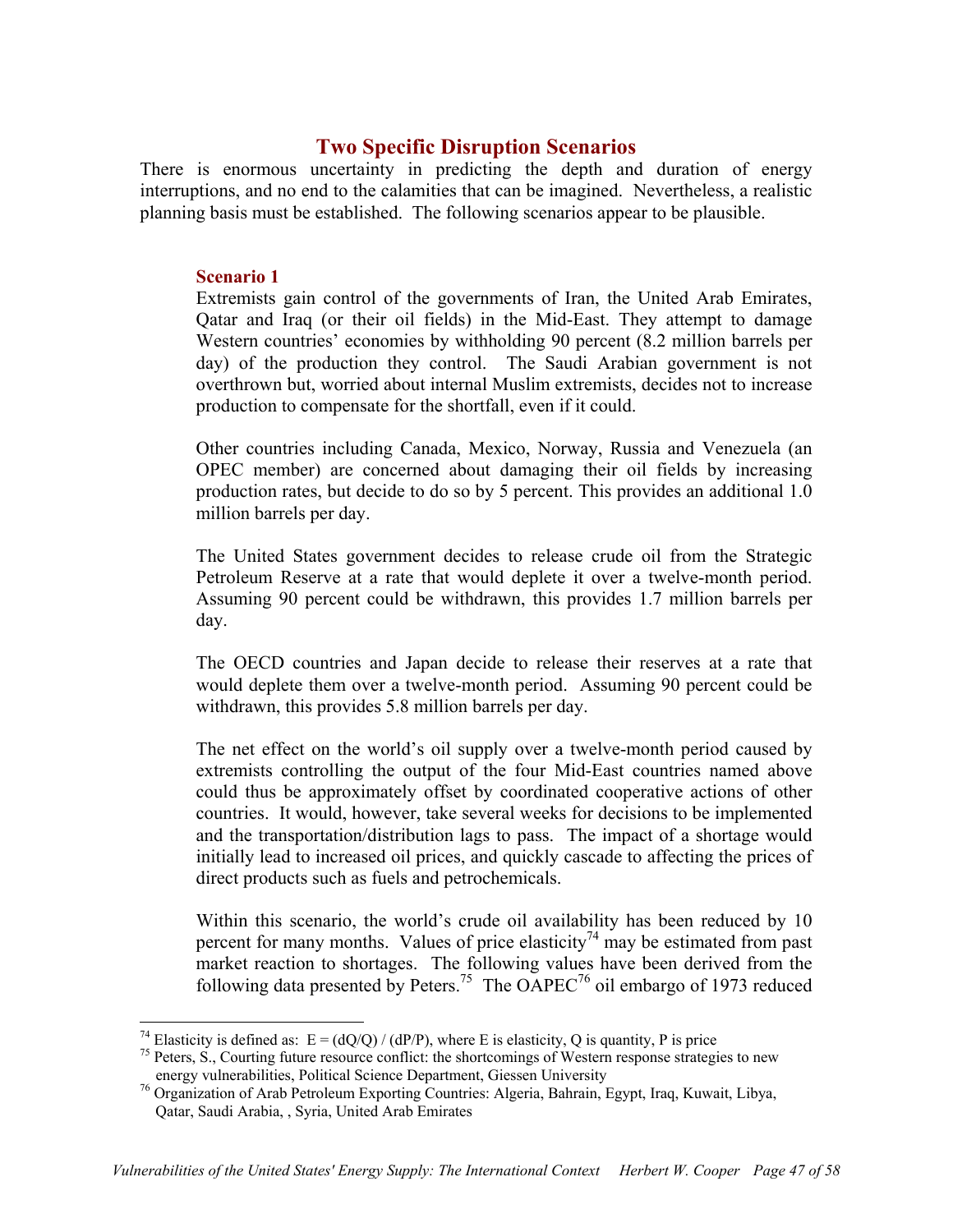supplies by 9 percent, leading to price increases of 227 percent. Elasticity was therefore (-0.09/2.27), or -0.040. During 1980, when Iraq declared war on Iran, oil supplies were reduced by 4 to 5 percent, leading to price increases of 261 percent. Elasticity was therefore (-0.045/2.61), or -0.017. An average value of -0.028 is therefore appropriate for relating cost to supply.

In response to a 10 percent shortfall in crude oil supplies, and recognizing that there are many uncertainties, it is not unreasonable to speculate that the cost of crude oil would more than triple its current value of \$70 per barrel, rising to \$250 per barrel (i.e.,  $-0.028 = (-0.1/[dP/P])$ . Therefore  $dP/P = 3.6$ ). It might then fall back half-way to the \$160 per barrel range as supply increased. Conversely, the psychological shock of this scenario might lead to substantially higher prices for crude oil and hydrocarbon products that persist for long times. The reality is that there is no actual experience with massive disruptions that leads confidence to predictions.

Since energy supplies are vital to the wellbeing of many industrialized nations, another reaction might be for one or more of them to undertake military actions. Other than to note that a coalition might be difficult to assemble, and the risks of escalation and irreversible damage to supplies would be high, and the political and military outcome uncertain, this possibility will not be discussed further in this paper.

### **Scenario 2**

Extremists, in a well coordinated campaign to damage Western countries' economies, successfully interrupt the westerly flowing oil chain by attacking, burning and sinking tankers in the Suez Canal and the Bosporus, and simultaneously destroying the Pedro Duran Farell (PDF) Pipeline that carries gas from Algeria via Morocco to Spain and the Enrico Mattei Pipeline, that carries gas from Algeria via Tunisia to Italy. They, additionally, seek to punish the West's trading partners, Japan and South Korea, by interrupting tanker traffic in the Strait of Malacca.

Simultaneous attacks on three congested ocean lanes and two undersea pipelines are not inconceivable. If successful, these attacks would affect the flow of 15.3 million barrels of crude oil per day and 3.4 billion cubic feet of gas per day to Western Europe. Since oil and gas transportation has been seriously interrupted, increasing production will not compensate for the loss. Blockages of the Suez Canal and the Bosporus, deliberately planned to maximize damage and disruption, might, as previously discussed, take twelve months to clear.

Reasonably expected responses to these attacks might be as follows.

Producers that relied on these channels will find other ways, such as railroads, trucks, pipelines or more lengthy shipping routes, to deliver as much of their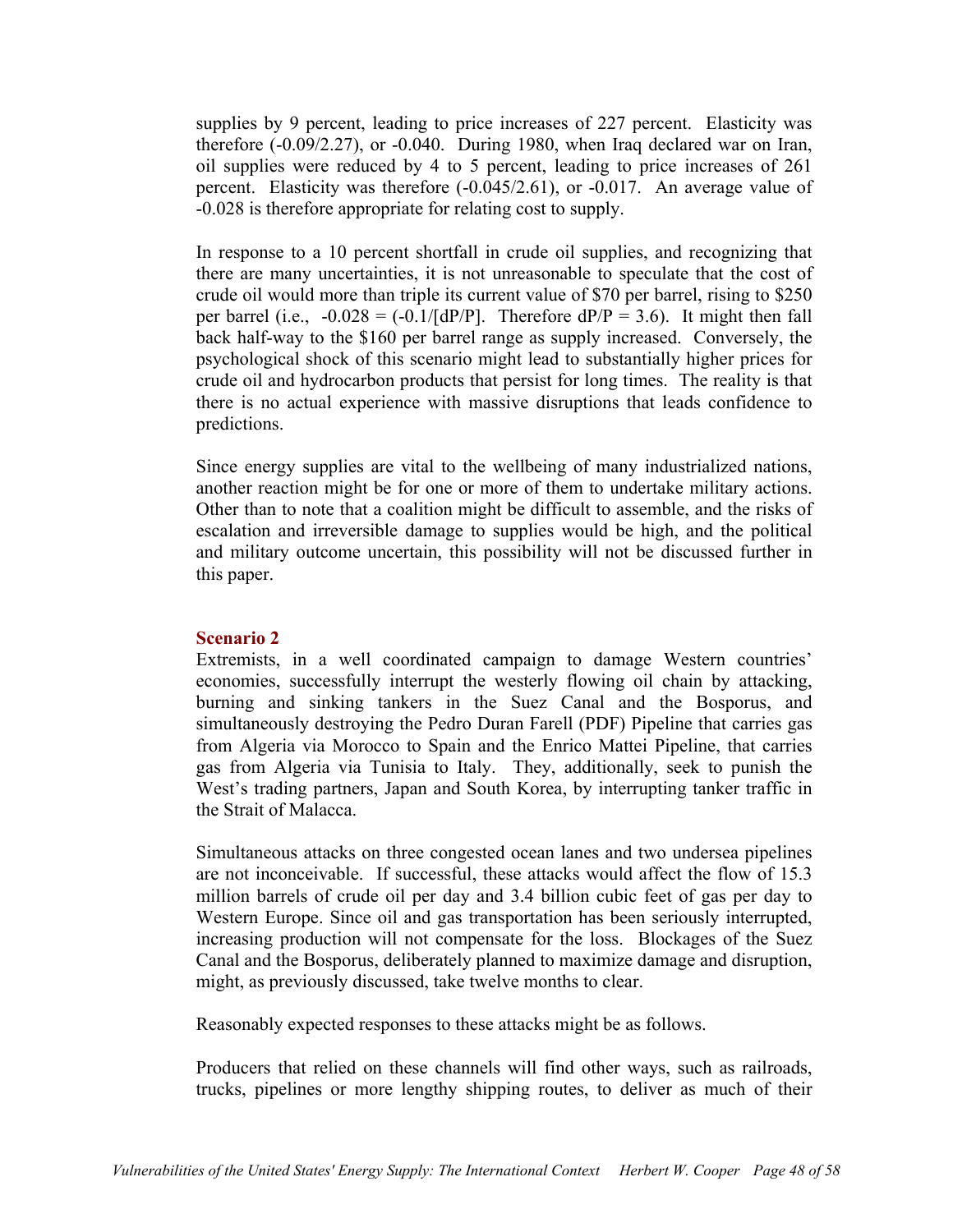crude oil as possible. This might reduce the shortfall by perhaps 2 million barrels per day.77

The United States government will release crude oil from the Strategic Petroleum Reserve at a rate that would deplete it over a twelve-month period. Assuming 90 percent could be withdrawn, this provides 1.7 million barrels per day.

The OECD countries and Japan will release their reserves at a rate that would deplete them over a twelve-month period. Assuming 90 percent could be withdrawn, this provides 5.8 million barrels per day.

The net effect on the world's oil supply caused by extremist attacks described above would thus be equivalent to removing 5.8 million barrels per day of crude oil from the world-wide market, representing 7.2 percent of the current worldwide use. Using the elasticity value of  $-0.028$  developed above, the cost of crude oil could reasonably be expected to increase its current value of \$70 per barrel by 260 percent, rising to \$180 per barrel. Other factors noted in Scenario 1 such as psychological factors and impacts on insurance premiums apply equally to this scenario with respect to the world's crude oil situation.

Other impacts will also be very serious. The Strait of Malacca and the Bosporus each handle vast amounts of products other than oil. These include grains, ores, steels, chemicals, machinery and many manufactured products. The world's economy would suffer greatly if these became unavailable, quite possibly leading to a world-wide recession.

While a loss of oil can be partially offset by using reserves or alternate means of transportation, these possibilities do not exist for gas shortages. The only alternate method is increasing LNG deliveries. There are, unfortunately, no spare liquefaction plant capacities, LNG tankers, or regasification terminals. The loss of 3.4 billion cubic feet per day of gas represents 4.9 percent of Western Europe's supply.

There are, as noted above, relatively few situations within which oil or coal can be substituted for gas. There are also no non-pipeline ways to quickly react to a gas shortage. Thus price elasticity of gas is expected to be substantially lower than for oil. A reasonable approach is to use the smaller (absolute value) value derived above, i.e., -0.017. Acknowledging that there are many uncertainties, a 4.9 percent reduction in gas availability in Western Europe could therefore reasonably be expected to triple gas prices. They might then fall back to near its current value as the demand-supply situation reaches a new equilibrium point, and as mechanical and operational changes are made to the gas supply-distribution system. As noted above, the psychological shock of this scenario might lead to a substantially higher long-term price.

<u>.</u>

<sup>77</sup> Author's estimate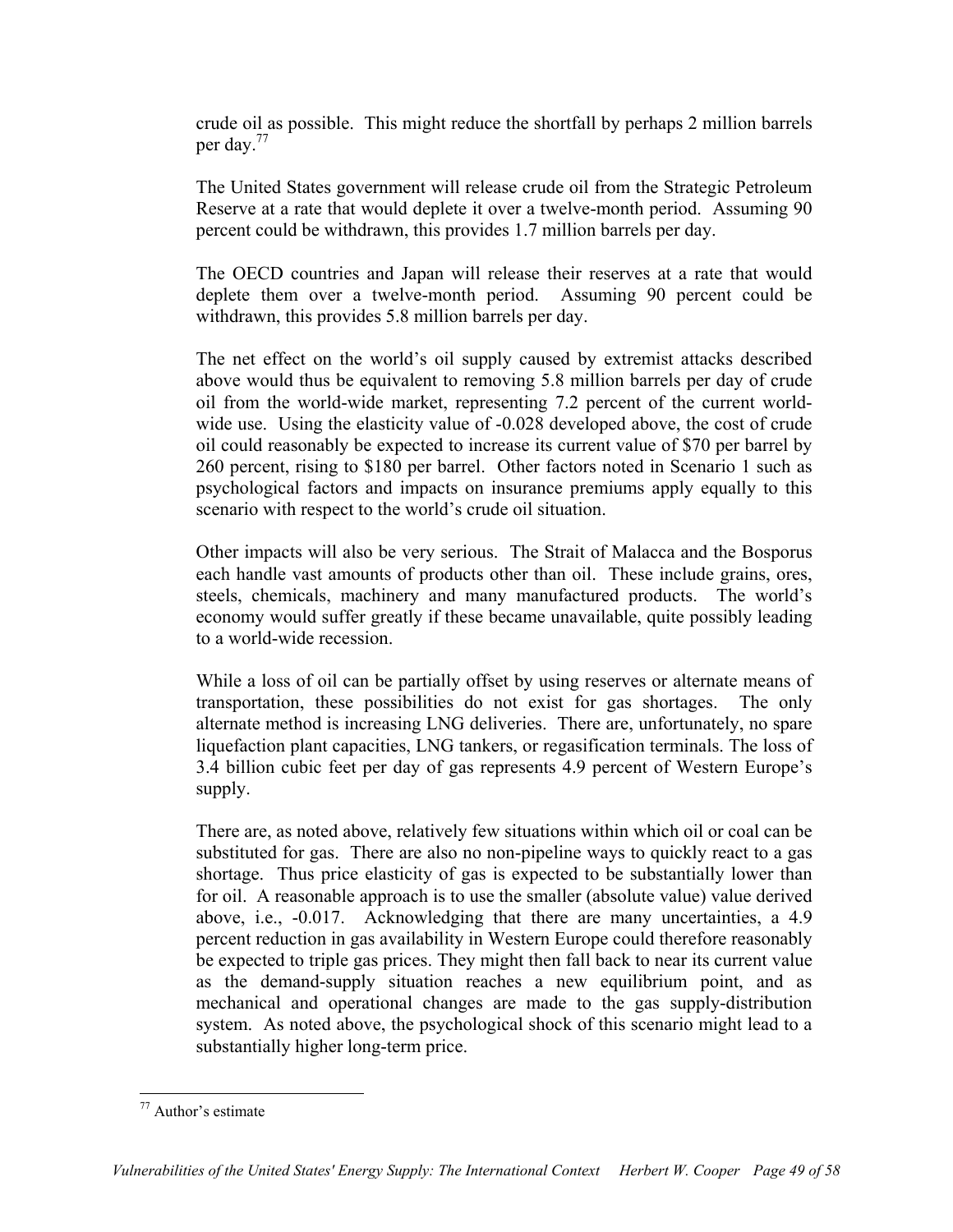Based on the energy situation described above, Dynalytics believes that the following represents realistic planning boundaries.

- **A moderately serious interruption: a 10 percent reduction in all types of energy, plus occasional sporadic rolling two-hour blackouts, lasting for a one-month period. Fuel prices will triple.**
- **An extremely serious interruption: a 20 percent reduction in all types of energy, plus many sporadic rolling two-hour blackouts, lasting for a twelvemonth period. Fuel prices will triple.**

# **PLANNING FOR DISRUPTIONS**

## **Supranational Planning**

The major international system for responding to an energy emergency is embodied in the International Energy Agency's International Energy Program (IEP) and Coordinated Emergency Response Measures  $(CERM.)^{78}$  These present numerous requirements related to emergency energy self-sufficiency through national oil storage, demand restraint, and oil allocation to each country. The measures would be triggered when an international disruption produces a 7 percent loss of supply. Although much of the IEP is clearly defined and self-executing, many of the credible threats to the international oil supply such as strikes or major accidents are specifically excluded from the activation triggers. Importantly, much of the CERM requires unanimous agreement of member nations, each of which has different political, fuel demand and supply situations. These programs have not yet been tested.<sup>79</sup>

The European Union has developed a parallel emergency response system<sup>80</sup> that provides guidance when stocks exceed IEA minima. No central coordinating authority, however, yet exists within the European Union, although new initiatives continue to be considered.

As noted above, the U.S has proposed an international nuclear fuel reserve, partly as a way to assure Iran, North Korea and other countries that their nuclear power plants will be able to obtain fuel without developing an indigenous uranium-enrichment or plutonium reprocessing capability. Many basic issues will need to be resolved before this reserve becomes a reality. For example: Who would own the fuel? How and by whom would the reserve be administered? How would the receiving country's spent fuel be handled? Who is responsible for transportation? Until these and other matters are resolved, this internationally oriented reserve will not be established. Based on the history of other international efforts, it appears unlikely that it will be realized within the next five years.

 $\overline{a}$ 78 OECD/IEA, 2003

<sup>79</sup> See Willenborg, R., C. Tonjes and W. Perlot, Europe's Oil Defences, Clingendael International Energy Programme, CIEP 01/2004, The Hague

<sup>80</sup> Council Directives 68/414/EEC, 73/238/EEC, 77/706/EEC, 98/93/EC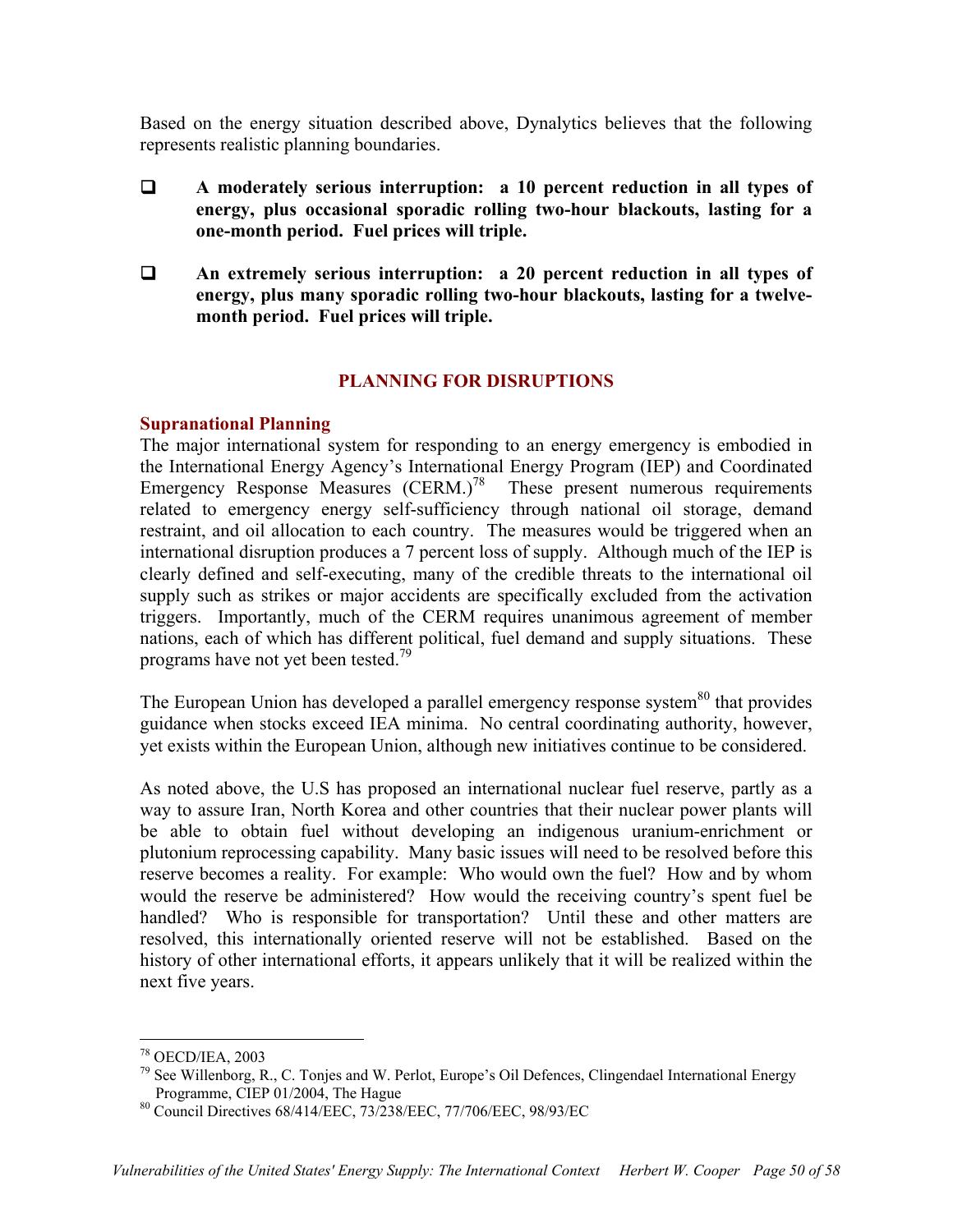Decisions about international cooperation, of course, always have major political components. The largest crude oil and natural gas suppliers to Asia are, as noted above, Saudi Arabia and Russia, both of which have been subjected to terrorist attacks by fundamentalist and separatist groups. They are the only two countries with any noticeable spare production capacity, but they have large Muslim populations they might fear offending by openly cooperating with the Western countries when important. Moreover, they might decide that while the West now provides the largest market for their crude oil and gas exports, their future might be better served by favoring the rapidly growing Asian economies when allocating their suddenly limited production.

While reactions to disruptive events can not be precisely predicted, there are clues to be assessed. Russia, for example, has recently announced that a major new, although environmentally controversial, 2,500-mile trans-Siberian pipeline (the *Eastern Pipeline*) will originate from Taishet near Lake Baikal and go eastward in two phases. During the first phase 600,000 barrels per day will travel 1,800 miles to a point near the Chinese border, and 400,000 barrels per day will then be diverted to a direct pipeline to China, The remaining 200,000 barrels per day will be sent by railroad to the Pacific Ocean for delivery to Japan. In the second phase, the capacity will be increased to 1.6 million barrels per day, and a line extended 1,200 miles to the Pacific coast from which the Japanese market can be readily served. This approach appears to demonstrate Russia's confidence in the Asian future and mitigates the risks of having only one country as a customer for this oil.

## **Governmental Planning**

Each government will, of course, respond to a fuel emergency in its own way. The United States government, for example, requires $81$  that:

*Federal agencies shall prepare emergency conservation plans for 10 percent, 15 percent, and 20 percent reduction compared to the previous fiscal year in gasoline, other oil-based fuels, natural gas, or electricity for periods of up to twelve months.* 

Many state governments have developed and enacted detailed plans enumerating specific measures to be taken when an energy emergency is declared. New Jersey's Energy Emergency Plan, for example, provides authority  $\frac{82}{2}$  to declare that, among many other actions:

- *Temperatures maintained by heating shall not exceed 65 degrees Fahrenheit during business hours or 55 degrees Fahrenheit during nonbusiness hours.*
- *Nighttime professional sports, entertainment and recreational activities shall be curtailed, suspended or rescheduled.*
- *Retail establishments shall be closed from 7:00 P.M. to 9:00 A.M. and all day on Sunday.*
- *All outdoor flood and advertising lighting shall be eliminated.*

 $\overline{a}$ 

<sup>&</sup>lt;sup>81</sup> 10 CFR Ch 11 §436.105, Emergency Conservation Plan

 $82$  N.J.A.C. 14:29, Subchapter 2, End Use Reduction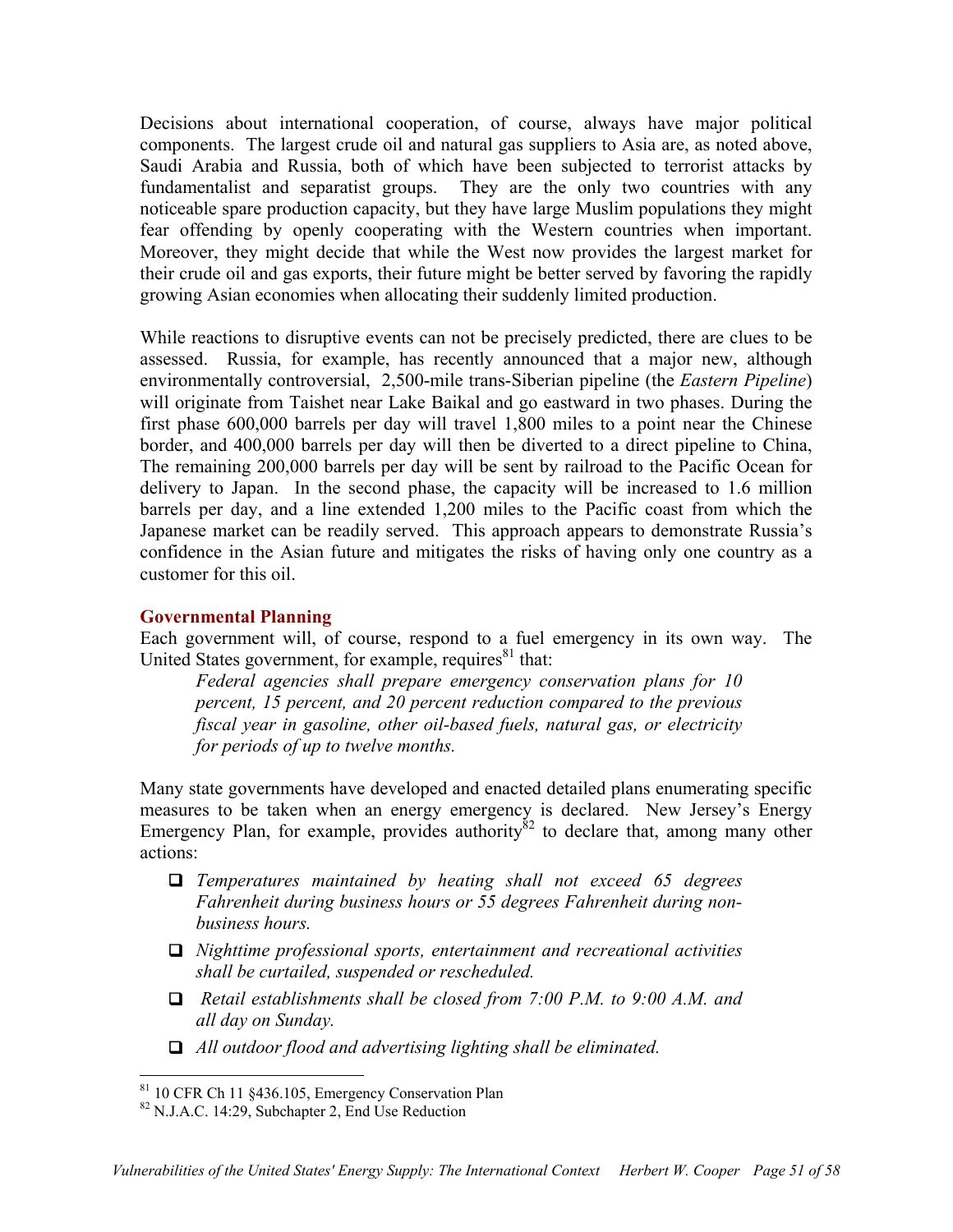- *Gas deliveries may be reduced or suspended to defined classes of users, prioritized by daily rate of use.*
- *Electric loads may be interrupted on a rotating basis every two hours.*
- *Prime suppliers of regulated products [i.e., Utility Companies] shall maintain a store (a "set aside") of 5 percent of that product it sold in New Jersey during the same month of the previous year. The Board of Public Utilities may redirect some or all of the "set aside" to a specified end-user.*

The rules recognize that many groups such as communication companies, utility companies, hospitals, and emergency vehicles face special situations. It therefore contains numerous exemptions, and the Board may also issue exemptions for "extraordinary hardship" and "public welfare."

All states have Emergency Energy Plans with greater or lesser specificity of details. In the event that any of them must be implemented, intense and probably acrimonious fighting for priority and exemptions will undoubtedly occur. Since requested exemptions will not all be granted, it is prudent for all industrial and commercial companies to prepare for modifying their operations.

# **Individual Company Planning**

Each company's situation is, of course, unique with respect to the totality of its operations, including its production facilities and available space, staff, supply and distribution chains, product and customer requirements, and financial strength. The two "big picture" questions that management must answer are:

- *Will the demand for our products probably remain unchanged or even increase (e.g., pharmaceuticals) or probably decrease, possibly close to zero, (e.g., SUVs) immediately after an energy emergency?*
- *The cost of making and distributing our products will increase noticeably. Considering contractual, public relations and political issues, how much of the increase will we be able to pass on to our customers, and how much must we absorb?*

If demand is likely to remain unchanged or even increase, planning for energy shortages and interruptions longer than heretofore encountered is important. The pharmaceutical sector is an example of one for which demand for many of its products will not change; patients simply need them to maintain their lives. Although demand may be constant or even increase during an energy emergency, the ability to meet it may be reduced by constraints in the availability of energy, raw materials, production staff and the distribution chain.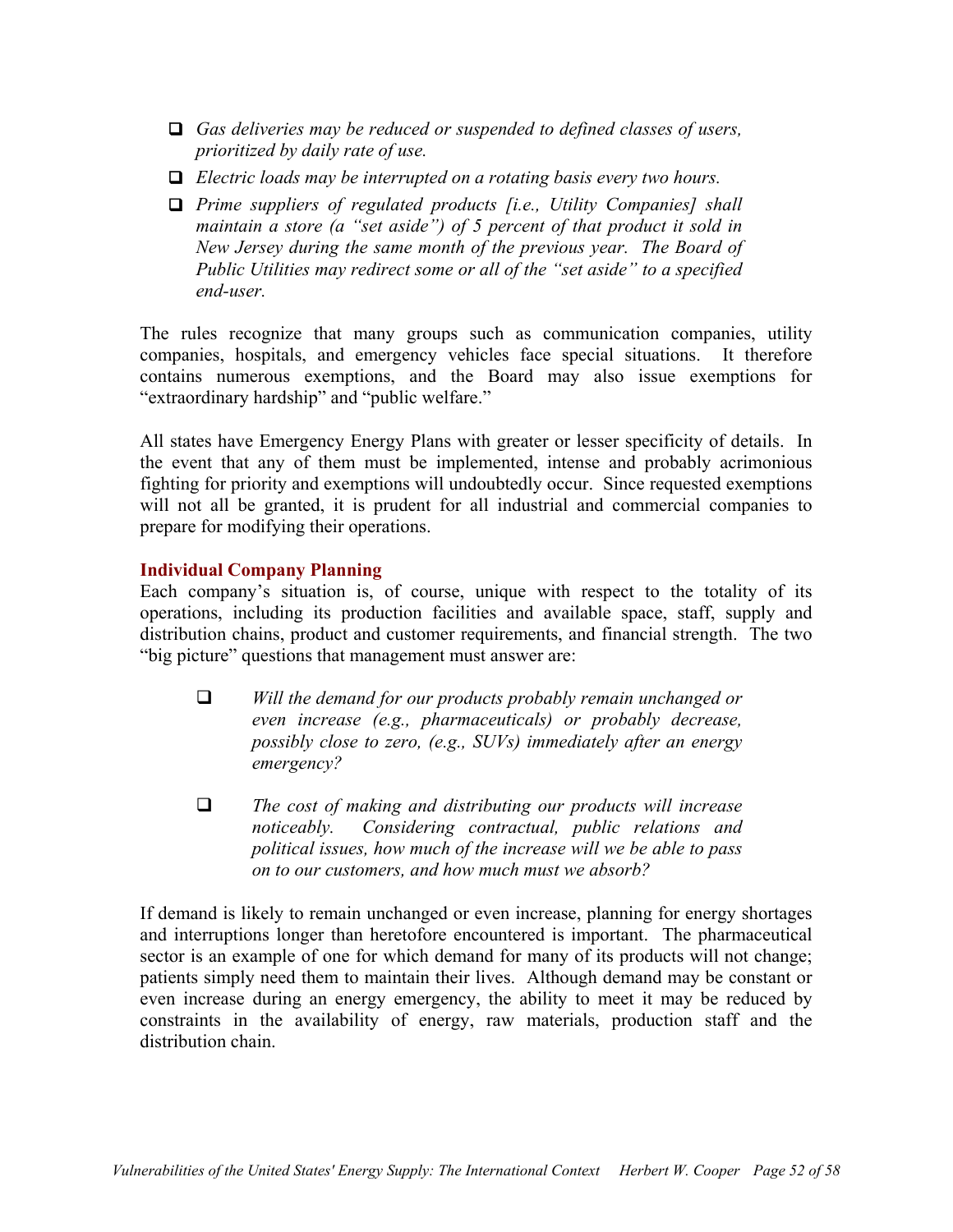If, conversely, demand is likely to decrease, planning for orderly shutdowns, storage and maintenance is important. An example is the widespread mothballing of planes in the airline industry.

Possible changes in processes and/or equipment have traditionally been examined as a conceptually simple balance of invested capital versus the resulting savings in operating costs. A new paradigm must, however, now be used for evaluating possible energystorage and energy-reduction projects. The new framework is:

- *"Past performance with respect to blackouts and fuel shortages is no guarantee of future results." We have had a new set of challenges thrust upon us.*
- *If our company has a limited amount of fuel and electricity available, how should we best use them? Evaluations of alternate courses of action must now consider the possibility that energy resource limitations might cause significant production curtailments or plant shutdowns. Self-generation of electricity, fuel storage and energy efficiency may now be significantly more cost-effective than in safer times.*

While all energy efficiency improvements will be helpful, it is unlikely that major energy reductions will arise from measures that are even now frequently implemented such as adding oxygen trim controllers to existing boilers, operating them at lower pressures, or replacing fixed or two-speed drives with variable speed drives, or changing to premium efficiency motors, or replacing light bulbs with more efficient ones. More drastic steps will frequently be appropriate.

Large energy conservation results are more likely to arise from process changes and/or major revisions to lighting and HVAC systems. These, of course, are process- and building-specific. Importantly, even though the impetus for process revisions or for installing additional energy conservation equipment is to better contend with curtailments, the efficiency benefits will continue to be realized during non-emergency periods.

In addition to process considerations, a basic industry-wide issue that companies must address is keeping computers functioning in a major energy crisis where electricity might be curtailed or rationed for longer periods than previously encountered. Access to many of a company's vital records, process control and process safety systems depends on functioning computers. Loss of these will cause massive production and business disruptions. Emergency and standby generating systems have been installed widely to accommodate electrical outages lasting from milliseconds to a few hours; they, however, have not generally been designed to allow operations for days or weeks. They, moreover, rarely have sufficiently large fuel storage tanks.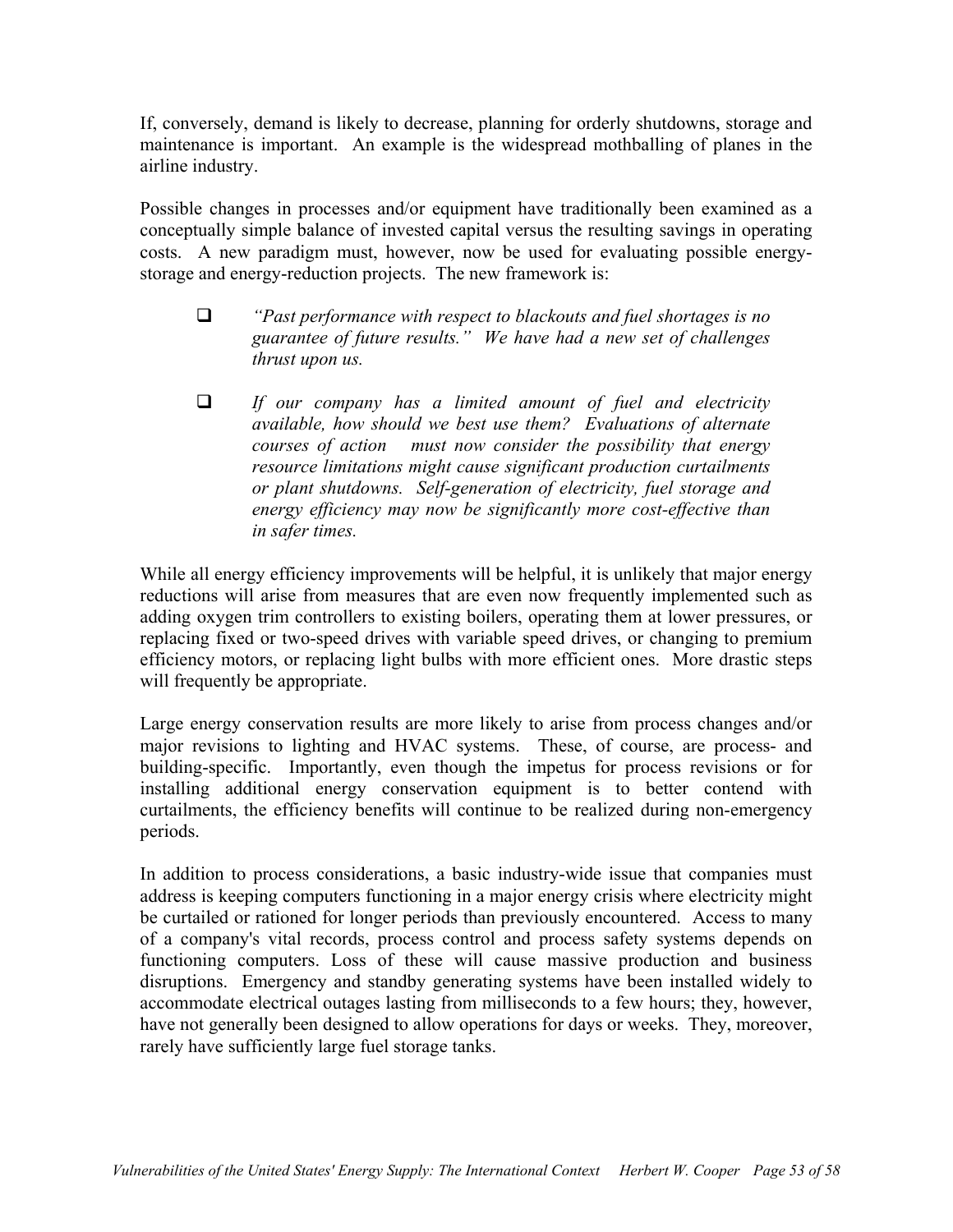While recognizing that each company's situation is unique, there are a number of steps that should be taken immediately by all production companies. Several of these will require environmental permits and/or other governmental approvals. Obtaining permits is frequently time-consuming and may be contentious. The process should be started as soon as possible.

### **Assess the steps that governmental agencies and your energy supplier will take**

As noted above, the United States government, state governments and many municipalities have developed energy emergency plans. In order to assess the realistic probability of obtaining priority status with respect to energy allocations, it is necessary to understand the criteria and process. Seek information from the staff of all agencies that will be involved with energy use and allocation matters. Application forms, if available, should be filled out to the extent practical, and stored, thus saving critical time when they might need to be filed.

Utility and fuel supply companies have certainly developed contingency plans for managing various levels of supply and delivery interruptions. Discuss their contingency plans with them to ascertain their views of how, to what extent, and under what conditions your company will be impacted by their problems. It is important to understand the conditions under which, regardless of Agreements or Contracts, Force Majeure clauses will be invoked and service suspended.

### **Examine your business fundamentals**

Develop business scenarios for reacting to severe energy emergencies. Evaluate the options of maintaining or changing the current product slate. Reducing or suspending production of certain products to reallocate scarce energy resources may be appropriate.

### **Understand your current technical situation**

It is necessary to set goals and priorities; therefore tabulate every energy-consuming activity, together with information about type, rate and quantity of energy used. The rates and quantities should be reconciled with utility company and fuel supplier invoices. Process energy uses will usually be evident. Discrepancies, however, may arise from overlooking common items such as cooling tower fans and pumps. Simultaneously gather data about the temperatures and flow rates of all streams in order to assess potential heat recovery possibilities.

### **Examine your spare parts inventory practices**

Evaluate the condition and reliability of critical equipment and control systems because forced unscheduled outages damage equipment. Since, particularly in an emergency situation, obtaining replacements will be slow and expensive, upgrade equipment where necessary. The types of spare parts kept and their inventory levels should also be reexamined. The cost impact of increasing spare part inventory levels may be lessened by establishing cooperative approaches with equipment suppliers and/or local production companies.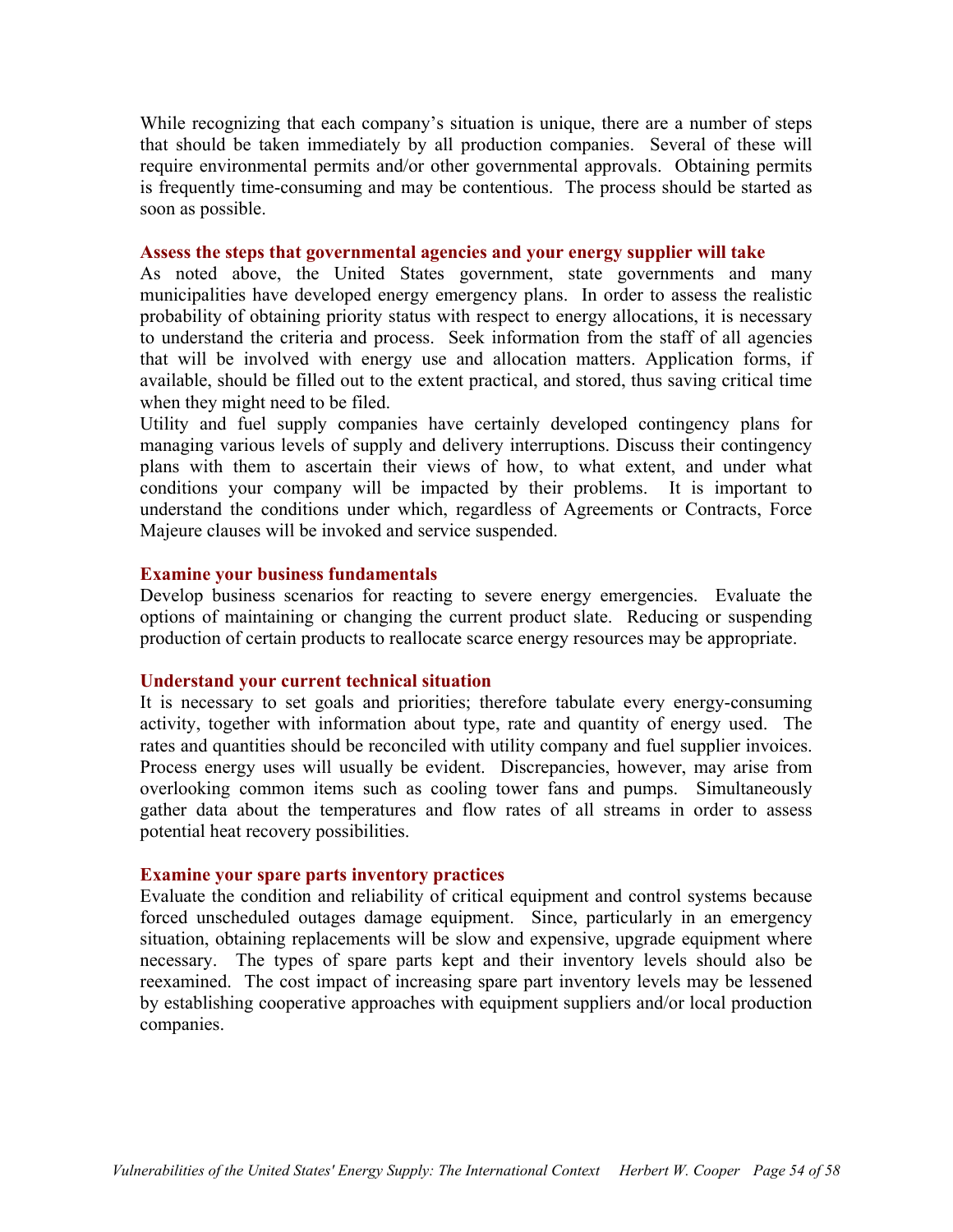### **Examine your current processes**

Companies in many industrial sectors have found it very cost-effective to reduce offspecification product rejection rates that unnecessarily consume raw material, energy and plant capacity. These wastes may be reduced to very low levels by employing more stringent quality control and inspection measures than normally used for raw materials and intermediate products.

Providing for increased storage of raw materials, intermediate and final products will help if intermittent production becomes necessary. Shelf-life and storage temperature requirements must, of course, be considered. Additional storage capability will also provide flexibility in dealing with railroad, trucking and related transportation issues that may arise.

Perform high electric-demand operations at off-peak periods. This is commonly recommended to reduce peak demands and obtain lower cost rates. It will not change the amount of electrical energy used, but may help if rationing or allocations are instituted. In the event of an energy emergency, fuel-flexibility will be important. Investigate the possibilities of using alternate fuels, and implement them where practical.

### **Revisit heat recovery operations**

Reactor design and operation, and separation processes are usually key proprietary technologies that have taken considerable time and resources to develop. They are the last things to consider changing. There are, nevertheless, steps that might reduce energy consumption, to the lower levels justified by maintaining operations, without impacting the process streams.

Where heat recovery is currently practiced, investigate increasing it by taking low-cost steps that are frequently marginally economical when reviewed within conventional energy accounting scenarios. Condensate return from steam traps represents a simple example. Storage of heated or cooled streams (i.e., thermal storage) for later use is another.

Somewhat more costly steps include installing additional or larger heat exchangers to increase the amount of energy recovered from compressor intercoolers, refrigerant condensers, distillation system condensers or other process streams. A process review might show that some pump and piping systems might also have to be changed, and that corrosion from condensation from flue gas streams might establish the technical limits to additional heat recovery.

Cogeneration, (concurrent production of electricity and steam or chilled water) has probably been examined by every production company in the world by now, and most often rejected based on a narrow balance of capital costs versus energy cost savings. A fresh look based on effectively using the limited amount of energy that would available to continue operations might indicate that it is, in fact, justified under this new scenario,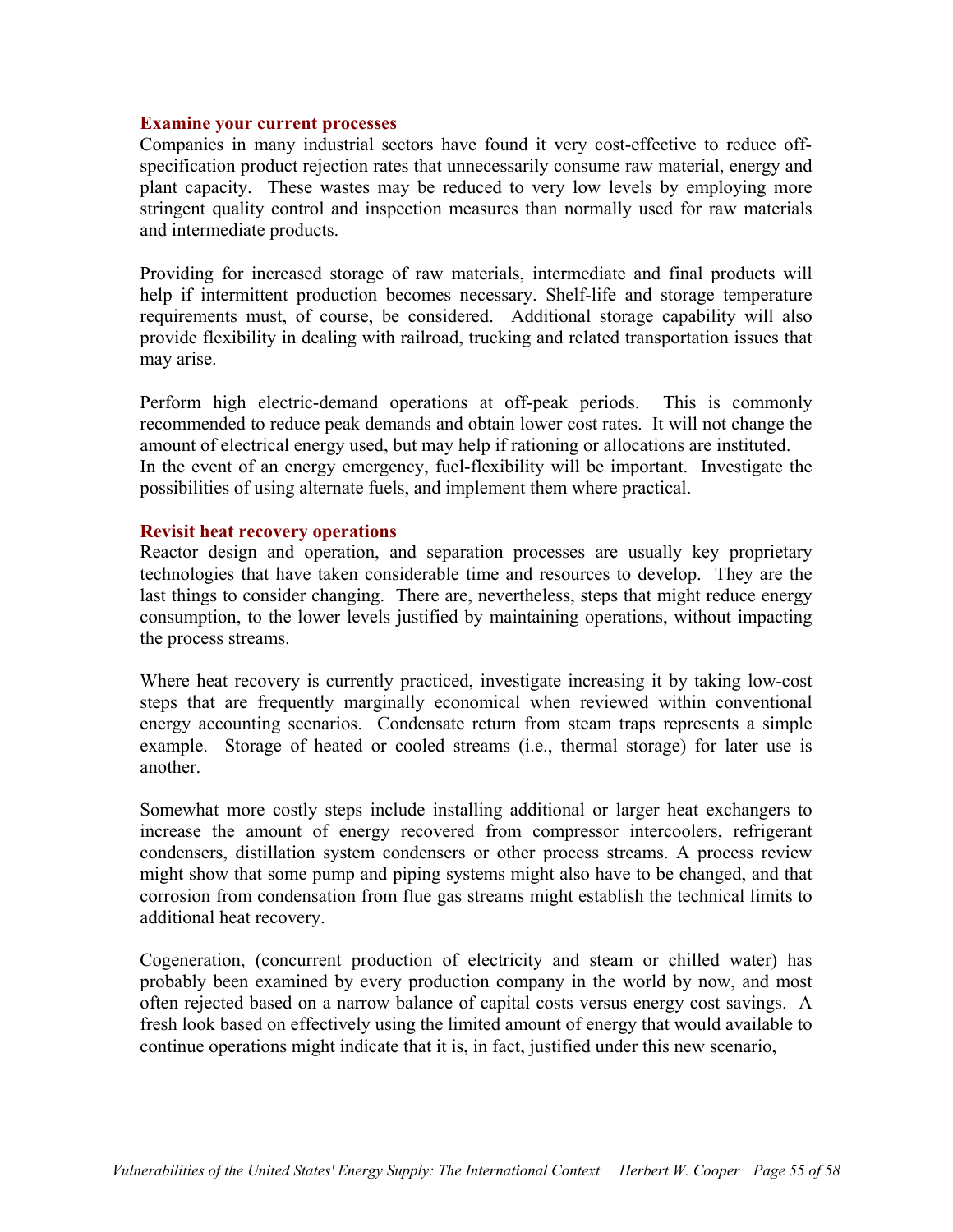Realistic possibilities should be implemented where practical since the new driving force is maintaining an ability to continue operation.

#### **Consider moderate incremental process changes**

There are incremental steps that might reduce energy usage by modifying the process streams' compositions and/or time-temperature profiles.

Investigate using recycled products as raw materials. Since the composition of these partially match those required in the finished products, a substantial energy savings is often possible. Several industries such as pulp and paper, iron and steel, and hot-mix asphalt production routinely use recycled materials. These, of course, are not trivial changes. They might require laboratory and pilot plant testing, and interaction with such agencies as the Food and Drug Administration.

#### **Install a truly adequate backup electrical generator system**

It is very important to have an oil-fired emergency backup electrical generator of sufficient capacity installed and available within seconds to supply power to all critical equipment and operations. When an energy emergency had arisen in the past, such as the United States East-coast blackout of August 2003, there was a sudden demand for emergency electricity generators, which quickly became unavailable. The situation will again be severe with respect to the generators sought used by industrial companies since they employ higher capacity units, more complex startup and control systems, more durable construction, and varied fuel supply systems. These are usually custom-designed and use many components that are not normally kept in generator suppliers inventories.

Battery-operated starting systems are among the key components of emergency electricity systems, and have been found to be surprisingly unreliable. Dynalytics notes that nickel-cadmium batteries, although somewhat more costly, offer many advantages over the low-cost common lead-acid batteries, and should always be preferred. In fact, fuel cell systems are often an even better choice based on careful evaluations of their reliabilities and lifecycle costs.

Given the nature of the emergency under consideration, the amount of fuel oil stored onsite must also be adequate. Each company must assess the frequency and quantity of fuel oil that it might obtain during an emergency. Any substantial increase in oil storage will probably need review and approval of the local building, fire and health departments, and possibly of the company's insurance company.

Environmental permits must be secured for installing and operating diesel engine-driven electricity generators, possibly, as noted above, an arduous process. Although the anticipated use of these units is for emergency backup generation, permit restrictions that are commonly agreed to may not be appropriate, given the long operating times that may be required. It is important to establish whether the desired operating scenarios are limited to emergency generation only, or also include non-emergency periods.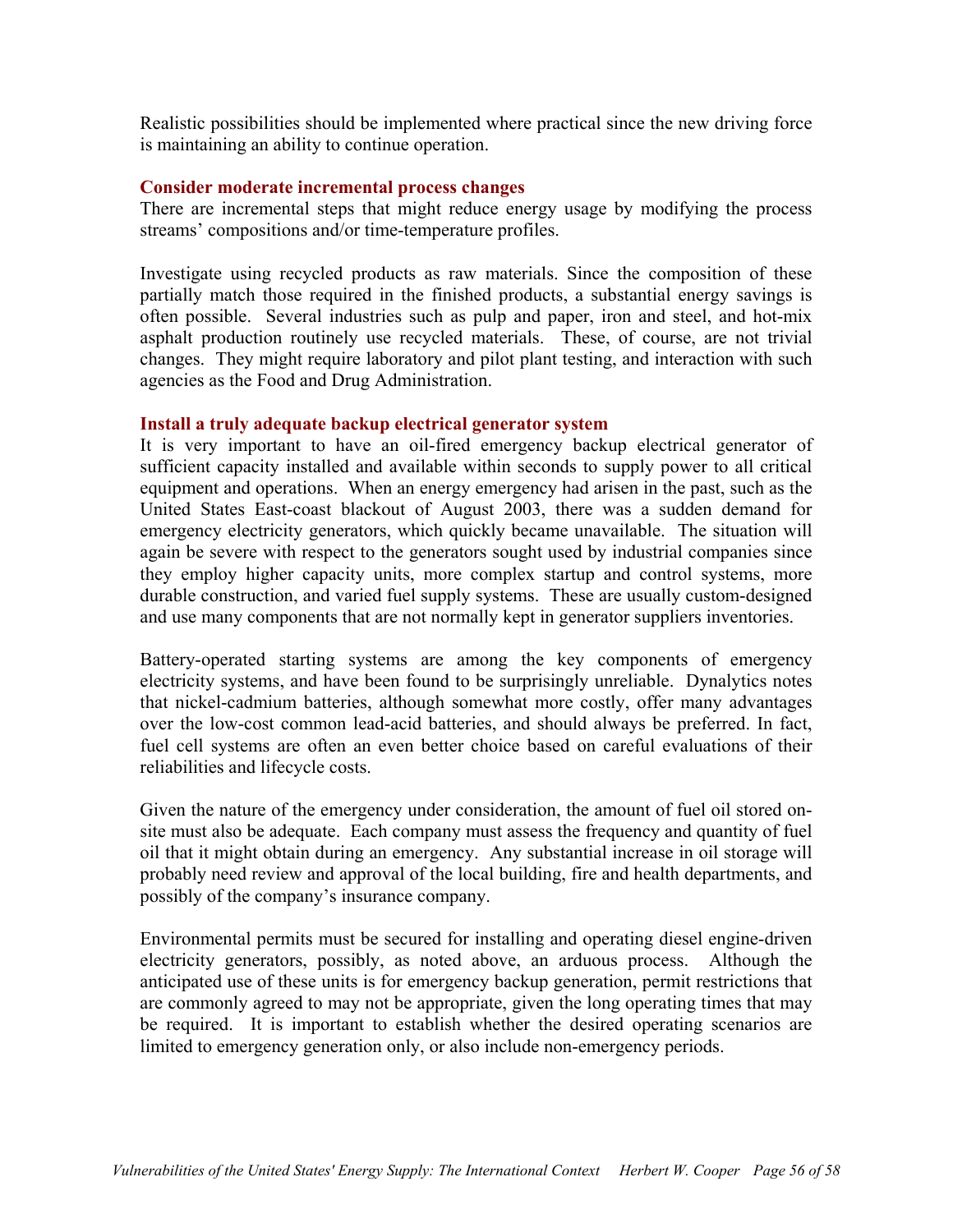### **Examine your employee situation**

Assess the minimum operating staff level, by function, that is absolutely necessary for continued operation. Then establish ways this need will be met.

Employees will react to an energy emergency in a variety of ways, depending on its nature, expected duration, and their personal and family situations. Meet with employees and, if there is a union, its representatives for an honest discussion of employee and company needs. They may want a flex-time policy, car pools, a temporary child care operation, expanded meal preparation and service, much relaxed rules for personal telephone calls, expanded telecommuting, or undoubtedly other unforeseen items. Decide which requests can be reasonably met and prepare a plan in sufficient detail so that lead times are minimized and it can be quickly implemented. Sick leave, absence and lateness provisions of normal Personnel Policies should be reviewed and altered if necessary. Present the plan to the staff, consider their further input, and revise it as necessary. Keep them informed; their cooperation will be critical.

#### **Prepare to communicate**

If your company produces critical items such as pharmaceuticals and finds itself faced with substantially higher costs and reduced production, irresponsible charges of price gouging and conspiring to withhold product or manipulate the market place will inevitably be leveled. Develop a fact-based presentation, including handouts and contact information, that explains the situation, how and why you are reacting as you are, and what steps are being taken to improve the situation. The audience will be public officials and the affected users.

Develop a professional relationship, through tours, briefings or lunches, with reporters of the print and broadcast media to establish the mutual trust necessary for discussing situations frankly and candidly. Public support will be particularly important if, as is the case with the recent flu vaccine shortage, any segment of the public believes its health is at risk.